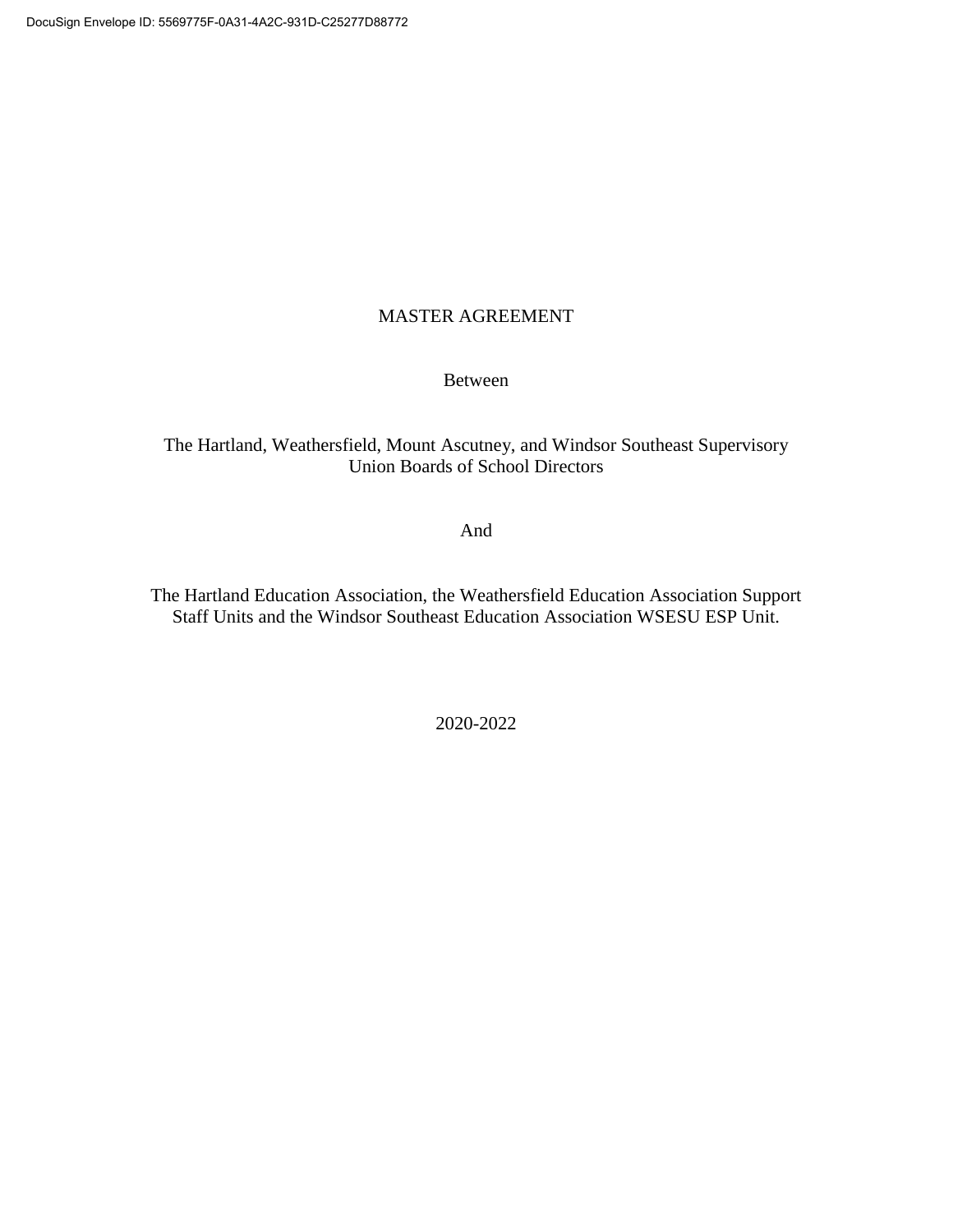### Table of Contents

# Article Page 1. Purpose and Intent 2 2. Recognition and Definitions 2 3. Board Rights 4 4. Association Rights 5 5. Discipline and Discharge 6 6. Grievance Procedure 8 7. No Strikes and Lockouts 10 8. Miscellaneous 11 9. Entire Agreement 13 10. Employment 13 11. Layoff 15 12. Hours of Work and Overtime 16 13. Wages 18 14. Benefits 19 15. Holidays 22 16. Vacation 23 17. Leaves of Absence 24 18. Job Classifications 28 19. Duration 29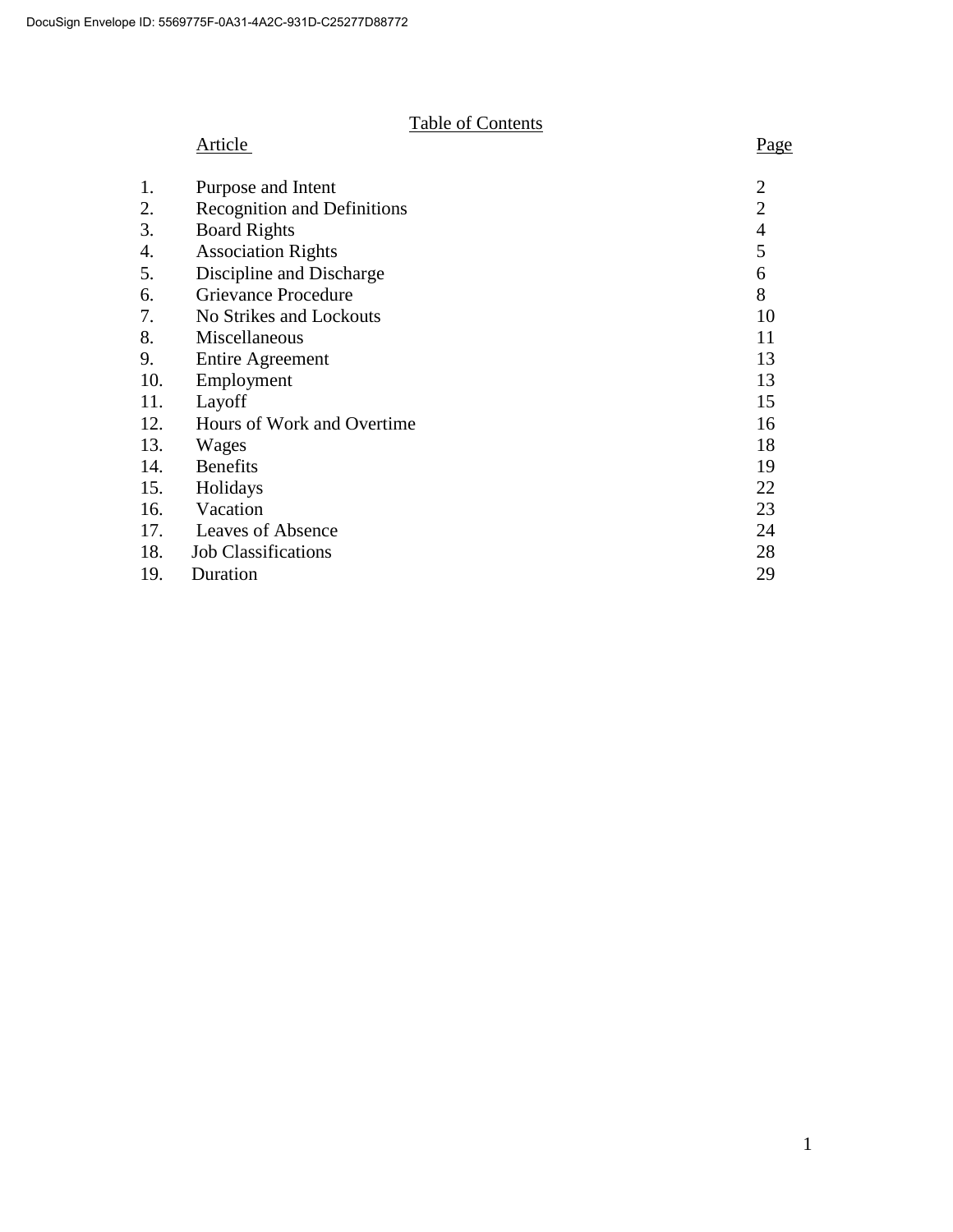### **ARTICLE 1 PURPOSE AND INTENT**

1.1 The purpose of the Hartland Town School District, Weathersfield Town and Windsor Southeast Supervisory Union, and the Mount Ascutney Town School District (hereinafter known as the "Board") and the Hartland, Weathersfield and Windsor Southeast Education Association, WSESU ESP Unit (hereinafter collectively known as the "Association") in entering into this labor agreement is to set forth their agreement on rates of pay, wages, hours of work and other conditions of employment, so as to promote orderly and peaceful relations between the Board and its employees, to achieve uninterrupted performance consistent with safety, good health, and sustained effort, and to maintain the highest level of service to the Board and the educational community of Hartland, Weathersfield, Mount Ascutney and the Windsor Southeast Supervisory Union.

# **ARTICLE 2 RECOGNITION & DEFINITIONS**

2.1 The Board hereby recognizes the Association as the sole and exclusive representative of its employees (as defined below) for the purpose of collective bargaining with respect to rate of pay, wages, hours of employment, and other conditions of employment, pursuant to Title 21, Sections 1721-1734 of the Vermont Statutes Annotated.

# **Mount Ascutney:**

a. The bargaining unit for the Mount Ascutney Town School District shall consist of educational support personnel: including paraprofessionals, custodians, secretarial/technology assistants and maintenance personnel employed by the Mount Ascutney Board of School Directors.

b. Paraprofessional positions not funded by the Mount Ascutney School District shall not be considered part of the bargaining unit.

### **Supervisory Union:**

- a. The bargaining unit for the Windsor Southeast Supervisory Union shall consist of education support personnel including receptionist, accounting coordinator, administrative assistants, non-confidential secretaries and paraprofessionals.
- b. It is agreed that if the district ends its arrangement of subcontracting student transportation and hires bus drivers, those drivers shall be considered in the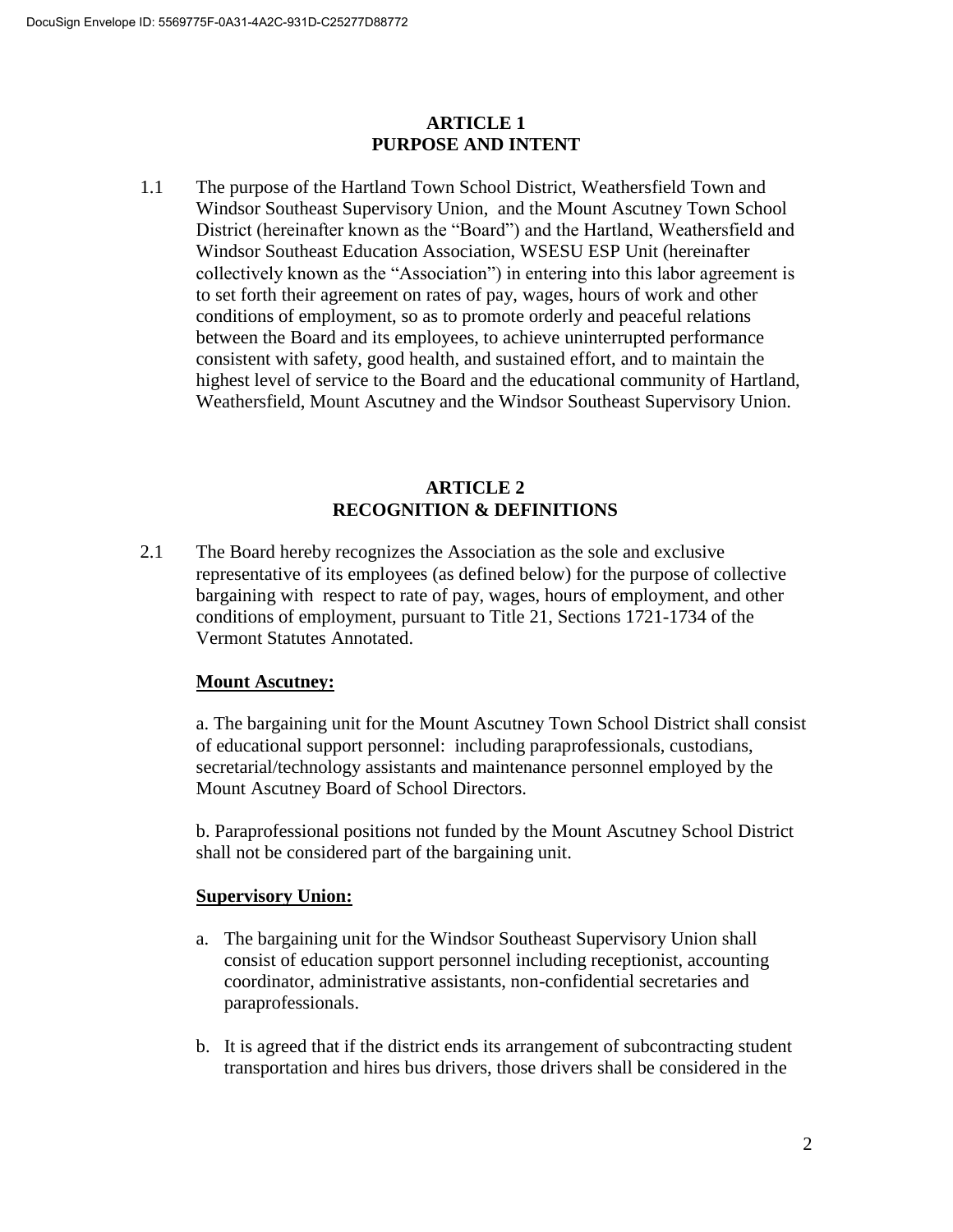bargaining unit and the Board agrees to negotiate with the Association over their terms and conditions of employment.

# **Hartland:**

a. The unit consists of educational support personnel to include paraprofessionals, custodians, and food service staff employed by the Hartland Board of School Directors.

# **Weathersfield:**

- a. A unit consisting of education support personnel, including paraprofessionals, custodians, cafeteria employees and secretaries employed by the Weathersfield Board of School Directors.
- 2.2 Throughout this collective bargaining agreement (the "Agreement"), reference to the Board(s) or District or Supervisory Union shall be deemed to refer to each of the four (4) individual Boards and employers noted in §1.1 of this Agreement. As such, where action by the referenced Board or employer is required, such action, unless otherwise expressly noted, shall be the action of each individual Board and/or employer relative to that employer's employees or local bargaining unit.
- 2.3 Throughout this collective bargaining agreement (the "Agreement") reference to the Association shall be deemed to refer to each of the four (4) individual bargaining units noted in § 1.1 of this Agreement. As such, where action by the referenced bargaining unit is required, such action, unless otherwise expressly noted, shall be the action of each individual bargaining unit relative to that bargaining unit's employer.
- 2.4 The term "employee" as used in this Agreement applies to all individuals occupying classifications of work covered by this Agreement, but excluding probationary employees, temporary employees, and supervisors, as defined in Title 21, Sections 1721-1734 of the Vermont Statutes Annotated.
- 2.5 After the execution of this Agreement, if either party wishes to review the list of employees covered by the Agreement, representatives of the Board and the Association shall meet together for that purpose within ten (10) days of such request.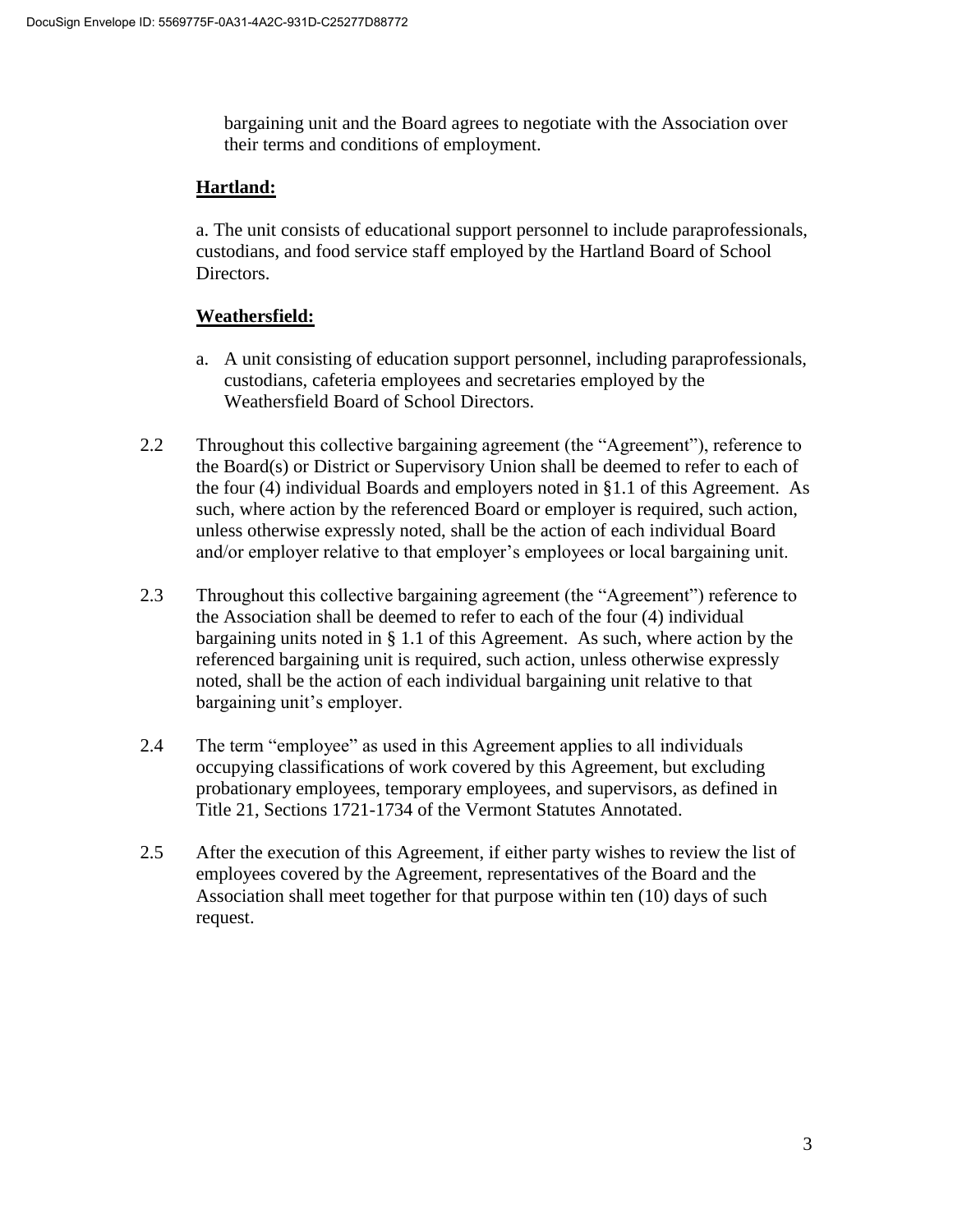# **ARTICLE 3 BOARD RIGHTS**

- 3.1 a. It is herein agreed, that except as specifically and directly modified by the express language in a specific provision of this Agreement or otherwise mutually agreed to, in writing, between the parties, all management functions and responsibilities, including the determination of educational policy, the operation and management of the schools, and the control, supervision, and direction of the staff are vested exclusively in the Board. By way of example, these rights include, but shall not be limited to, the sole discretion and authority to:
	- 1. Hire, discharge, lay off, recall, transfer, promote and demote employees;
	- 2. Assign work and require overtime;
	- 3. Organize, enlarge, reduce or discontinue a function, position or department;
	- 4. Introduce new technology, tools, equipment or labor-saving devices;
	- 5. Establish new jobs;
	- 6. Classify and reclassify employees;
	- 7. Determine or change shifts, starting and quitting times and the number of hours and days worked;
	- 8. Evaluate employees
	- 9. Promulgate rules and regulations which do not otherwise contravene the terms of this Agreement;
	- 10. Take such other action as it deems necessary to maintain the efficiency of the District's operations.
	- b. The Board's exercise of any management right or function in a particular manner will not preclude the Board from exercising the same in any other manner which does not expressly violate a specific provision of this Agreement. The Board's failure to exercise any right or function reserved to it shall not be deemed a waiver of its right to exercise the same.
	- c. Any reference herein to "District" means one of the individual Boards or Districts noted in §1.1 of this Agreement.
- 3.2 Although, it is understood by the Board and the Association that educational support personnel hired by the Board are preferable in a school setting to personnel hired by outside entities there are occasions when the contracting of positions to outside firms are necessary. The Board may at its discretion contract with outside individuals, firms, etc. for the following positions or services:
	- Speech
	- Occupational Therapy
	- Physical Therapy
	- Building and Grounds Maintenance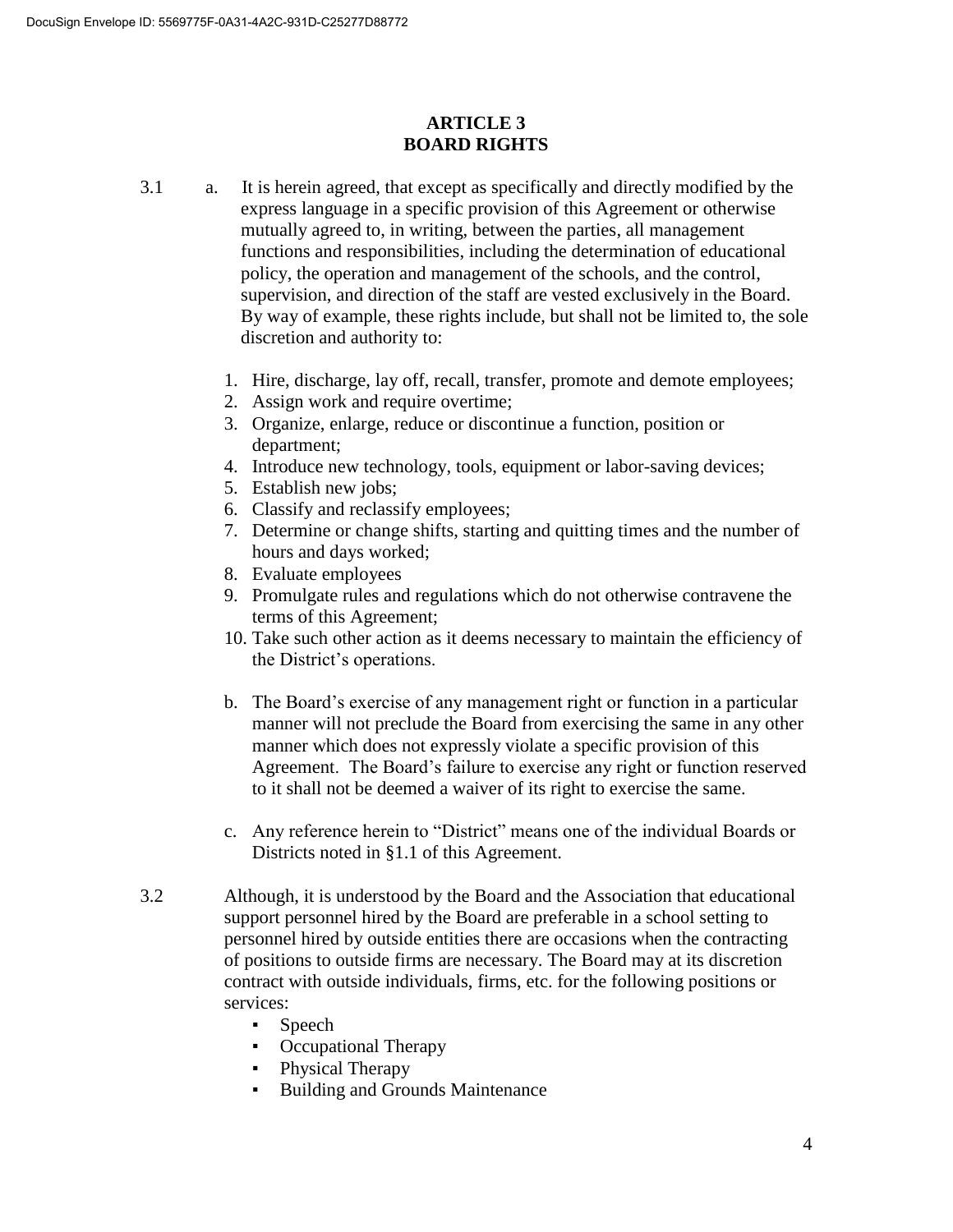- Carpentry, roofing, plumbing and electrical work by licensed contractors
- Technology Consultation

The Boards may contract with outside agencies for positions, which would normally be considered paraprofessional, such as Home School Clinical Counselor and Behavioral Interventionist, only if matching funds from an outside agency are available for the School District. In this case, the Association shall be contacted before the Board contracts with an outside agency and the Association shall have an opportunity to review the financial arrangement.

As of July 1, 2020, the Board reserves the right to remove the following positions from the Collective Bargaining Unit as long as the current employee in those positions garees. Once the current employee leaves the position, it shall be considered non-union. Once the position is non-union it shall remain that way until collectively bargained otherwise. The positions are as follows:

- Special Education Administrative Assistant
- Accounts Payable Clerk
- Payroll Clerk

### **ARTICLE 4 ASSOCIATION RIGHTS**

- 4.1 a. Membership meetings of the Association shall not be held during the workday of either the daytime employees or the evening employees without the approval of their supervisor. The Association will be allowed to conduct Association meetings in the school buildings in accordance with district policy, at no cost. The Association agrees to leave the facilities used in the same condition as they were found and to secure these facilities upon leaving.
	- b. The Association will have the right to use the inter school mail system of the district, including school mailboxes, for Association notices, circulars and other Association materials, copies of which will be shown to the principal or immediate supervisor in advance, for which his/her approval will not be required.
	- c. There will be one (1) bulletin board of appropriate size for the Association in the faculty room of each school building and in the office building for the purpose of displaying Association notices, circulars, and other Association materials. Copies of all such materials will be shown to the building principal in advance of posting, for which approval will not be required.
	- d. The Association agrees to make reasonable use of the facilities and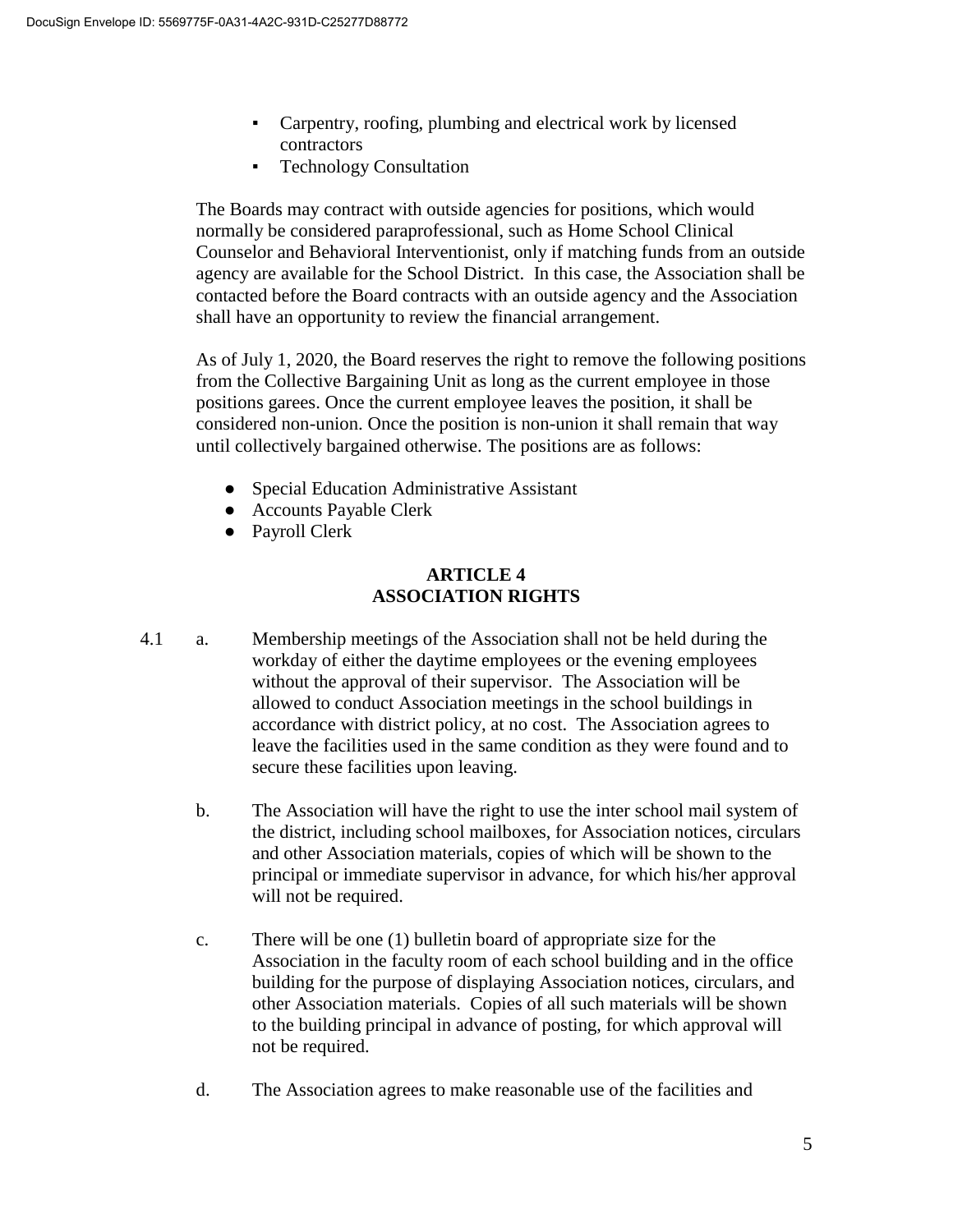mail and will refrain from posting stickers, posters and like materials on any district property except the Association bulletin boards described in Section C above.

- 4.2 The Board agrees to deduct from each employee's wages dues for the Association upon said employee's initial membership therein. Such authorization will be voluntary and in writing. The Board will transmit monthly said monies deducted to the Treasurer of the Association. By May 15 of each year, the Association shall notify each employee of his/her right to withdraw his/her dues authorization; the failure to exercise such option shall constitute continued authorization for dues deduction. Provided this notice is given, dues will automatically continue to be deducted from an employee's salary unless the employee directs the Association and the Board (through the Superintendent), in writing, between June 1 and June 30 of the preceding year, to stop making dues deductions. By July 1 of each school year, the Association shall provide the Superintendent's office with the following: 1) a roster of employees authorizing dues deductions for the school year; and 2) the dollar amount of the Association dues.
- 4.3 By October 1, the Board shall provide the Association a list of all members of the bargaining unit. By November 1, the Association shall provide the Board the names of any bargaining unit members who are not members of the Association, and from their paychecks, beginning no later than the second payroll period thereafter, the Board shall deduct, in approximately equal installments over the balance of the contract year, an amount equal to the agency fee.

# **ARTICLE 5 DISCIPLINE AND DISCHARGE**

- 5.1 No employee shall be disciplined, suspended, dismissed or otherwise terminated without a just cause except during their probationary period.
- 5.2 When an employee's performance has failed to meet a reasonable standard, as outlined by his/her work supervisor and approved by the building principal or administrator in charge, the employee shall be given reasonable notice or a reasonable warning, in writing, stating the area(s) of deficiency and citing constructive suggestions for correction. In all cases, a reasonable time shall be identified in which to correct such deficiency.

 If an employee is dissatisfied with his/her evaluation, re-evaluation or the action taken as cited in 5.2, he/she shall have the right to grieve such matters as outlined in the Grievance Procedure of this Agreement.

5.3 In the event that an employee's employment is terminated, the Board shall, if possible, pay all monies due the employee on the payday following his/her termination.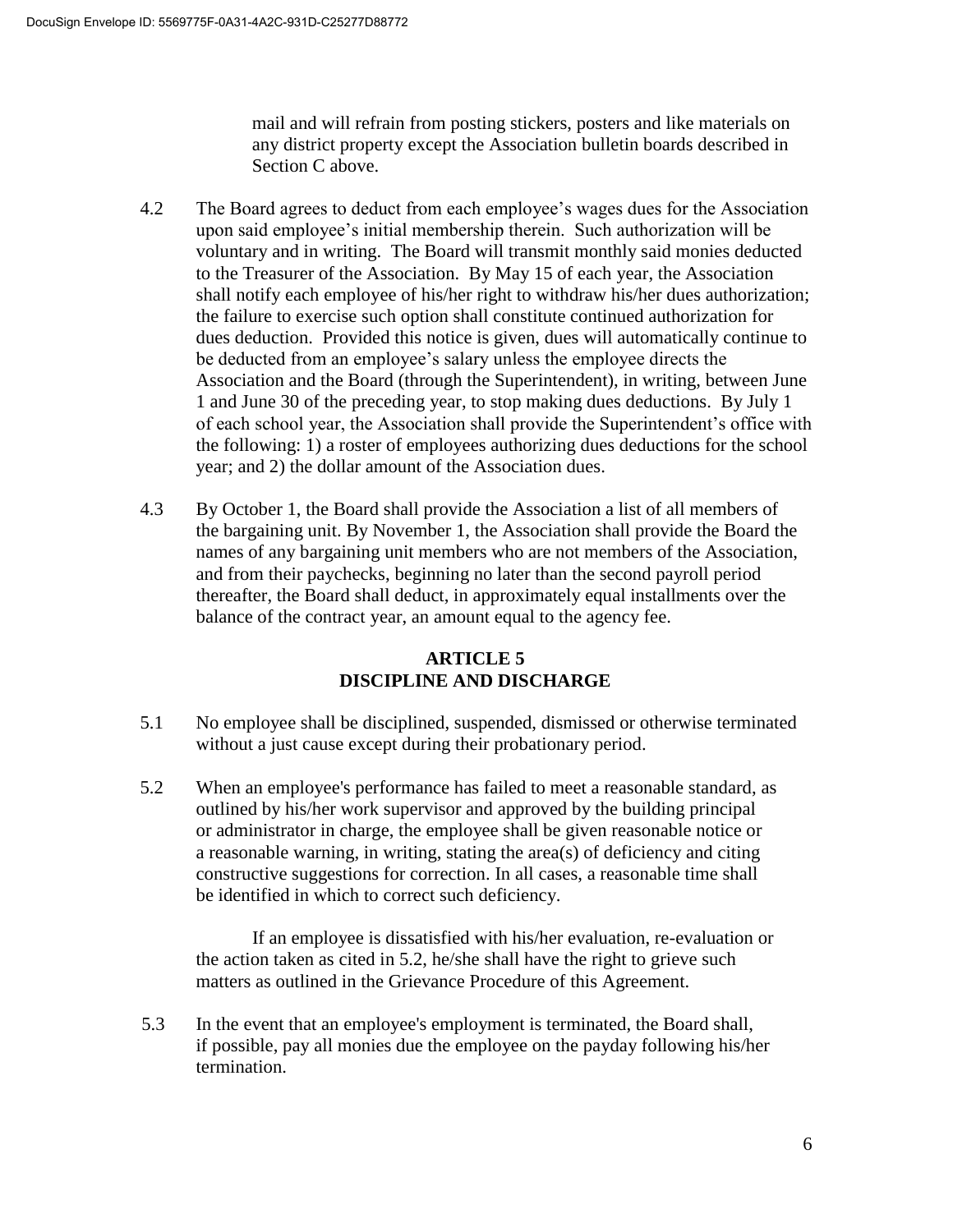- 5.4 Personnel File. The Board shall maintain one personnel file per employee and said file will be stored at the central office of the supervisory union. Only those persons who have an official purpose may inspect an employee's file, and such file shall not be open to public inspection except as allowed by law.
- 5.5 Personnel File Content. No material adverse to an employee's conduct, services, or character will be placed in his/her personnel file unless the employee has had an opportunity to review the material. The employee shall acknowledge that he/she has read such material by signing the actual copy to be filed, with the understanding that such signature merely signifies that he/she has read the material to be filed and does not necessarily indicate agreement with its contents. The employee will receive a copy of the material placed in his/her file. The employee will also have the right to submit a written answer to such material and his/her answer will be reviewed by the Superintendent, or his/her designee, and attached to the file copy.
- 5.6 Personnel File Review. Employees shall have the right, upon request, to review the contents of their personnel files and to receive a copy of any document contained therein. An employee will be entitled to have a representative of the Association accompany him/her during such review. The Superintendent or his/her designee will be present during the review of the personnel file. Once every three (3) years, an employee will have the right to indicate those documents and/or other materials in his/her file that he/she believes to be obsolete or otherwise inappropriate for retention. Said documents will be reviewed by the Superintendent. If the Superintendent agrees, in his/her sole discretion, the documents will be removed from the personnel file and destroyed.
- 5.7 References and Related Documents. All personal references, letters of recommendation, and related materials used in the initial hiring of an employee shall be kept confidential and available to the employee.
- 5.8 The employee shall be entitled to Association representation at disciplinary hearings and meetings, including any and all evaluation hearings, meetings and/or conferences. The employee shall have the right to offer on his/her behalf written statements of rebuttal to the notice(s) or warning(s) presented to him/her.
- 5.9 Any complaint regarding an employee made to any member of the administration/supervisor, which the administrator/supervisor deems serious enough to become a matter of formal record shall be promptly called to the employee's attention. No such complaint shall become a matter of formal record unless it is in written form. This shall consist of a written complaint signed by the complainant, or if written by the administrator/supervisor on behalf of a complainant, the complaint must be signed by the complainant. An investigation by appropriate personnel will follow, which may involve a meeting with the complainant, employee and administrator/supervisor. The employee shall be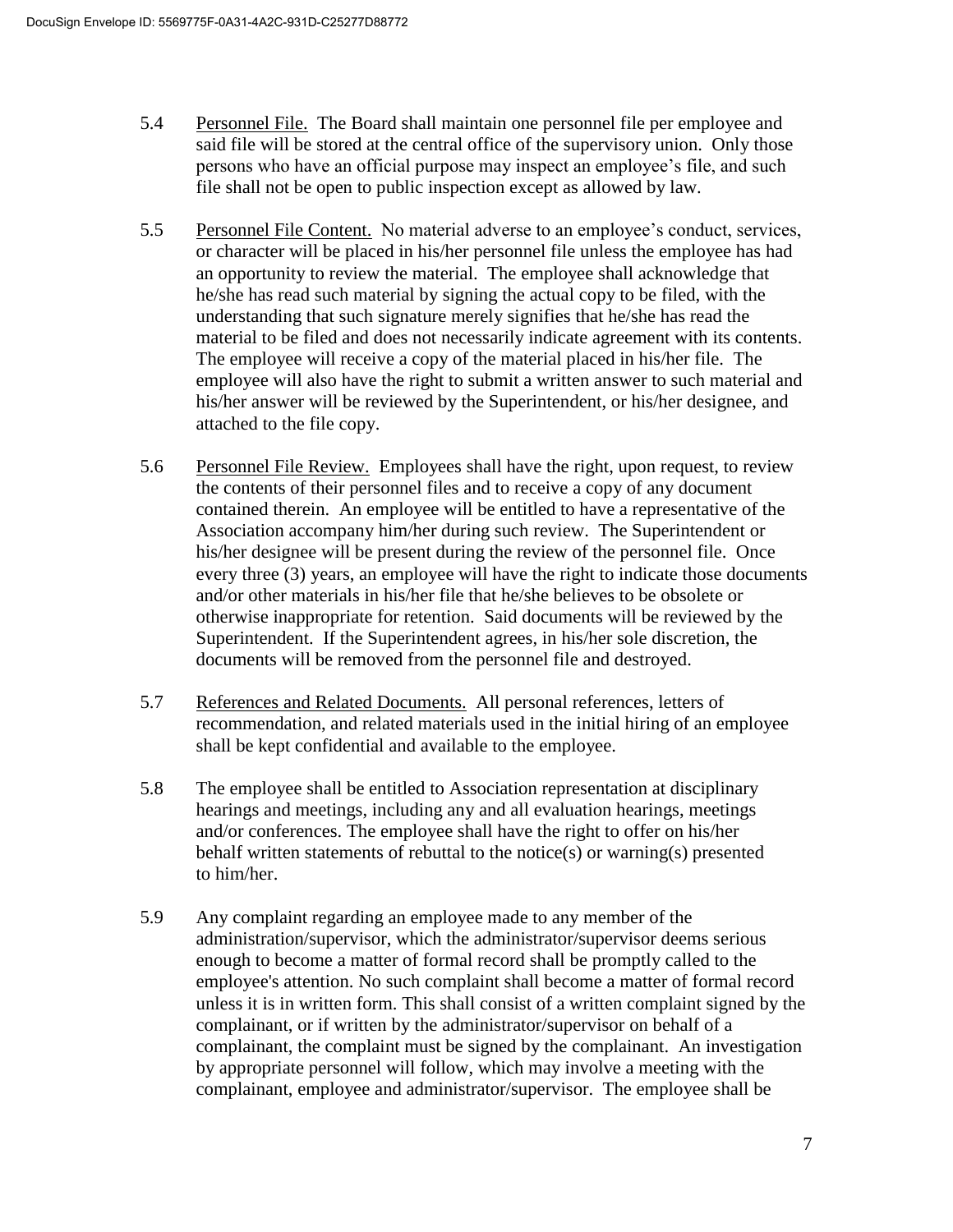given an opportunity to respond in writing or personally to such complaint, and such response shall be submitted to the administration and be included as part of the formal record.

5.10 Whenever any employee is required to appear before the Superintendent, Board, or any committee member thereof concerning any matter which could adversely affect the continuation of that paraprofessional in his/her employment, he/she shall be given prior written notice of two (2) working days of the reason(s) for such meeting or review and shall be entitled to have a representative of the Association present to advise and represent him/her during such meeting or interview. If an emergency meeting is necessary, the Association President will be notified, and an available Association representative shall be released to counsel and represent the employee.

During any meeting between an employee and a supervisor regarding possible disciplinary action against the employee, the employee shall be entitled to have a representative of the Association present.

# **ARTICLE 6 GRIEVANCE PROCEDURE**

6.1 Acknowledgment of Arbitration In accordance with 12 V.S.A. §5652(b), the Board and the Association understand that this Agreement contains an agreement to arbitrate. After signing this Agreement, the Board and the Association understand that they will not be able to bring a lawsuit concerning any dispute that may arise which is covered by the arbitration agreement, unless it involves a question of constitutional or civil rights. Instead, the parties agree to submit any such dispute to an impartial arbitrator in accordance with the provisions contained in this Article.

# 6.2 Purpose:

- a. A grievance shall be construed for the purposes of this contract to mean a claim or dispute involving the interpretation and/or application, either in whole or in part, of any written and presently operative portion or provision of this contract. Under no circumstances shall any matter which is not a part of this contract be considered a valid cause of grievance.
- b. Grievant: The grievant shall be an employee, a group of employees, or the Association. The Association shall be the sole and exclusive representative of an employee(s) throughout the processing of a grievance.
- c. Time Limits: All time limits contained in this grievance procedure shall consist of employee employment days. When a grievance is submitted on or after June 1, time limits shall consist of all weekdays (meaning Monday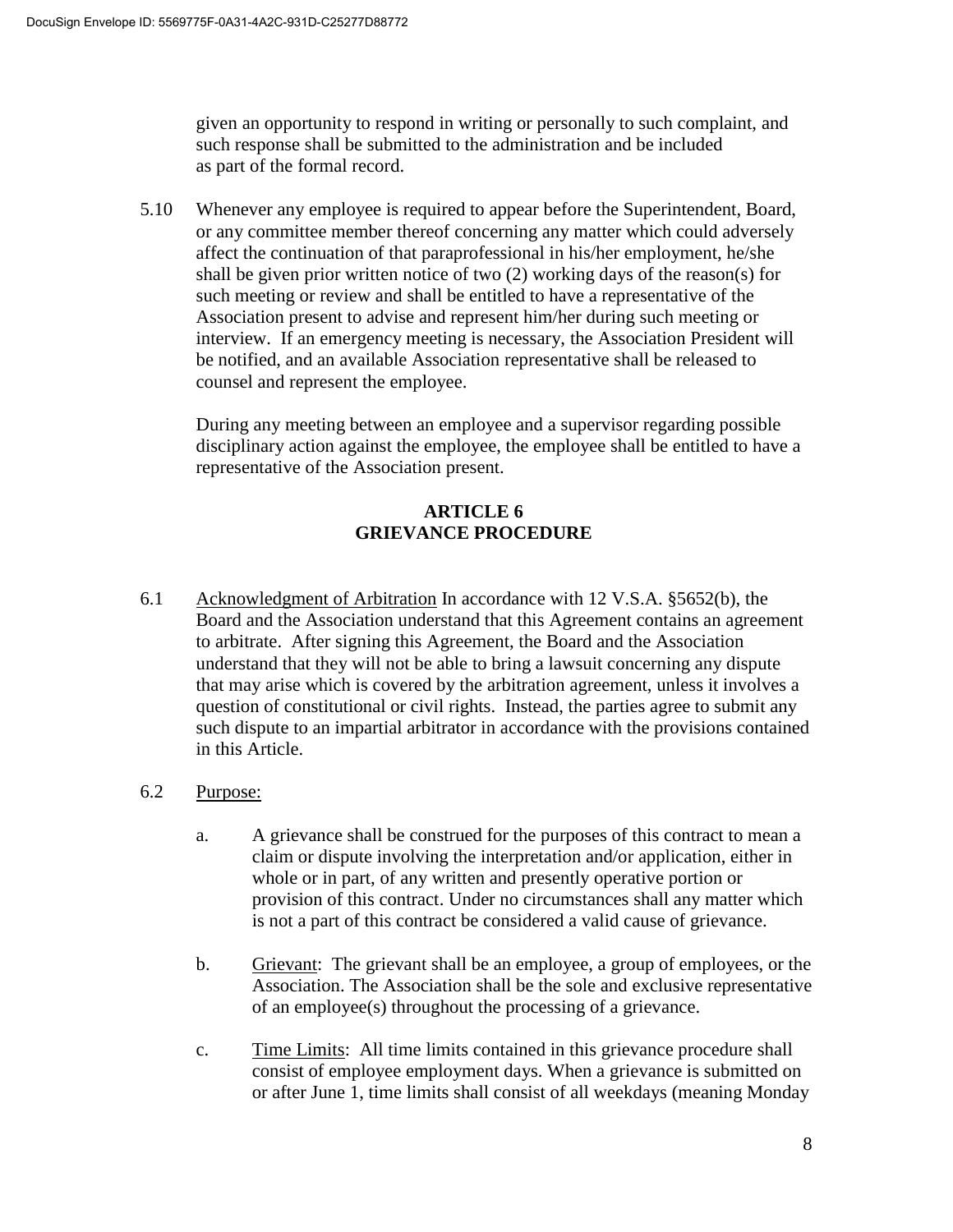through Friday, except legal holidays as defined by 1 V.S.A Section 371 (Chapter 7). The time limits specified may, however, be extended by mutual agreement. By mutual agreement in writing between the grievant or his/her representative and the appropriate administrative official, the grievance may be passed through to the next step for original filing.

d. Cooperation: The parties to this contract will cooperate in the investigation of any grievance. Each party will provide to the other requested information which is relevant to the grievance. If the administration or the Board schedules a grievance hearing during the employee workday, the grievant and one (1) Association representative, and up to three (3) witnesses, will be granted paid release time to attend the hearing.

### 6.3 Procedure

The process noted herein shall not preclude the parties from discussing matters informally prior to the initiation of a formal grievance.

Step 1: No grievance shall be given consideration unless it is filed, in writing, with the school administrator (WSESU-supervisor) within twenty (20) days after the occurrence that gave rise to the grievance. Once the grievance has been filed, a discussion will take place within ten (10) days between the employee and the school administrator (WSESU-supervisor) (Business Manager, school principal or his/her designee) and, if requested by the employee, one employee member of the Association. The school administrator (WSESU-supervisor) will give his/her answer in writing within five (5) working days after said discussions.

Step 2: If the grievance is not settled at Step 1, the written grievance will be submitted by the Association within five (5) working days of receipt of the Step 1 answer to the Superintendent of Schools. The Superintendent will meet with the Association within fifteen (15) days to discuss the grievance. Present at the meeting shall be the Association Grievance Chair, the grievant, and if requested, one employee member of the Association designated by the Association. The school Superintendent will hear the grievance and give his/her answer, in writing, within five  $(5)$  working days of this meeting.

Step 3: If the grievance is not settled at Step 2, the written grievance will be submitted within ten (10) working days of receipt of the Step 2 answer to the School Board Chair. The Board will meet with the Association within twenty (20) days to discuss the grievance. Present at the meeting shall be the School Board, the Superintendent (or his/her designee), the Association Grievance Chair, the grievant, and if requested, one employee member of the Association designated by the Association. The School Board will hear the grievance. They will give their answer within ten (10) working days in writing.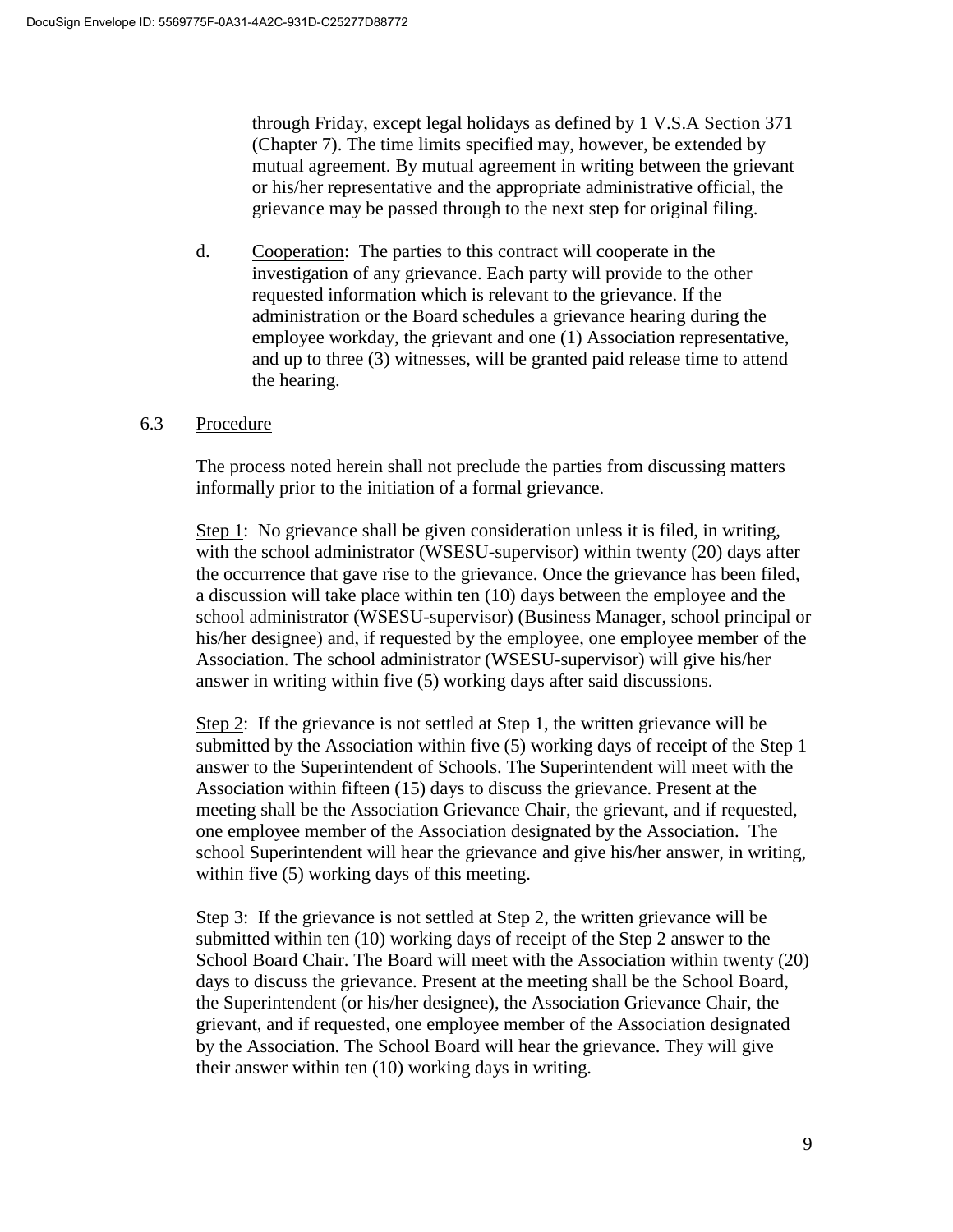Step 4: If the grievance is not settled at Step 3, the Association, or the School Board, within fifteen (15) days, may file for binding arbitration, for any grievance which involves the interpretation or application of a specific term or provision of this Agreement, but only if such grievance has not been settled after being fully processed through the grievance procedure. If the parties are not able to agree on the selection of an arbitrator (or such other qualified third party or parties mutually satisfactory to both the School Board and the Association) within a period of seven (7) days after the date of such request, such grievance may be referred by either party to American Arbitration Association for selection of an arbitrator in accordance with the rules then in effect for obtaining of the Service.

If the grievance is not referred to the American Arbitration Association (AAA) within thirty (30) days after the request for arbitration, it shall be considered settled and shall no longer be subject to arbitration. Any arbitration shall be conducted in accordance with applicable AAA rules, subject to the provisions of this Agreement. The parties shall share equally in the compensation and expense of the arbitrator. The decision of the arbitrator shall be final and binding upon the parties.

- 6.4 The arbitrator's authority shall be limited to interpreting and applying the provisions of this Agreement and the arbitrator shall have no power to add to or subtract from, alter or modify any of the said provisions
- 6.5 Awards or settlements of grievances may or may not be retroactive, as the equities of each case may demand.
- 6.6 The employee(s) shall be assured freedom from restraint, interference, coercion, discrimination or reprisal in presenting a grievance.

### **ARTICLE 7 NO STRIKES AND NO LOCKOUTS**

7.1 During the term of this Agreement there shall be no strikes, no slowdowns, no work stoppages, nor other concerted refusals to work by the Association and there shall be no lockouts by the Board. In the event of a strike, slowdown, work stoppage, or other concerted refusal to work during the employee's assigned work or duty hours on the part of other persons working within or around the building, neither the Association nor the employee subject to the terms of this Agreement shall refuse to cross a picket line, refuse to work or take any other action in sympathy or in cooperation with said strike, slowdown, work stoppage, or other concerted refusal to work. In the event of a strike, slowdown, work stoppage or other concerted refusal to work on the part of other persons working within or around the building, the Board will not assign work to the employees other than the work to be performed by the employees pursuant to the terms of this Agreement.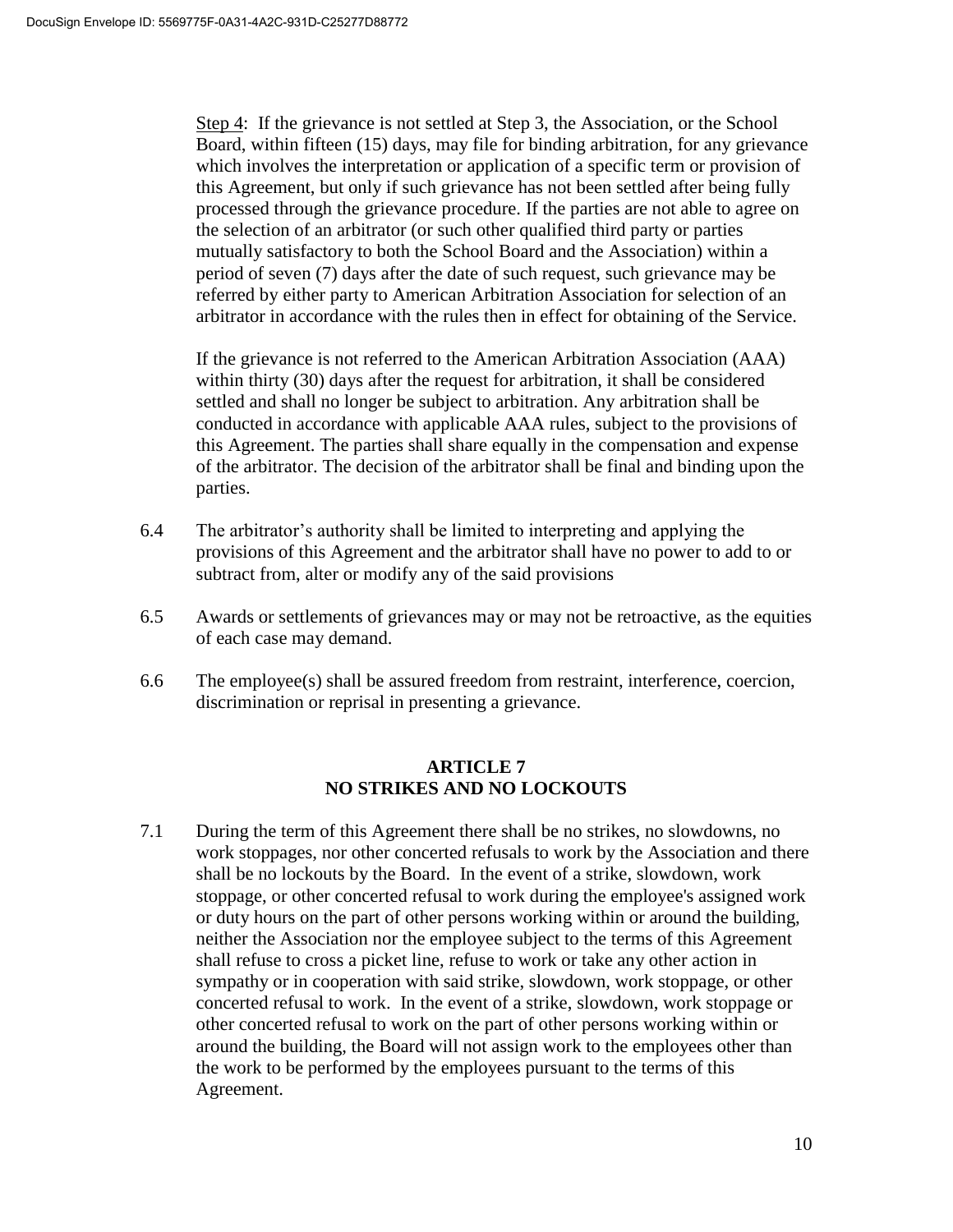# **ARTICLE 8 MISCELLANEOUS**

- 8.1 There shall be no discrimination, interference, restraint, or coercion by either the Board or the Association against any employee as a result of that employee's membership or non-membership in the Association. The Board will not discriminate with respect to hire, tenure of employment, or any term or condition of employment against any employee because of membership or activity on behalf of the Association, nor will it discourage or attempt to discourage membership in the Association. There shall be no discrimination, interference, restraint, or coercion against any employee by the Board or its representatives by reason of that employee's actions in an official capacity as an officer or agent of the Association; provided, however, that said actions are consistent with and in compliance with the terms of this Agreement.
- 8.2 Any individual contract between the Board and a bargaining unit employee, hereafter executed, shall be deemed subject to and shall be consistent with the terms of this Agreement.
- 8.3 Upon the ratification of this Agreement by the Board and the Association, the Board shall provide an electronic version of the Agreement with signatures attached to the Association and members of the bargaining units and thereafter with any amendments thereto. Representatives of the Board and the Association shall confer prior to the reproduction of the Agreement, as aforesaid, and with respect to the format thereof.
- 8.4 All references to "employee" or "employees" in this Agreement shall be deemed to refer to both male and female employees of the bargaining unit.
- 8.5 If any provision of this Agreement or the application thereof to any employee or group of employees is held to be contrary to law by a court of competent jurisdiction, such provisions shall be deemed separate, distinct, and independent from the remainder of the Agreement, and such invalidity shall in no way affect the validity of the remainder of the Agreement which shall continue in full force and effect.
- 8.6 All written notices hereunder to the Board, except as otherwise specifically proved herein, shall be addressed to the Board, care of the Superintendent of Schools, Windsor Southeast Supervisory Union. All written notices hereunder to the Association, except as otherwise specifically provided herein, shall be addressed to the President of the respective Association. Either party, by written notice to the other, may arrange the address to which future written notices to it shall be given. The Association shall give written notice to the Board upon the execution of this Agreement of the designation of its President and shall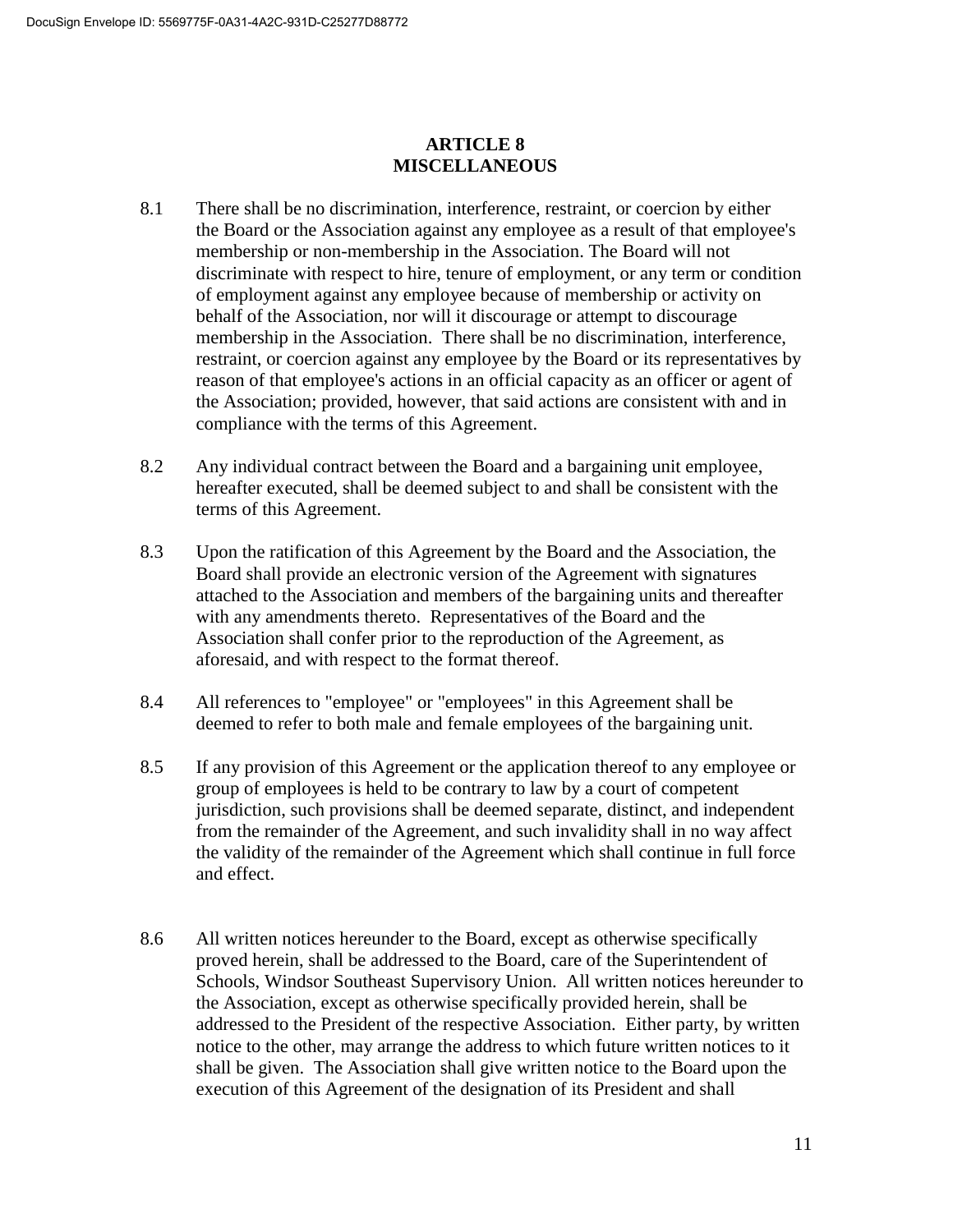thereafter inform the Board, in writing, of the designation of a new President within twenty-four (24) hours of his/her designation.

- 8.7 In all cases of grievance and authority it shall be recognized that the building principal shares the same rights and privileges of supervision, evaluation and discipline/discharge as the immediate work supervisor. However, any employee may request a clarification if he/she is presented conflicting orders. Such clarifications shall be made between the immediate supervisor and the building principal to the employee jointly, either verbally or in written form.
- 8.8 Paraprofessionals who agree to serve as substitute teachers shall be paid at the regular rate or teacher substitute pay, whichever is higher.
- 8.9 All leave of absence benefits provided in the Agreement (vacation, holiday, sick leave, etc.) shall be prorated for part-time employees. If an employee works every regular workday for his/her job category, but works each such day on a part-time basis, he/she shall receive all designated leave days with each day of paid leave prorated by his/her percentage of employment. If an employee works a full-time work day schedule but for less than the full work year of his/her category he/she shall be provided a prorated number of leave days designated by this Agreement but will be paid at 100% of his/her regular daily rate for each paid leave day.
- 8.10 Employees required to use personal vehicles in the course of their employment shall receive mileage reimbursement at the IRS rate. Employees shall not be required to transport children in their personal vehicles. Employees with a split assignment (multiple worksites) shall receive mileage reimbursement for travel between worksites.
- 8.11 The Board and the Association agree that there will be no discrimination in the hiring, training, assignment, promotion, transfer or discipline of employees or in the application or administration of this Agreement or any other rule, regulation, or policy relating to the terms and conditions of employment on the basis of race, creed, color, religion, national origin, sex, sexual orientation, gender identity, disability, domicile, age or marital status, or any other legally protected status under federal law. No grievance involving an alleged violation of this provision may proceed beyond Step 3 of the grievance procedure.
- 8.12 As defined by state and federal health and safety laws (e.g. VOSHA, OSHA, etc.) employees shall not be required to work under unsafe or hazardous conditions. A crisis management team and plan will be in place for bomb, shooting, fire, and other disasters. All support staff will be involved in routine training for crisis management. Grievances under this provision may not proceed beyond Step 3.
- 8.13 Should the Windsor Southeast Supervisory Union become the employer of any special education or other employee currently covered by an existing collective bargaining agreement in one or more of the WSESU member Districts, the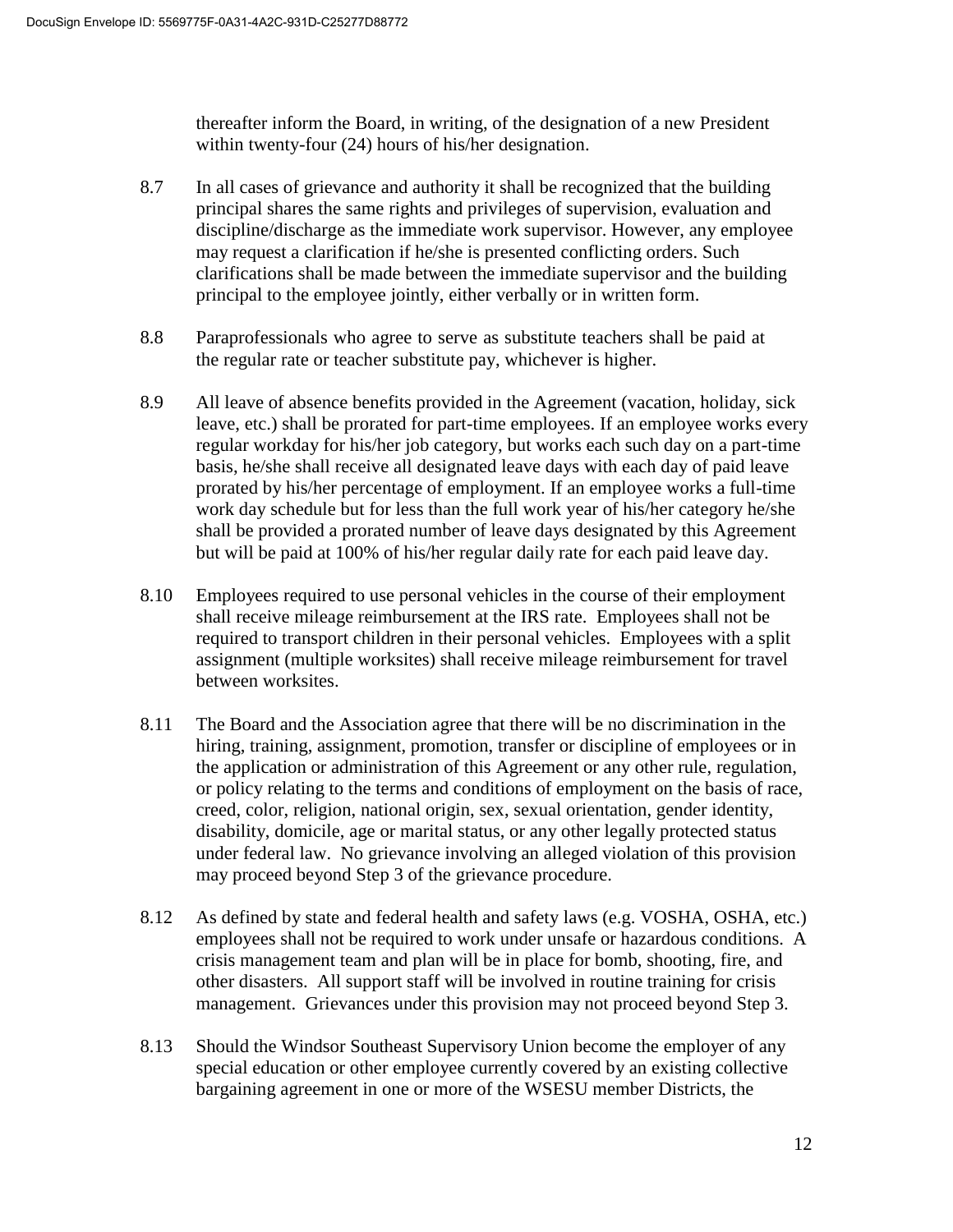employee(s) so affected will be recognized as member(s) of the Windsor Southeast Education Association ESP Bargaining Unit, retain all salary, seniority and or benefits to which he/she was entitled at the time of the change of the employer. These WSESU employees will remain on the wage/salary schedule covering ESP in their original District of employment until such time as a wage/salary schedule for all ESP in the WSESU is bargained.

New ESP employees of the WSESU (non-transitioning) employees will be covered by the WSESU ESP portions of this agreement and wage/salary schedules unless a wage/salary schedule for all ESP in the WSSU is bargained.

Should the Windsor Southeast Supervisory Union cease to be the employer of previously transitioned employees due to a change in VT statute, a change in AOE regulation or waiver of requirement, the previously transitioned employee(s) will be recognized as members of the bargaining unit for their original school, retain all salary, seniority and benefits and employment shall be assumed by the school districts that comprise the Windsor Southeast Supervisory Union.

### **ARTICLE 9 ENTIRE AGREEMENT**

9.1 This Agreement contains the entire agreement between the Board and the Association with respect to the Association's representation of the Board's employees for the purposes of collective bargaining and any understanding or representation respecting the same not expressly set forth herein is of no binding effect on the parties hereto. This Agreement may be amended, altered, or modified during its term only by means of a written statement thereto signed by authorized representatives of the Board and the Association.

# **ARTICLE 10 EMPLOYMENT**

- 10.1 In the event of a layoff, no work presently performed by the affected employee or employees shall be performed by temporary or casual employees; contracted out; or performed by a person who is not an employee.
- 10.2 a. The district will provide no less than six (6) hours of orientation training for newly hired employees prior to assuming their duties.
	- b. Probationary Period. The term "probationary period" as used in this Agreement shall refer to the first 120 working days of employment for new employees beginning from the most recent date of hire to a regular bargaining unit position within the Association. Employees shall receive one written performance evaluation during the probationary period. Evaluations conducted during the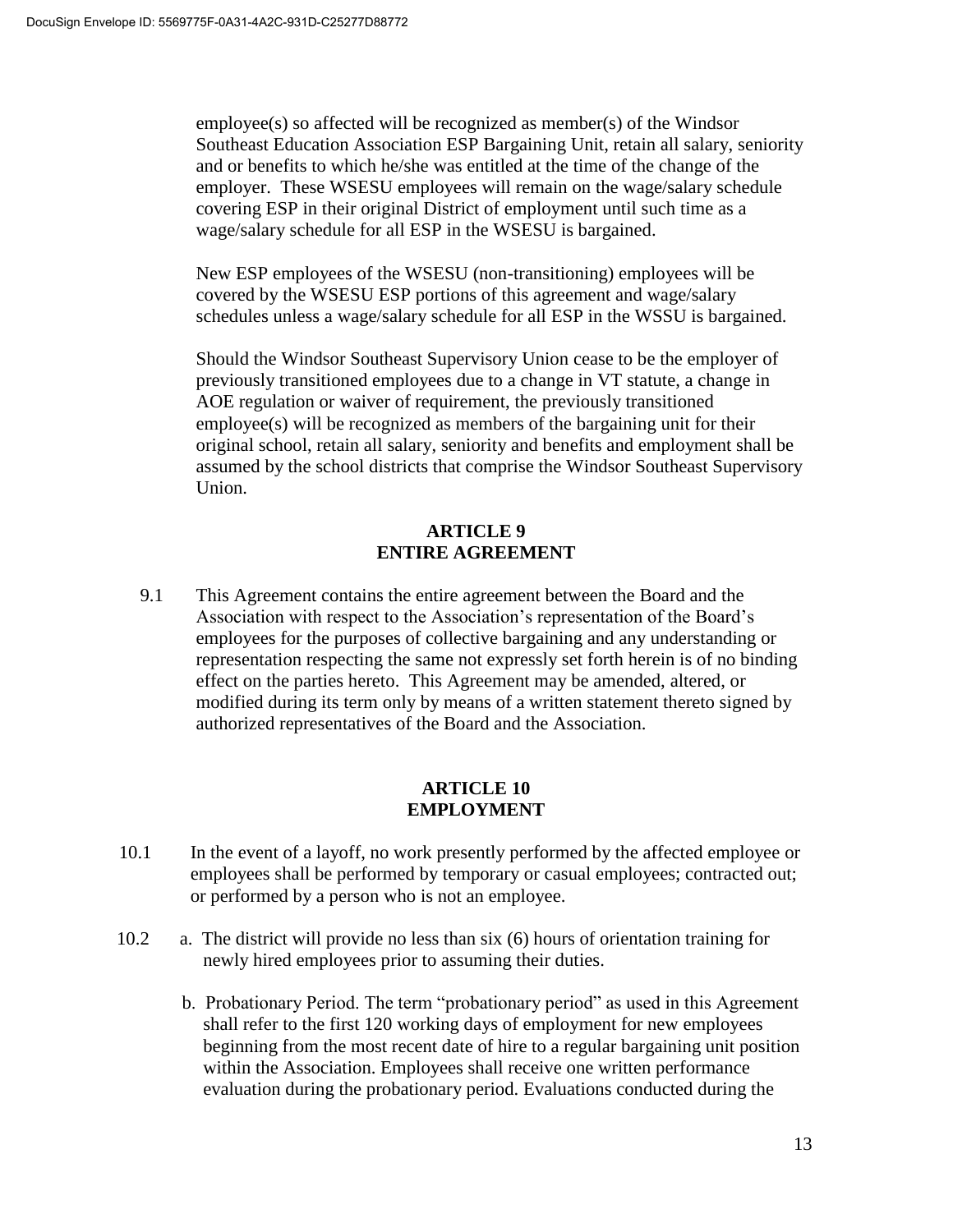probationary period are not subject to the grievance/arbitration provisions of the Agreement. During said probationary period, an employee shall not be afforded just cause rights as set forth in this Agreement.

c. All employees will be evaluated on an annual basis no later than April 15th. Said evaluation will be discussed with the employee by their supervisor/principal. The employee will affix his/her signature to the evaluation indicating only that he/she has reviewed the evaluation and does not necessarily indicate agreement with its contents. If an employee is dissatisfied with his/her evaluation, he/she shall have the right to place a letter of disagreement in response to the evaluation in his/her personnel file.

### 10.3

- a. When the District determines that a change in assignment or a transfer is necessary, the District shall notify the Association and the employee(s) involved, in writing. Prior to the implementation of a job transfer, the administration shall discuss such contemplated action with the employee(s) involved.
- b. When a vacancy develops in the bargaining unit, notice of such vacancy shall be posted in each building and a copy of such posting shall be emailed to each member of the Association. The notice will be posted for a period of at least five (5) calendar days before the vacancy is advertised outside the School District and before non-bargaining unit employees are considered for the vacancy. Bargaining unit members who meet the qualifications and criteria established by the District for the position may apply for the position, and they shall be given an interview. A bargaining unit member who applies for a vacancy and meets the qualifications and criteria for the position will be given first consideration for the position. Nothing, however, shall prohibit the District in its sole discretion from hiring an outside applicant if the outside applicant is deemed by the district to be more qualified for the position. Bargaining unit members who apply for a vacancy will receive notice from the District after the position is filled informing them of the filling of the vacancy.
- 10.4 Following an annual evaluation, the Board of School Directors shall offer a contract of employment to employees covered by this Agreement on or before April 15th annually. An employee receiving a contract shall indicate acceptance of the offer by signing and returning the contract no later than April 30.
- 10.5 After July 1, 2017, the Supervisory Union and all member school boards, reserve the right to use an outside contractor in an effort to comply with all state and federal requirements related to the National School Lunch Program (NSLP). The supervision and evaluation of all Food Service employees shall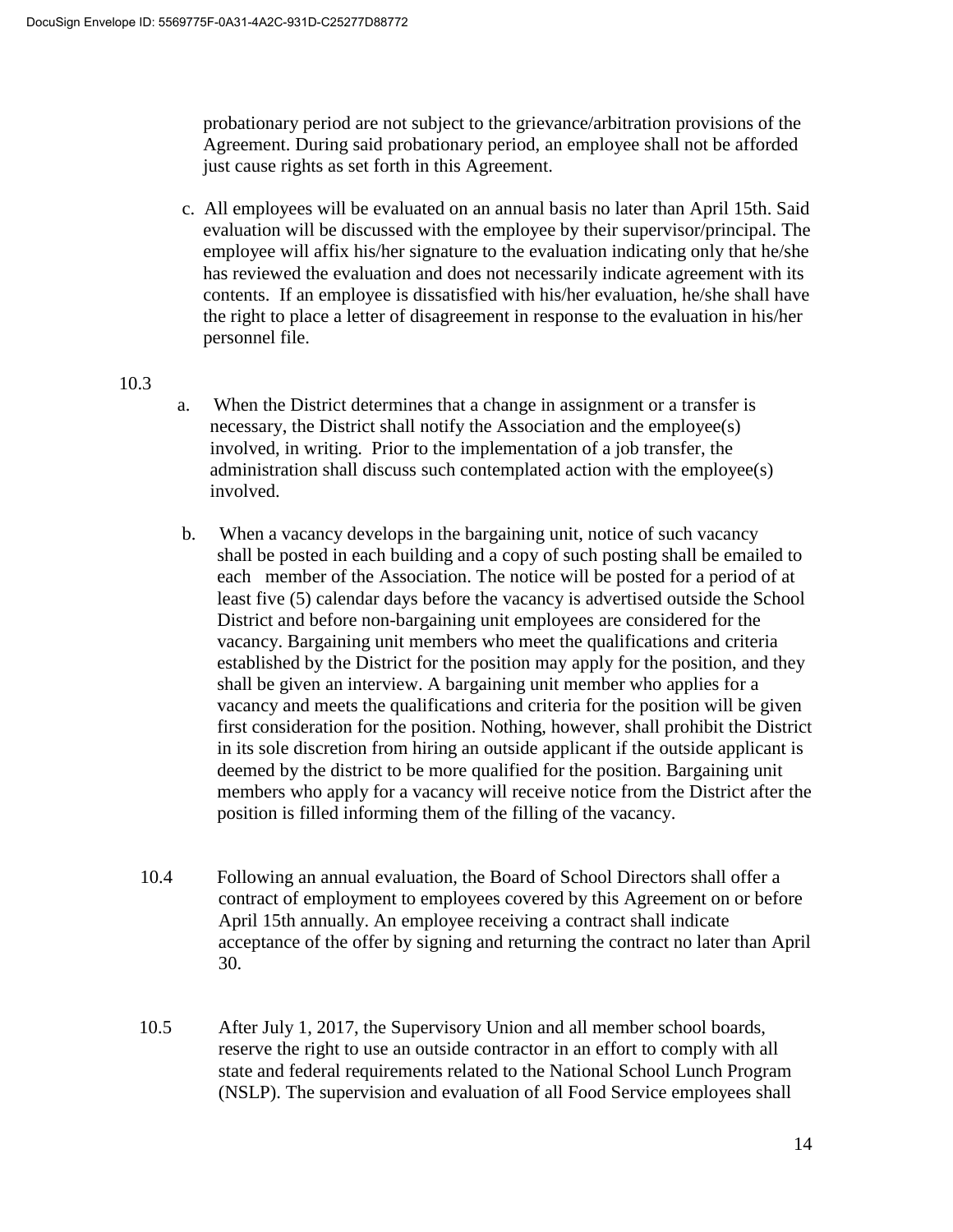be the responsibility of the superintendent, in consultation with the outside contractor.

- 10.6 Employees in school year positions shall be notified in writing by May 1st in the event the board can reasonably assure employment for the ensuing school year.
- 10.7 In the event that a category of employees are no longer employed because of a contracted service, members of that category shall be compensated at a rate of one week's severance pay per year of service not to exceed twelve (12) weeks.

### **ARTICLE 11 LAYOFF**

- 11.1
- a. When it becomes necessary to lay off an employee or a number of employees, the employee or employees to be laid off shall be determined on the basis of seniority within their job classification. An employee to be laid off shall be notified in writing at least ten (10) working days prior to the effective date of layoff with the reasons for the layoff stated.
- b. Assignment of paraprofessionals is done by June 30. If an instructional assistant is assigned to an individual student and that individual student moves or has an IEP that expires the district may exercise its discretion to retain a less senior assistant assigned to an individual student based upon that employee's possession of a special skill: for example: signing ability, braille ability, specialized medical training to minister to the student's specialized medical needs or a special bond with the student.
- 11.2 Employees laid off under this article shall retain their rights to recall for a period of twelve (12) months following such layoff.Employees will be notified in writing of recall to an available position via certified mail. Employees who fail to respond within ten (10) days of receipt shall be deemed to have refused recall and will forfeit any recall rights and accrued benefits. An employee may, however, refuse a position that is less contracted time than the position from which the employee was reduced/laid off. In this instance there shall be no penalty. Employees shall maintain a current address on file in the central office.
- 11.3 Employees shall be recalled in the reverse order of layoff. In the event a position becomes available in a job classification represented by the Association and there is no one on layoff from that classification, then the position shall be offered to the Association member on layoff who qualifies for that position and based upon seniority.
- 11.4 The seniority of each employee covered by this Agreement shall be computed using the employees' last hiring date. Transferred employees shall maintain their last date of continuous service from any previous school within the supervisory union. An employee shall lose all seniority and his/her seniority shall cease to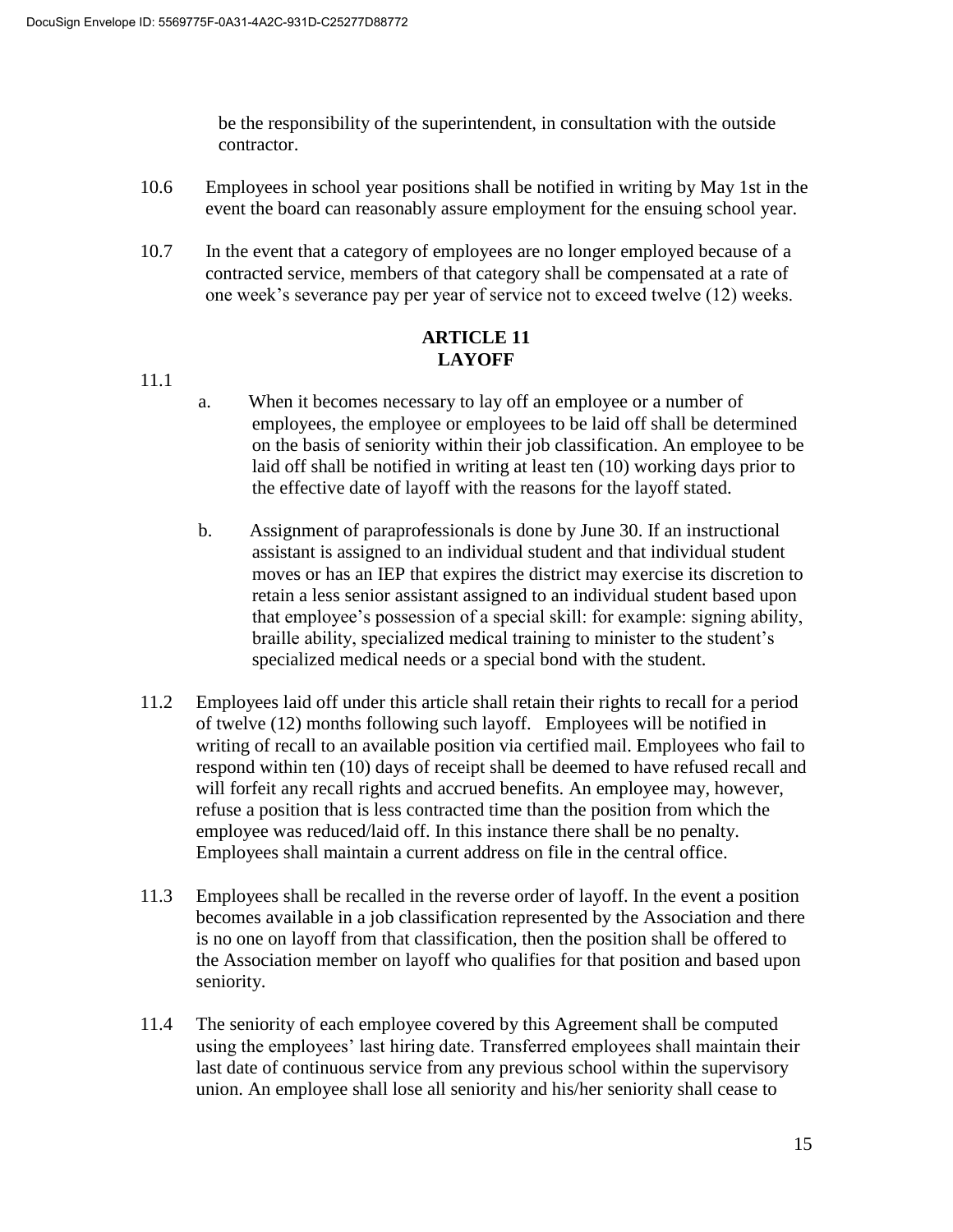accrue upon the occurrence of any of the following events:

- a. He/she voluntarily terminates his/her employment;
- b. He/she is discharged for just cause;
- c. He/she fails to return to work within ten (10) working days after receiving written notice in the form of a certified letter from the Superintendent of being recalled following a layoff. The certified letter shall be with a return receipt requested and the date indicated upon the receipt shall commence the ten (10) day period. In all instances, the employee shall be required to respond to said notice within three (3) working days of its receipt. Extensions to the ten (10) day period may be applied for and may be granted due to unforeseen circumstances;
- d. He/she is absent for three (3) consecutive workdays without notice to the supervisor/building principal or Superintendent, unless such notice is physically impossible due to extraordinary or extreme illness or accidental occurrence;
- e. He/she fails to return to work at the end of a leave of absence authorized hereunder, unless prevented by disabling illness or accident;
- f. He/she fails to return to work for a period of twelve (12) months from the date of his/her layoff for any reason; provided, however, that such period may be extended by agreement between the Association and the Board in the event that the employee's failure to return shall be caused by illness or accidental occurrence;
- g. His/her retirement.
- 11.5 The seniority of employees who switch from one job classification to another will transfer directly into their new classification. The Superintendent will provide a yearly seniority and wage list to the Association by October 1.

### **ARTICLE 12 HOURS OF WORK AND OVERTIME**

12.1 For all full-time employees the work week shall be forty (40) hours per week, scheduled on five (5) successive days for full year employees. Full time employees may be permitted a flexible scheduling of their hours of work in the summer, with approval of work supervisor, who shall retain the authority to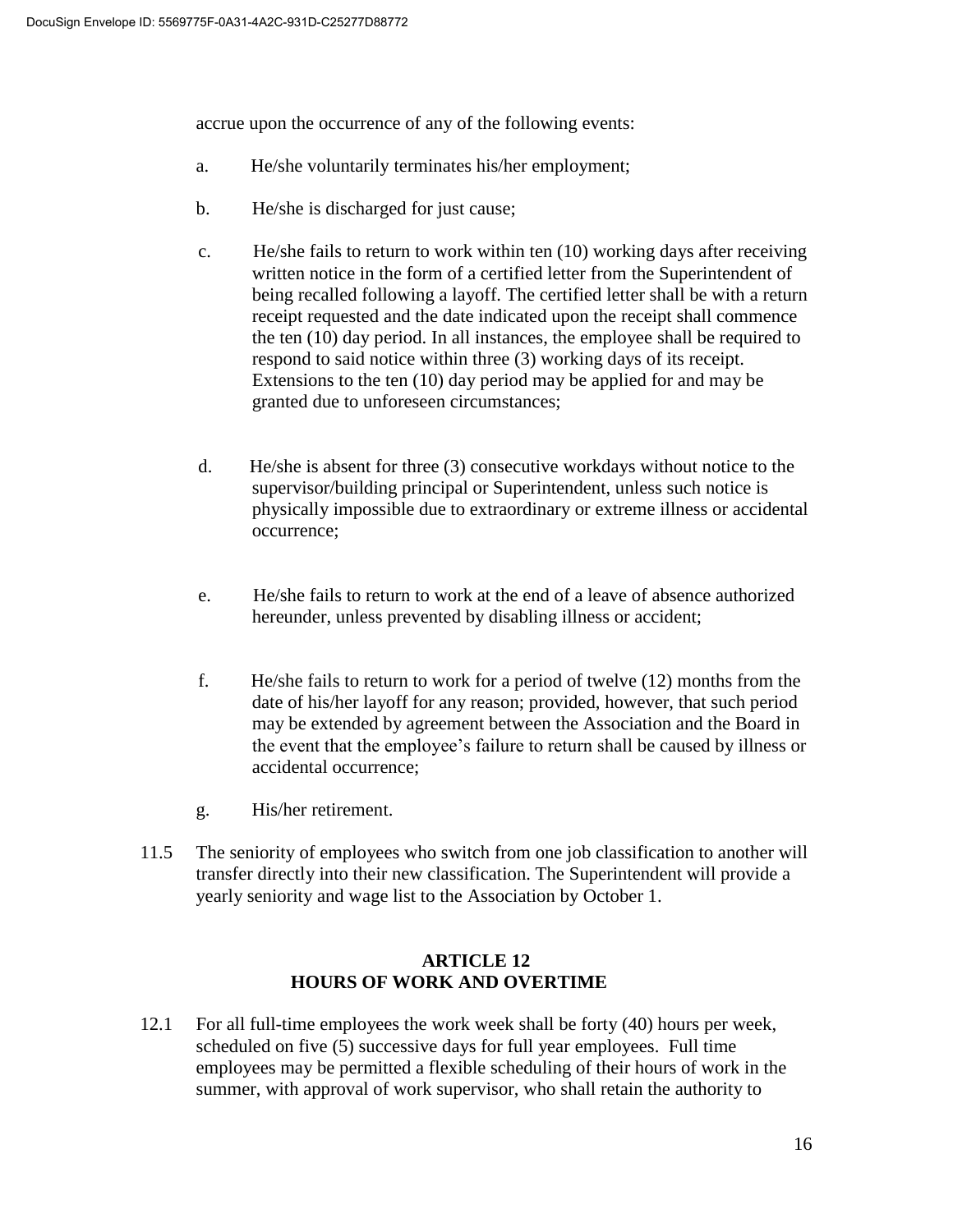rescind the flexible scheduling depending on needs of the assignment. The work week for school year employees shall correspond to a student week, as it occurs during a normal calendar week, including the number of successive and/or nonsuccessive student days within that calendar week and the employee's individual contracts.

- 12.2 All employees who work six (6) or more hours per day shall be entitled to have a paid, uninterrupted, duty free lunch period of thirty (30) minutes as assigned by immediate supervisor or principal. Each employee shall have a fifteen (15) minute rest period for every four (4) hours they work. All rest periods and lunch periods identified in this article and section shall occur when those periods least conflict with the purpose of the employee's job.
- 12.3 Employees who are required to work overtime shall be paid at the rate of one and one-half (1 ½) times the employee's regular hourly rate for all overtime worked in excess of forty (40) hours per week and/or eight (8) hours per day. In calculating hours worked for overtime purposes, only time actually worked shall be counted.

Employees on holiday, vacation, paid or unpaid leave who are required to work shall receive compensation at time and one-half (1 1/2) rate. The employee shall receive a minimum of one-hour call-in pay for each instance.

- 12.4 The work supervisor will, to the greatest extent possible, distribute overtime work as fairly and equitably as possible among qualified unit employees.
- 12.5 All employees shall be responsible for submission of their own completed timesheets to their immediate supervisor or principal.
- 12.6 In cases of delayed opening or early dismissal for snow days or other unforeseen occurrences the employees will be released upon approval of the supervisor. In such cases where the opening of school is delayed or dismissal occurs prior to employees' typical schedule, employees will be paid their regular scheduled hours for the day.
- 12.7 All paraprofessionals may be assigned non-instructional duties such as lunch duty, bus duty, and recess duty. These assignments will be scheduled by the administration.
- 12.8 In the event an employee is assigned to accompany students to field-based experiences, the District shall assume reasonable attendant costs, including admission fees, meals, lodging (as approved by the school administration) in the event of an overnight stay, and parking (when the employee is required to drive their personal vehicle). In the event of an overnight stay, employees shall be paid for hours actually worked.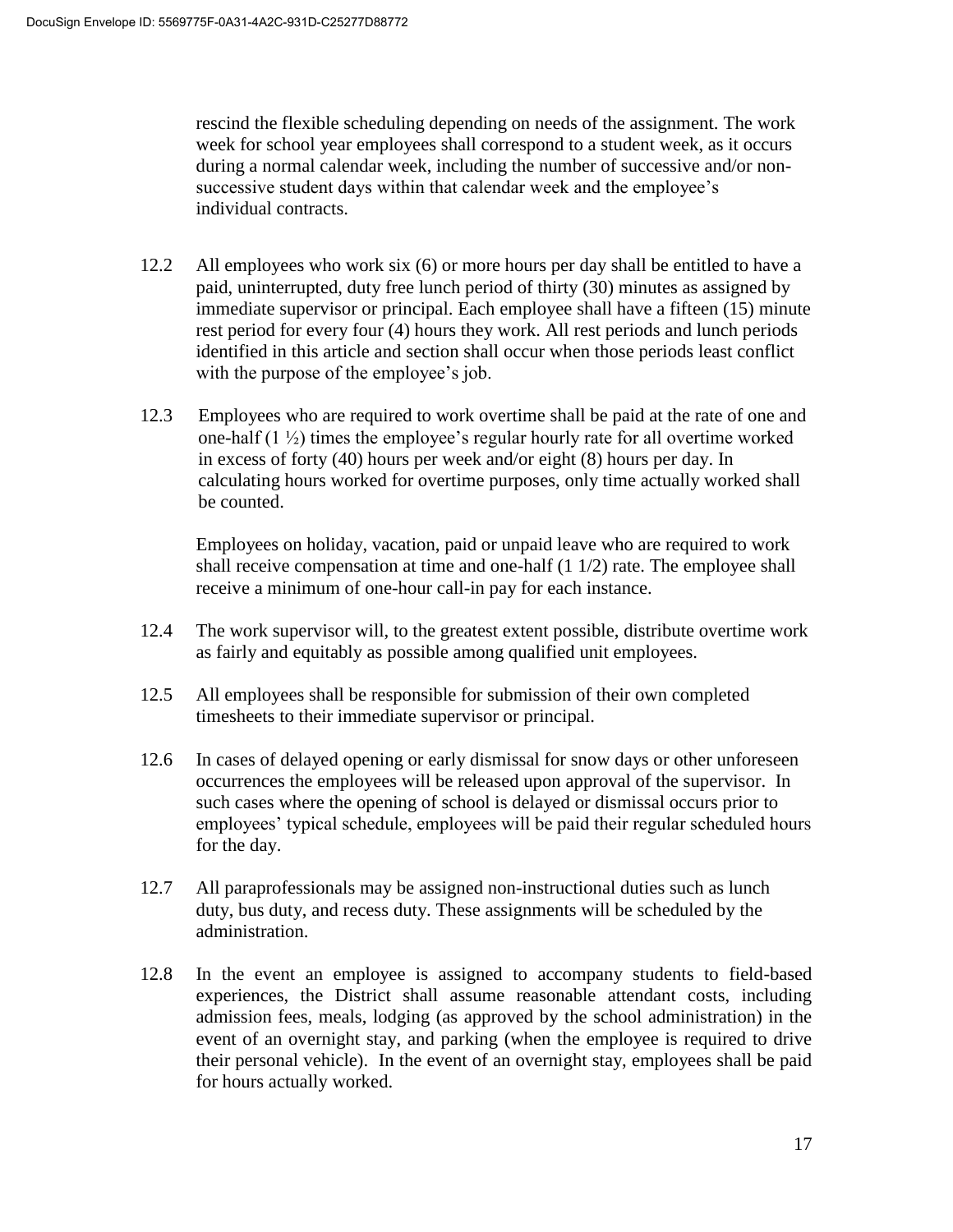12.9 The Board shall accept as "highly qualified", according to state and federal guidelines, a paraprofessional who has been determined "highly qualified" by either the Vermont Agency of Education or another school board with similar standards as determined by the Superintendent.

# **ARTICLE 13 WAGES**

- 13.1 Hourly pay rates shall be as shown in Appendix A.
- 13.2 The anniversary dates used prior to this collective bargaining agreement shall be retroactive to July 1. However, no bargaining unit member shall be adversely affected by this change.
- 13.3 The wage and "step" of employees who switch from one job classification to another will remain the same, unless their "step" in the new classification would result in a higher wage, then the higher wage would apply.
- 13.4 Newly hired employees may be given credit on the salary schedule, according to their previous experience in the same job category. In addition to credit for past, related experience, newly hired employees shall also be given credit for relevant and related education by the granting of one additional step for education. Examples of related education include a certificate as paraprofessional, dietician, bachelors or associates degree in education related field, Heating-Ventilation-Air Conditioning (HVAC). or electrical certificate or license in the custodial department. In no case shall a newly hired employee be placed on the salary schedule with a wage greater than a current employee with the same experience**.**
- 13.5 School-year employees will have the option of being paid in 20 pay periods or 24 pay periods with a lump sum paid in June of that contracted year. Full-year employees will be paid in 24 pay periods. School-year employees must submit to the payroll department a request in writing for the 24 pay period option, prior to May 1st. If no letter has been received they will automatically receive the 20 pay period option. Employees will be paid on the  $1<sup>st</sup>$  and the  $15<sup>th</sup>$  of each month.
- 13.6 Difficulty of duty assignments including duties such as use of adaptive technology, repeated use of restraint, toileting, feeding and/or attending to the complex health needs of a student shall be eligible for stipends of up to \$1500 per year, prorated to the number of hours worked on the assignment, may be made. The Superintendent or his /her designee shall make the determination as when an assignment warrants such a stipend. The support staff member has the right to appeal a difficult assignment using the chain of command if the duty appears too difficult to perform. The decision of the superintendent shall be final.
- 13.7 Any custodians who are members of the bargaining unit and who are regularly assigned to work the night shift shall be paid an additional thirty cents (\$0.30) per hour as a shift differential.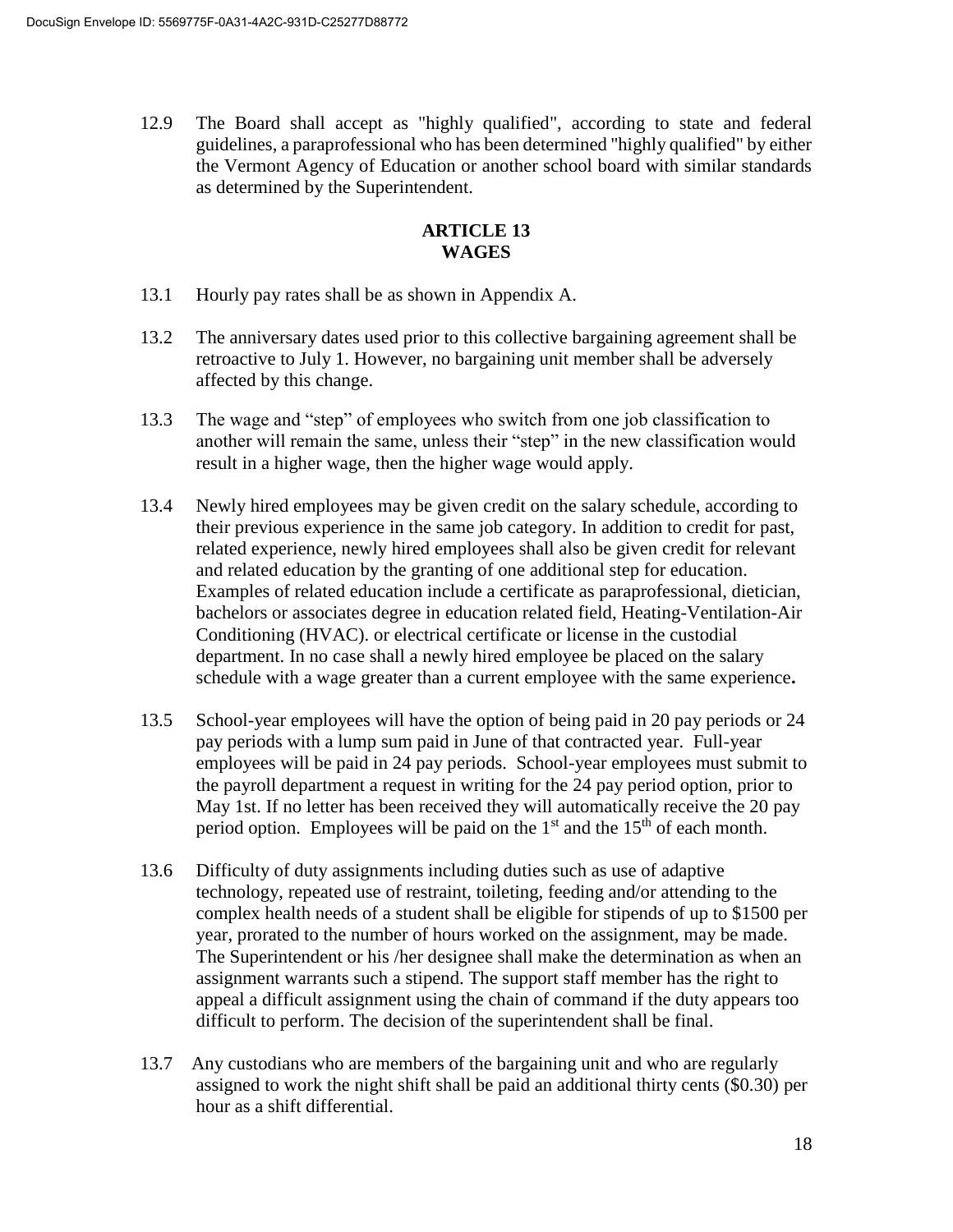### **ARTICLE 14 BENEFITS**

### **Health Insurance**

Pursuant to Title 16 V.S.A Chapter 61 (Commission on Public School Health Benefits) the following benefits remain Status Quo until December 31, 2020:

14.1 The Board agrees to provide any insurance coverage as provided in this Agreement subject to the rules, regulations and eligibility requirements of the individual insurance carrier unless such eligibility requirements are modified by the terms of this Agreement. The Board shall be held harmless for any and all costs or claims in the event that the insurance carrier denies coverage of such a claim; further, the Board shall not be liable for any act or omission of any insurance carrier, its employees or agents, or any person furnishing professional services provided pursuant to the insurance coverage terms. In the event that both spouses are employed by the Board, the Board will be obligated to provide only one insurance plan for the spouses or partners to a civil union, as defined by 15 V.S.A. Chapter 23, and 18 V.S.A. Chapter 106, as a unit (e.g., two-person or family plan). The Board will offer health insurance to each employee and his or her dependents. The term dependent shall include a person who is a party to a civil union pursuant to 15 V.S.A. Chapter 23, and 18 V.S.A. Chapter 106.

For those employees over sixty-five (65) years of age and/or eligible for Medicare, the Board will pay the premium for Med-i-comp and major medical coverage. Otherwise, coverage is as follows:

- A. Effective January 1, 2018 the District shall offer the following VEHI Health Plans to participating support staff employees:
	- 1. VEHI Platinum
	- 2. VEHI Gold
	- 3. VEHI Gold CDHP
	- 4. VEHI Silver CDHP

 The District will contribute 80% of the premium cost for the VEHI Gold – CDHP Plan for single, 2 Person (2 Adult) Parent/Child(ren) or family coverage. The employee shall pay the remaining premium through automatic payroll deduction. This benefit will apply to all employees school-year or year-round who work at least 30 hours per week. Employees working less than 30 hours per week shall pay 100% of the medical insurance premium if they choose to participate. The Board contribution to the premium for the VEHI Platinum, VEHI Gold or Silver – CDHP plans shall be limited to a dollar amount equal to the dollar amount of the Board contribution for the VEHI Gold – CDHP Plan; the employee shall pay any difference in the premium cost.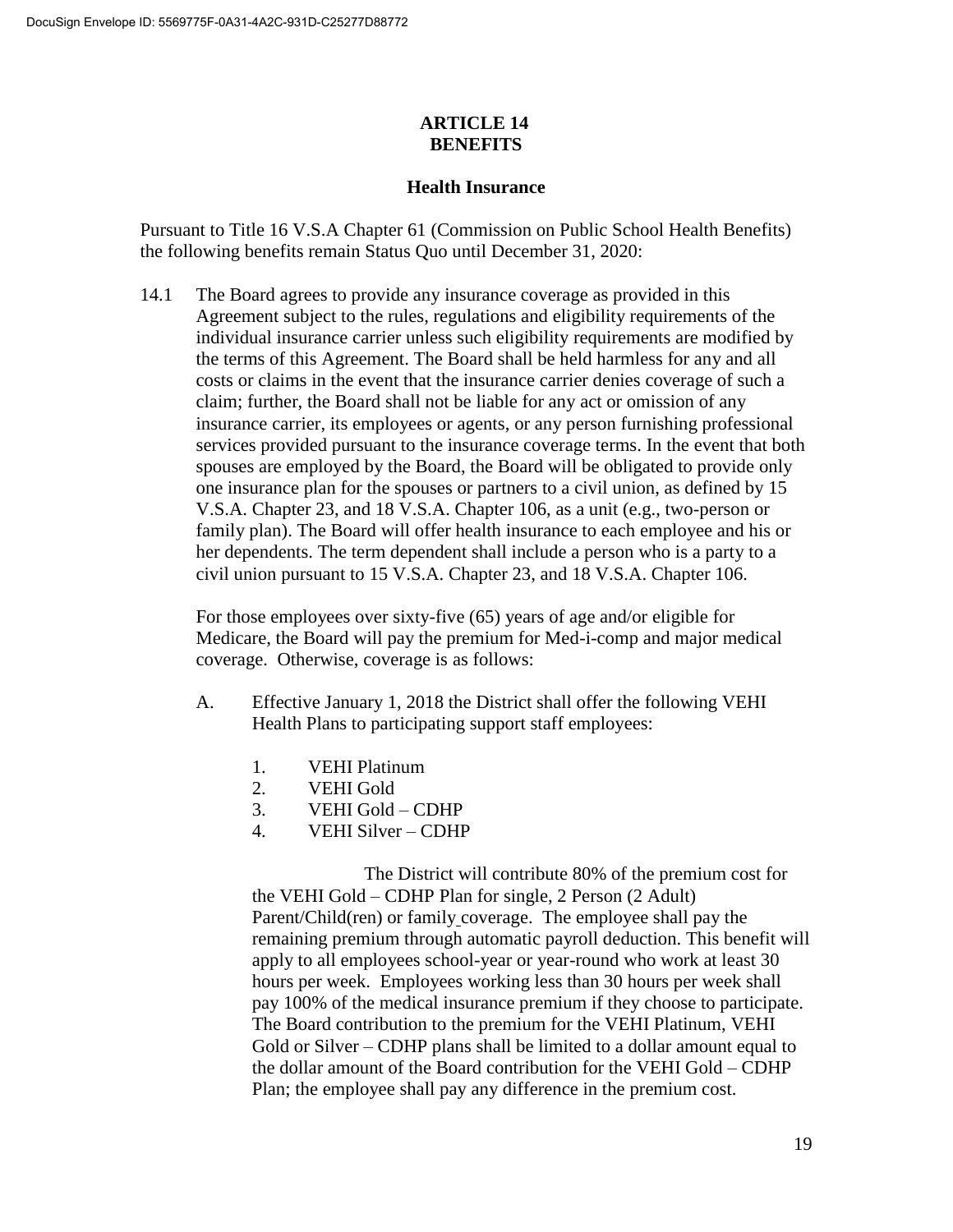B. The District shall offer the employee the opportunity to participate in a Health Reimbursement Account as outlined below:

> The District shall offer an integrated HRA on any plan, including both Rx (prescription) and medical expenses to the employee. The HRA shall be capped at all medical deductibles, co-insurance, copays, and Rx costs ("medical expenses") for the maximum out of pocket expenses associated with the Gold CDHP Plan. The District shall select an HRA administrator and shall pay the monthly administrative costs, with arrangements for auto payments to medical providers. A Debit Card attached to the HRA account will be provided. There shall be no individual caps. The HRA shall not include a rollover from one year to the next year, but shall provide for a 90 day run out for expenses from one year to the next year for claims incurred the previous year. Benefits under the HRA shall be prorated during the plan year based on the employee's date of hire. The Board shall have the authority to determine all other administrative determinations regarding the HRA unless it affects the agreed upon benefits to the employees.

- C. Section 125 Plan. The Board agrees to implement a Section 125 program for employees. Section 125 is the designation of a federal tax provision which allows employees to have deductions for health and dental insurance, expenses for unreimbursed health care, and dependent care deducted from their salaries before taxes.
- D. Also in accordance with Title 16 V.S.A Chapter 61 (Commission on Public School Health Benefits), effective January 1, 2021, health care benefits and coverage, excluding stand alone vision and dental benefits, but including Health Reimbursement Accounts and Health Savings Accounts, shall be governed by the statewide school employees health care package (Language to be outlined in Appendix A prior to January n1, 2021).
- 14.2 The Board will provide retirement benefits for all eligible employees as per the Vermont Municipal Employees Retirement System ("VMERS") Group A, beginning July 1, 1994. Participation in VMERS is mandatory for all eligible support staff who works not less than 30 hours a week for the school year and for not less than a total of 1,040 hours. Staff will execute all paperwork necessary to enroll in the plan.

The Mount Ascutney Board expressly agrees that the monies disbursed prior to July 1, 1994, in accordance with Article 14.2 to the pension plan shall remain the exclusive property of said individual employees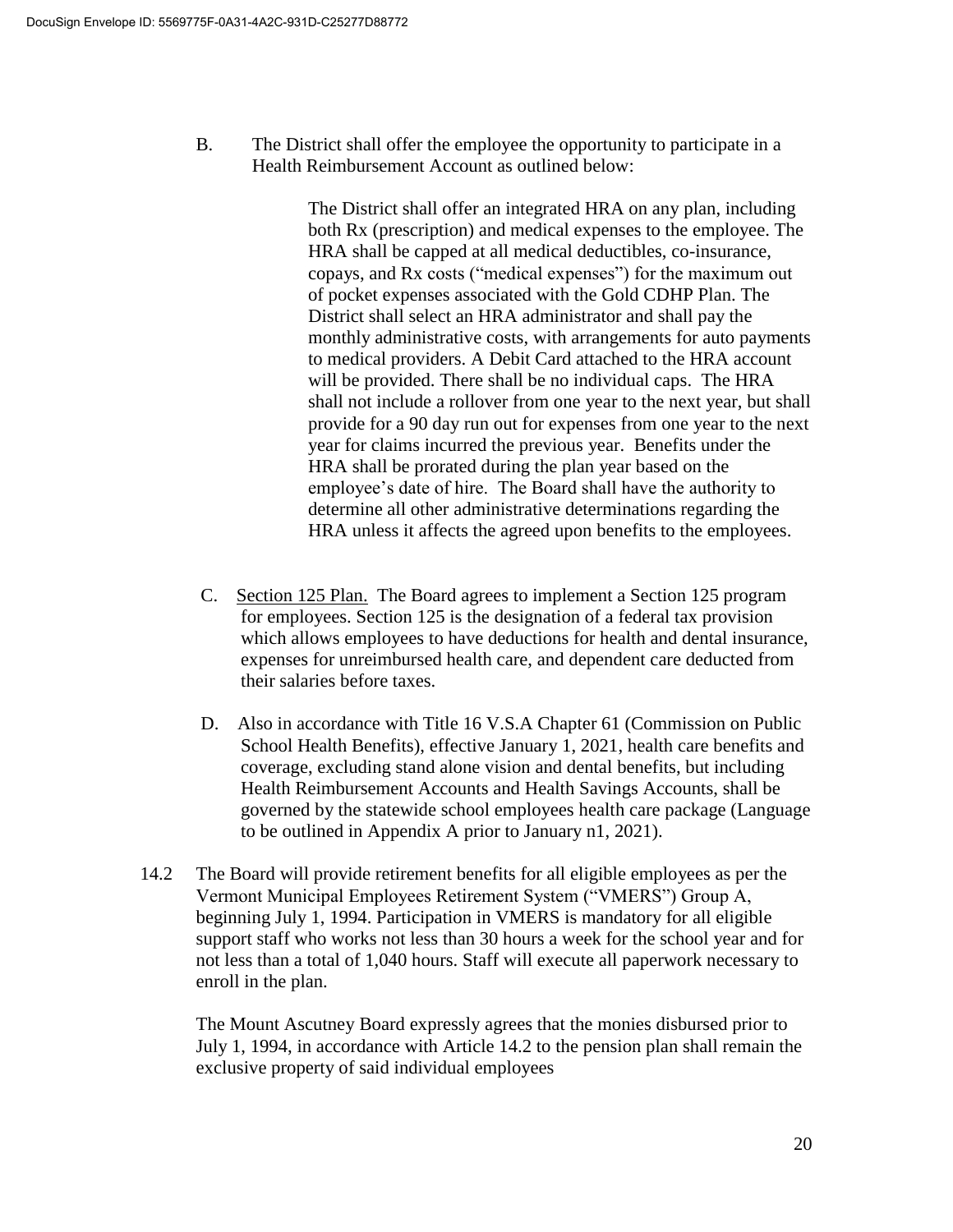- 14.3 All School Boards, including the WSESU Board, will pay for a \$25,000 term life insurance policy with the employer paying 100% of the premium for all employees working no less than a minimum of 17.5 hours/week during the school or calendar year. WSESU employees hired prior to April 30, 2010 will receive an \$85,000 term life insurance policy with the employer paying 100% of the premium cost.
- 14.4 The Board shall provide liability insurance coverage for each employee during the performance of his/her assigned duties as provided by 16 V.S.A. § 1756.
- 14.5 All school boards in the Windsor Southeast Supervisory Union agree to maintain and pay for a Northeast Delta Dental Plan or one with equivalent or better coverage for employees who regularly work thirty (30) hours or more per week. Said coverage shall be for one-person, two person, and/or family plans with 10% co-pay from the employee.
- 14.6 The Board agrees to permit the above medical and dental insurance coverage as per COBRA requirements. In the event of the loss of coverage due to a qualifying event, an employee, or their dependent(s), may purchase their current medical and dental coverage at the District's group rates, subject to all regulations of the Consolidated Omnibus Budget Reconciliation Act (COBRA), Section 601, et seq of the Employee Retirement Income Security Act of 1974, as amended, 29 USC  $\S$ 1161 et seq.
- 14.7 Employees may enroll in courses or workshops relating to their job responsibilities at colleges, universities, or professional training schools, or to attend in-service courses at a cost not to exceed 6 credits at Castleton University. To be eligible for any tuition aid, the employee must have submitted the course content of the proposed course to the Superintendent, or his/her designee, for approval prior to enrollment. The Board will pre-pay the employee's tuition cost provided the employee has complied with the above stated requirements. Should the employee fail the course or fail to complete the course, the Board may deduct the amount of tuition aid from the employee's pay in three (3) substantially equal, consecutive payments, or one (1) payment if the employee's contract is terminated.

In such cases that school-based in-service training is requested by the supervisor and/or employee, is deemed appropriate and is approved, the employee will be paid his/her current hourly rate for their participation.

# 14.8 Long Term Disability

a. The Board agrees to provide a long term disability insurance coverage to employees. Said LTD Plan shall provide eligible employees with a benefit equal to 60% of his/her monthly salary to a maximum of Four Thousand Dollars (\$4,000). The LTD Plan shall have a ninety (90) calendar day elimination period and will provide for benefits until age sixty-five (65).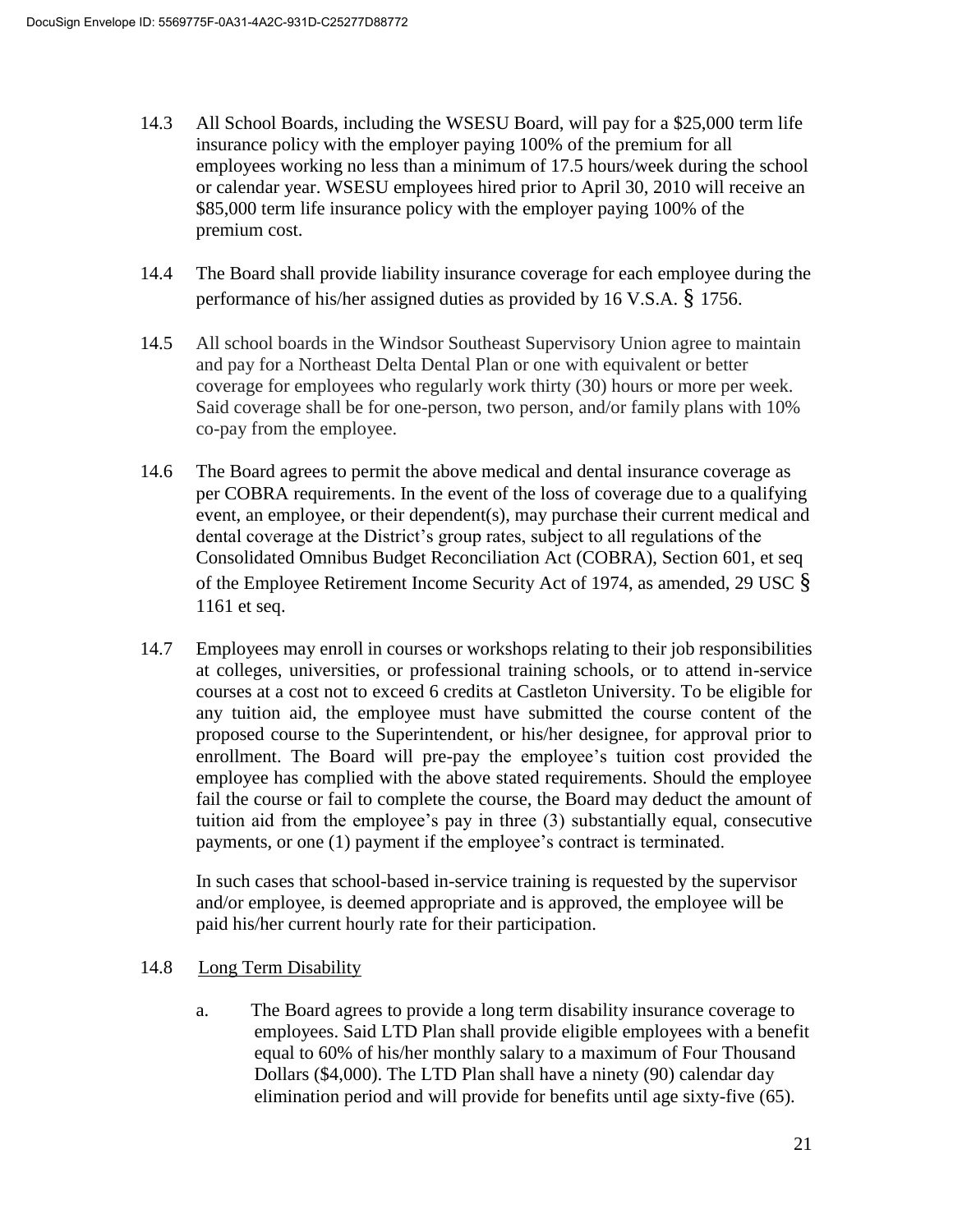The District shall pay 100% of the premium cost for the LTD Plan. -

- b. Once an employee has been receiving long-term disability benefits pursuant to this Article for a period of twelve (12) consecutive months or the end of the school year (August 25 — June 20), whichever is greater, said employee shall no longer be considered an employee of the District, unless doing so is precluded by federal/state law.
- c. Notice of disability shall be given by the employee to the Superintendent as early as determinable. An employee who is disabled shall be allowed to continue in the employee's regular employment as long as the employee is medically able to perform the employee's full and regular duties. It shall be the right of the Superintendent to require periodic medical certification, in writing, from the employee's physician attesting to this fact. At such time as the employee is certified by the employee's physician as no longer able to continue working, the employee shall be entitled to go on sick leave.

# **ARTICLE 15 HOLIDAYS**

15.1 The following shall be paid holidays for all employees (part-time employees shall receive holidays on a prorated basis):

New Year's Day New Year's Day Washington's Birthday Memorial Day (President's Day) Labor Day Memorial Day Thanksgiving Day Independence Day Day after Thanksgiving Labor Day Christmas Day Thanksgiving Day Martin Luther King Day Day after Thanksgiving Christmas Eve Christmas Day New Year's Eve Day before Christmas (if school is in session, then the holiday is the day after) Martin Luther King Day Day Before Thanksgiving New Year's Eve

# Full Year Employees School Year Employees

 Any full year employee required to work during a paid Holiday shall be awarded an additional floating day for each day of required work.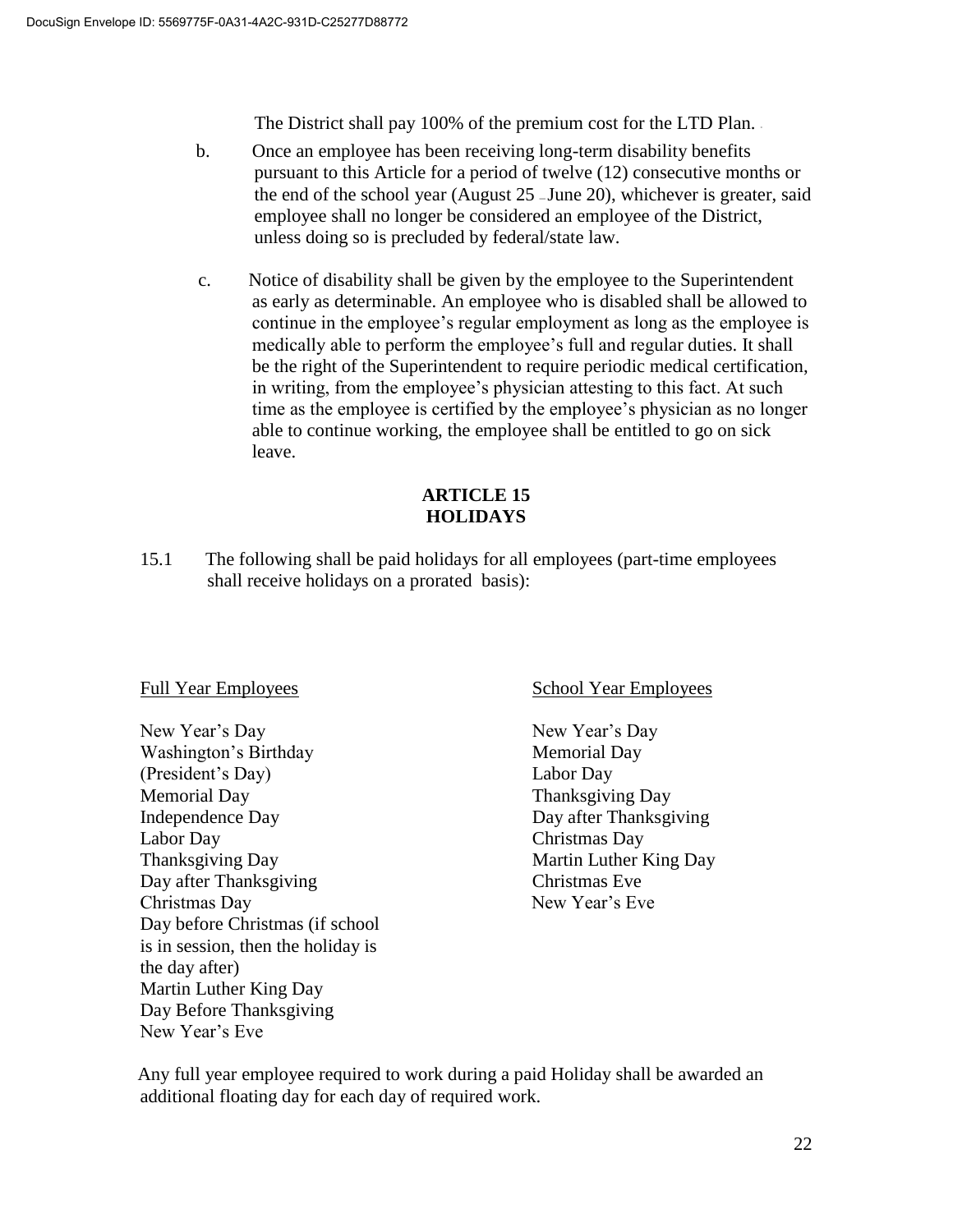### **ARTICLE 16 VACATIONS**

16.1 Each full year employee shall be entitled to a paid vacation based on the length of his/her continuous employment as follows: School Year Employees are not entitled to paid or unpaid vacation time.

| Upon completion of $six(6)$ months of service   | 6 days  |
|-------------------------------------------------|---------|
| Upon completion of one (1) full year of service | 11 days |
| Upon completion of five $(5)$ years of service  | 15 days |
| Upon completion of (10) years of service        | 21 days |

Employees who have completed fifteen (15) years of service shall receive one additional day for each additional year of service to a maximum of twenty-five (25) days. Vacation time will accrue based upon date of hire.

- 16.2 Vacation periods shall be assigned on the basis of seniority. If seniority is equal then on a first come first served basis. Employees must sign up by June 15 for a summer vacation and by October 15 for a vacation taken during the school year. The most senior person in each job classification shall receive the vacation signup sheet first; the second most senior second; and so on.
- 16.3 Employees' vacation time may be accumulated from year to year, if an employee's request to use vacation time which is made consistent with the terms of this agreement is refused by the work supervisor and building principal. However, no more than ten (10) days of unused vacation time may be carried forward from one year to the next. Employees with more than ten (10) days of currently accumulated vacation time may keep their current accumulation plus ten (10) days.
- 16.4 A week of vacation shall be the employee's work week, as set forth in Section 12.1 hereinabove. A day of vacation shall be equal to the calendar year employee's regular workday.
- 16.5 An employee whose employment is terminated for any reason shall be paid for all vacation time to which he/she is entitled but which he/she has not taken at the time of his/her termination. Such payment shall be part of the employee's final wage payment.
- 16.6 If a paid holiday as defined in Article 15.1 falls within a vacation period, the employee will receive a regular day's pay for that holiday and will not be charged a vacation day.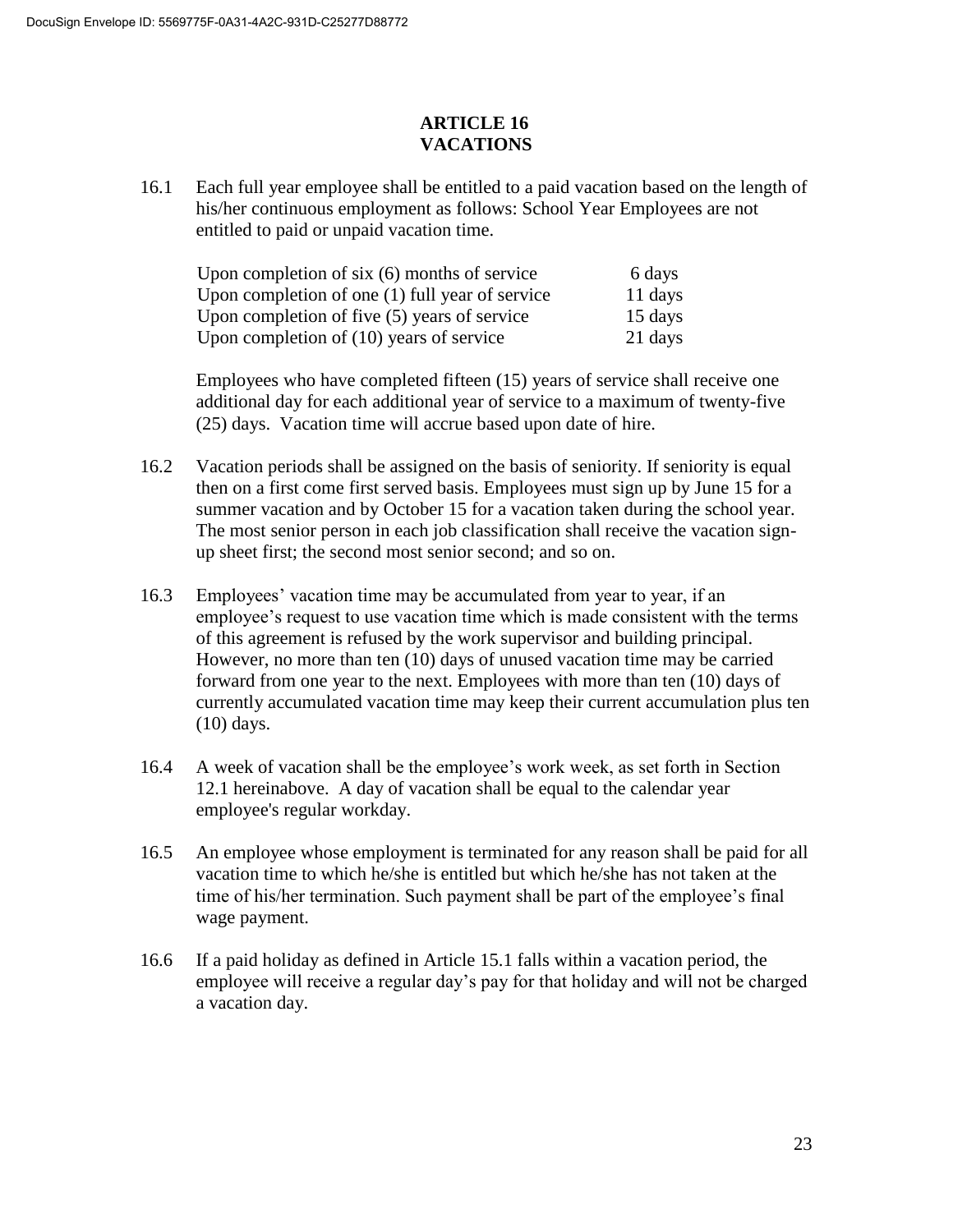### **ARTICLE 17 LEAVES OF ABSENCE**

17.1 Employees will be entitled to four (4) personal leave days per year. It is the intent that personal leave will be used to conduct personal legal business or family business that cannot be conducted at any time other than working hours. Notice of intent to use personal leave shall be given to the work supervisor in advance of the leave, except in cases of emergency. Personal leave may not be taken the day before or the day after a vacation or holiday except with approval of the superintendent or his/her designee. The principal will be notified at least fortyeight hours in advance of the intended leave except in cases of emergency.

# 17.2 Bereavement

Up to five (5) days per occurrence, not cumulative, shall be granted each employee, due to a death in the immediate family. Immediate family shall be defined as parents, spouse, civil union partner, siblings, grandparents, children (including step/foster children and those for whom the employee has been appointed guardian), grandchildren, and the corresponding in-laws of same. Bereavement leave decisions, including the provision of leave beyond the immediate family, may be appealed to the Superintendent.

- 17.3 An employee who is summoned to serve as a juror shall be granted a leave of absence for such jury duty. For each day of jury duty, an employee shall be paid the normal day's pay for the employee's hourly rate less the amount of compensation paid him/her for such service.
- 17.4 Military Leave

 The Board shall comply with the requirements of federal and state law, including the Uniformed Services Employment and Reemployment Rights Act, for teachers eligible for military leave.

# 17.5

- a. All full year employees shall be entitled to fifteen (15) days' sick leave in any year (July 1 to June 30). Sick leave days may be accumulated to a maximum of one hundred fifteen (115) days. WSESU employees employed as of April 30, 2010 may continue to accumulate up to one hundred twenty (120) days. Upon termination, all employees who have worked at least five (5) years in the district will receive reimbursement for unused sick days up to one hundred fifteen (115) at \$25.00 per day.
- b. All school year employees shall be entitled to ten (10) days sick leave in any school year and sick leave days may be accumulated to a maximum of one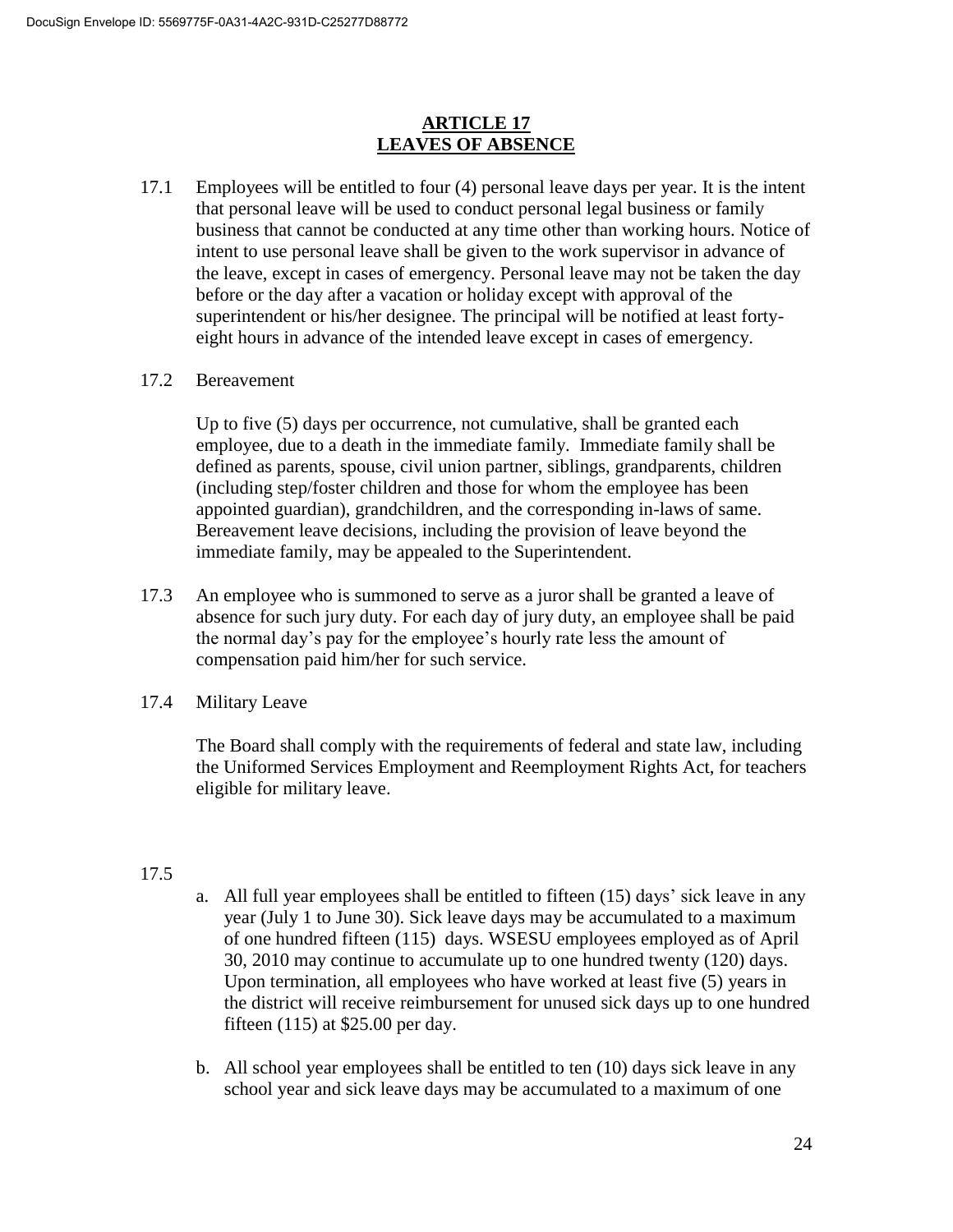hundred ten (110) days. WSESU employees employed as of April 30, 2010 may continue to accumulate up to one hundred twenty (120) days. Upon termination, all employees who have worked at least five (5) years in the district will receive reimbursement for unused sick days up to one hundred ten (110) at \$25.00 per day.

- c. The Board agrees that the term "personal sick leave" includes illness of a dependent minor, or the serious health condition of a spouse, domestic partner, parents, mother-in-law, father-in-law siblings, immediate step family members, grandparent, grandchild or adult child, which necessitates an employee not being in school. Paid personal sick leave for the care of a family member will be limited to twenty (20) workdays of a calendar year. Additional days may be granted at the discretion of the Superintendent or his/her designee.
- d.Accumulated sick leave will be noted on employee pay stubs.
- e. Part-time employees shall receive pro-rated sick leave proportional to their contracted time.
- 17.6 An employee who is absent from work by reason of illness shall be entitled to be paid for such days of absence up to the number of days earned and accumulated. The principal and/or superintendent may require satisfactory evidence of illness when the use of sick leave is five (5) or more days in a given year. An employee on sick leave, as aforesaid, shall be paid for each day of sick leave to which he/she is entitled at his/her hourly rate for his/her regular work day.

### 17.7 Child Care Leave

 All employees (male and female) are eligible to apply for an unpaid leave of absence for the purpose of child care leave. Employees who apply shall be entitled to at least twelve (12) weeks unpaid leave; at the discretion of the Board, this leave may be extended for up to one (1) year.

- a. Male employees shall be given the same rights as female employees with regard to leave and will be eligible for the same benefits. The condition of the male employee's spouse shall determine the necessity for such a leave prior to the birth of the child. After the birth of the child, he shall be entitled to all of the aforementioned provisions of the Agreement.
- b. Any employee adopting a child shall be eligible for child care leave under the same terms and conditions available to a natural parent as outlined herein. Leave may commence upon receiving de facto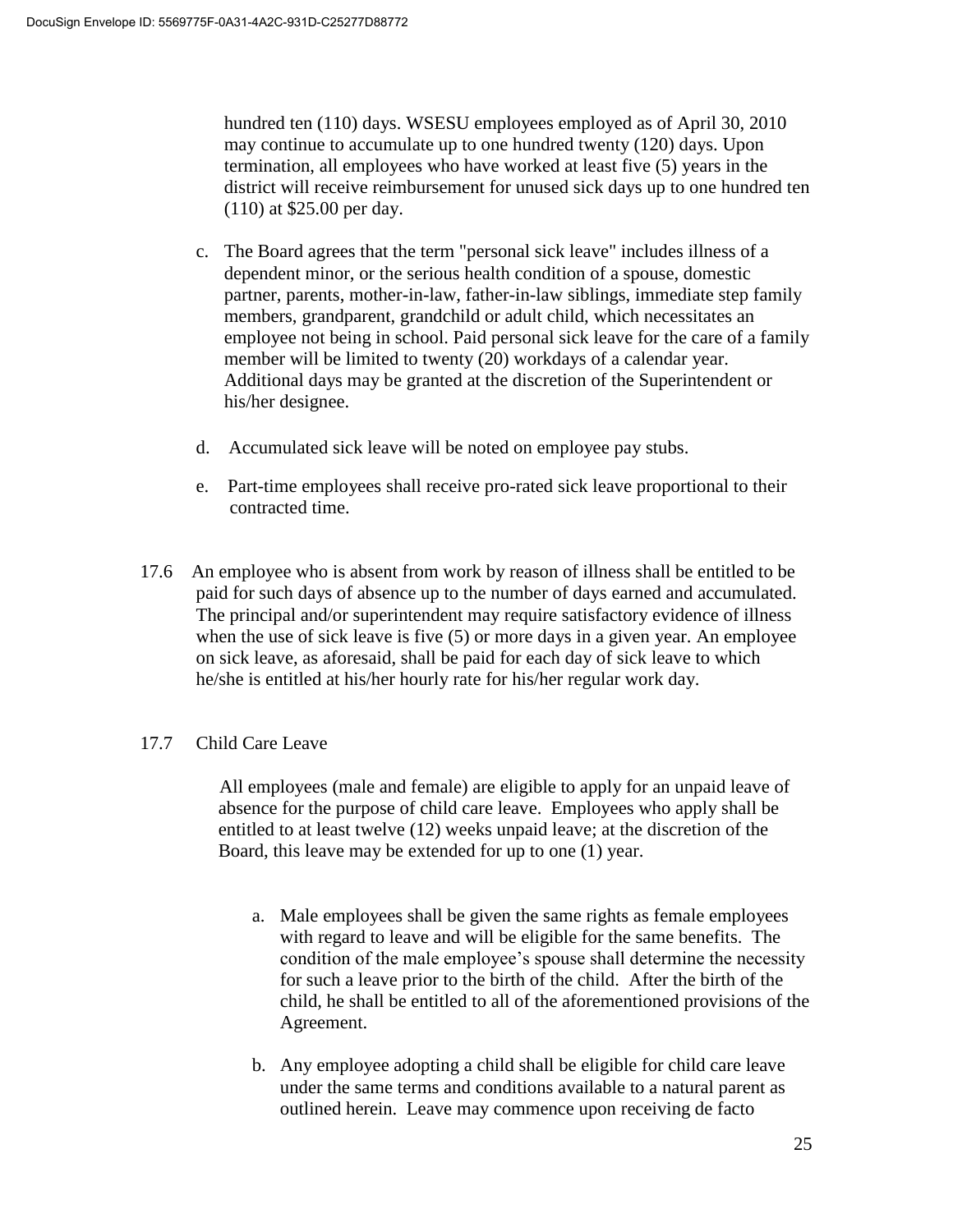custody of said child or earlier if necessary to fulfill the requirements of adoption. After the adoption of the child, he/she shall be entitled to all of the aforementioned provisions of the Agreement. Whenever an employee is entitled to and/or granted paid or unpaid leave pursuant to the terms of this provision and the employee is also entitled to leave pursuant to the FMLA and/or PFLA for the same occurrence, both the leave provided pursuant to this provision and that which is provided pursuant to the FMLA/PFLA will be provided concurrently.

17.8 Statutory Leave

 For all staff who works at least 30 hours per week, the following provision shall apply:

 To the extent that the following statutory provisions are applicable to the Board, the Board shall comply with the requirements of the Federal Family and Medical Leave Act (FMLA) and the Vermont Parental and Family Leave Act (PFLA). Leave pursuant to each of these acts shall be provided according to the Board's policies and practices. Pursuant to these policies and practices, whenever an employee is entitled to and/or granted paid or unpaid leave pursuant to the terms of this Agreement and the employee is also entitled to leave pursuant to the FMLA and/or PLFA for the same occurrence, both the leave provided pursuant to this Agreement that which is provided pursuant to the FMLA/PFLA will be provided concurrently. Also, FMLA/PLFA leave will be provided concurrent with Workers Compensation benefits where concurrent entitlement exists. All other matters regarding the administration of leave provided pursuant to the FMLA and PFLA shall be as provided by the District's policies and practices.

### 17.9 Sick Bank Leave

a. The Board agrees to the establishment of a Supervisory Union-wide Sick Leave Bank (the "Bank") for each member district which shall be administered by a governing body consisting of three (3) members, including the superintendent and two members of the Association (one from within the requesting district and one outside the requesting district). The Bank shall exist for the purpose of providing paid sick leave for employees who have used all of their own accumulated sick days, are struck by a serious illness, and have not met the required elimination period under the long-term disability insurance policy. The employees shall submit written documentation by a physician identifying the nature and seriousness of the underlying illness. The definition of "serious illness" has the same meaning as 21 V.S.A. §471(5). The rules governing the procedures of the Bank beyond those established herein shall be developed by the governing body but shall be mutually agreed upon between the Board and the Association. The governing body will have discretionary judgment in granting days from the Bank except that any employee donating days will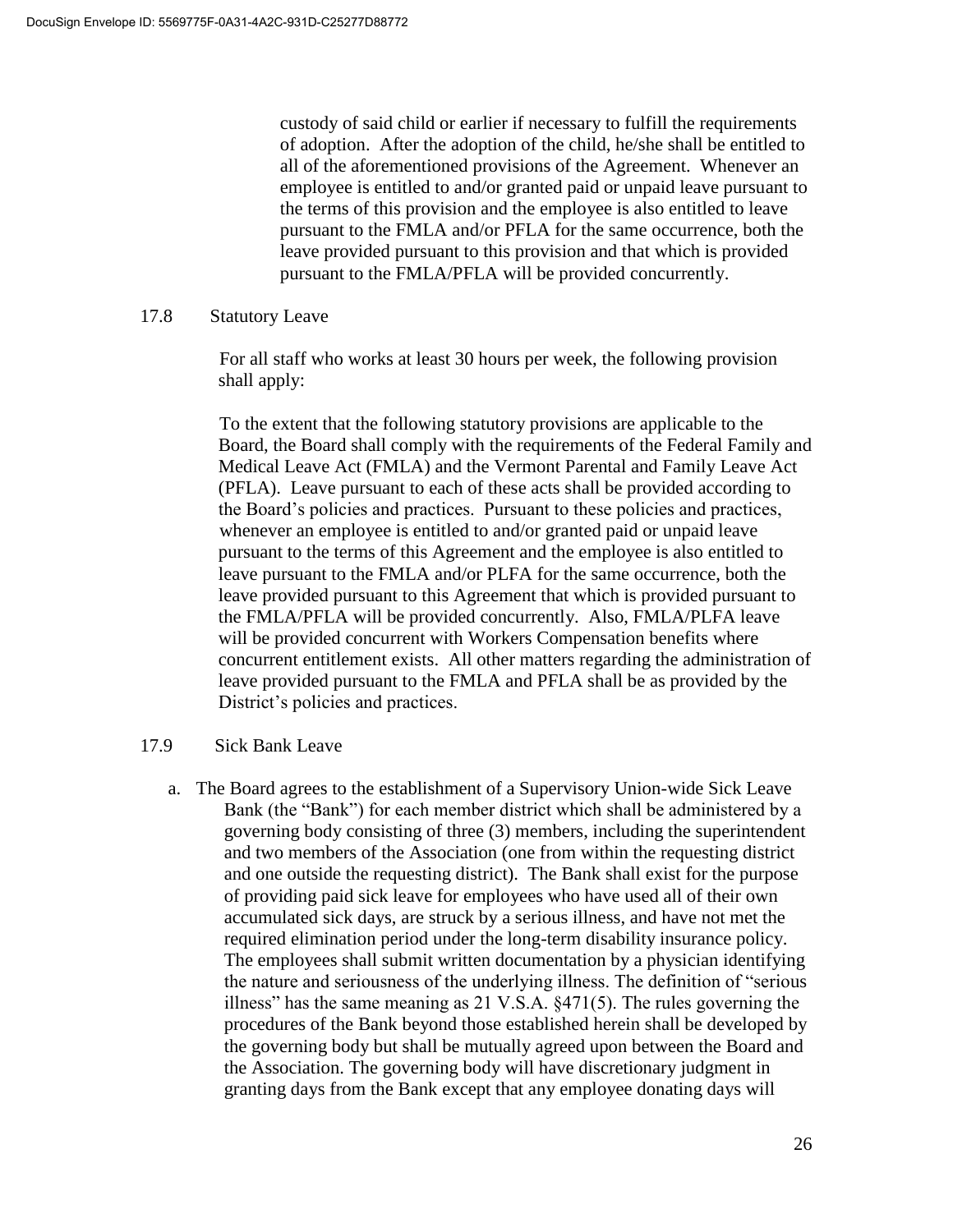have the right to use those days donated only if he/she exhausts his/her own accumulation and the Bank has days available; the maximum days an employee may be granted are the number needed to qualify for LTD insurance.

- b. The maximum number of days accumulated in the Supervisory Union Bank may not exceed four hundred and fifty (450) days per member district. Accumulated days in the Bank shall be carried over from year to year.
	- c. Each new employee shall contribute a minimum of two days when hired and may contribute up to five (5) sick leave days to the Sick Leave Bank by giving written notice to the Superintendent on or before September 15 or January 15. If the number days in the Bank reach the maximum limit of four hundred and fifty (450) days, employees are no longer required, nor may they contribute to the Bank.
	- d. The maximum number of days an employee may access from the Bank shall not exceed as many days necessary to reach the elimination period under the LTD policy.

Procedure:

- 1. In the event of an extended serious illness which exhausts all of an employee's accumulated sick leave days, the employee may apply to the Sick Leave Bank for additional sick leave days.
- 2. Upon application, the governing body, as set forth in Section (a), shall review the application and render a decision as to whether or not sick bank days shall be granted and, if granted, to what extent. No grant of days will be allowed to exhaust the Bank unless the Bank has ten (10) or fewer days available at the time.
- 3. Use of sick bank days shall be at full salary and the granting of these days shall not affect the employee's accumulation of sick leave days in future years.
- f. The procedures established by this article 17.9 and those established by the governing body and approved by the Association the Board will not be subject to the Grievance and Arbitration provisions of this Agreement.

# 17.10 Professional Leave

 The Board may, at its discretion, grant up to five *(5)* days per year as Professional Leave, at full salary and benefits, to any employee so requesting such leave in writing for the purpose of the employee improving his/her job related skills through workshops, meetings or conferences. The Board shall pay the employee's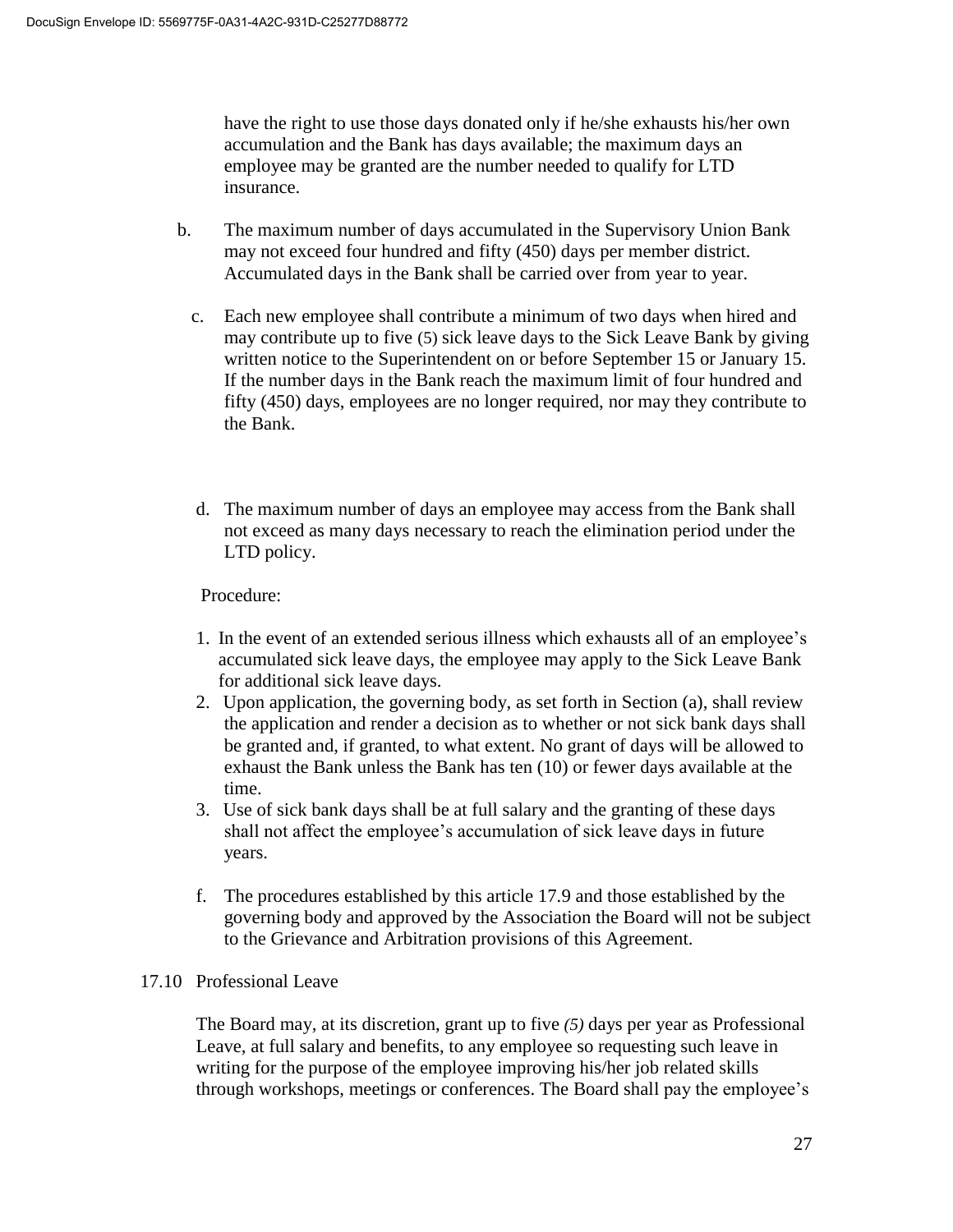expenses for attending such professionally beneficial workshops, meetings or conferences. When an employee is required to attend, he or she shall be paid at his or her regular rate of pay.

- a. Two (2) district professional development days, as identified in the school calendar, will be scheduled for all school-year support staff employees. Typically, this will be the day prior to the start of each school year and one additional as determined by the Administration.
- b. Other District professional development days may be used as Professional Days at the discretion of the Board.
- c. Paraprofessionals must work at all times under the supervision of a licensed professional educator. The District will provide no less than: Paraprofessionals shall have thirty (30) minutes per week one to one consultation with a licensed educator or as the schedule permits. Missed consultations will not exceed two (2) weeks at which time one to one consultation will be forty-five (45) minutes to one (1) hour.
- 17.11 An employee may request an extended leave of absence. The Superintendent may grant such requests at his/her sole discretion.

# **ARTICLE 18 JOB CLASSIFICATIONS**

- 18.1 All employees will be provided with comprehensive, accurate and current job descriptions annually. Review and revision of job descriptions should be done once every five (5) years with direct input from employees from each classification and the Association and the Principal/Superintendent and the Board. Job classifications under this contract are as follows:
	- a. An operations and maintenance employee shall perform duties usually performed by a custodian and/or maintenance worker including but not limited to routine daily cleaning and janitorial services; general building and grounds repair, both indoors and outdoors under the supervision of their work supervisor. These duties shall be determined by the Principal in consultation with the superintendent and may change from year to year and season to season. This is a year-round (full or part-time) position as determined by the district.
	- b. A Food Service employee shall perform the duties usually performed by a cafeteria worker, including but not limited to routine daily preparations servicing and storage of food in the school cafeteria under the supervision of the work supervisor. These duties shall be determined by the Principal, in consultation with the superintendent and may change from year to year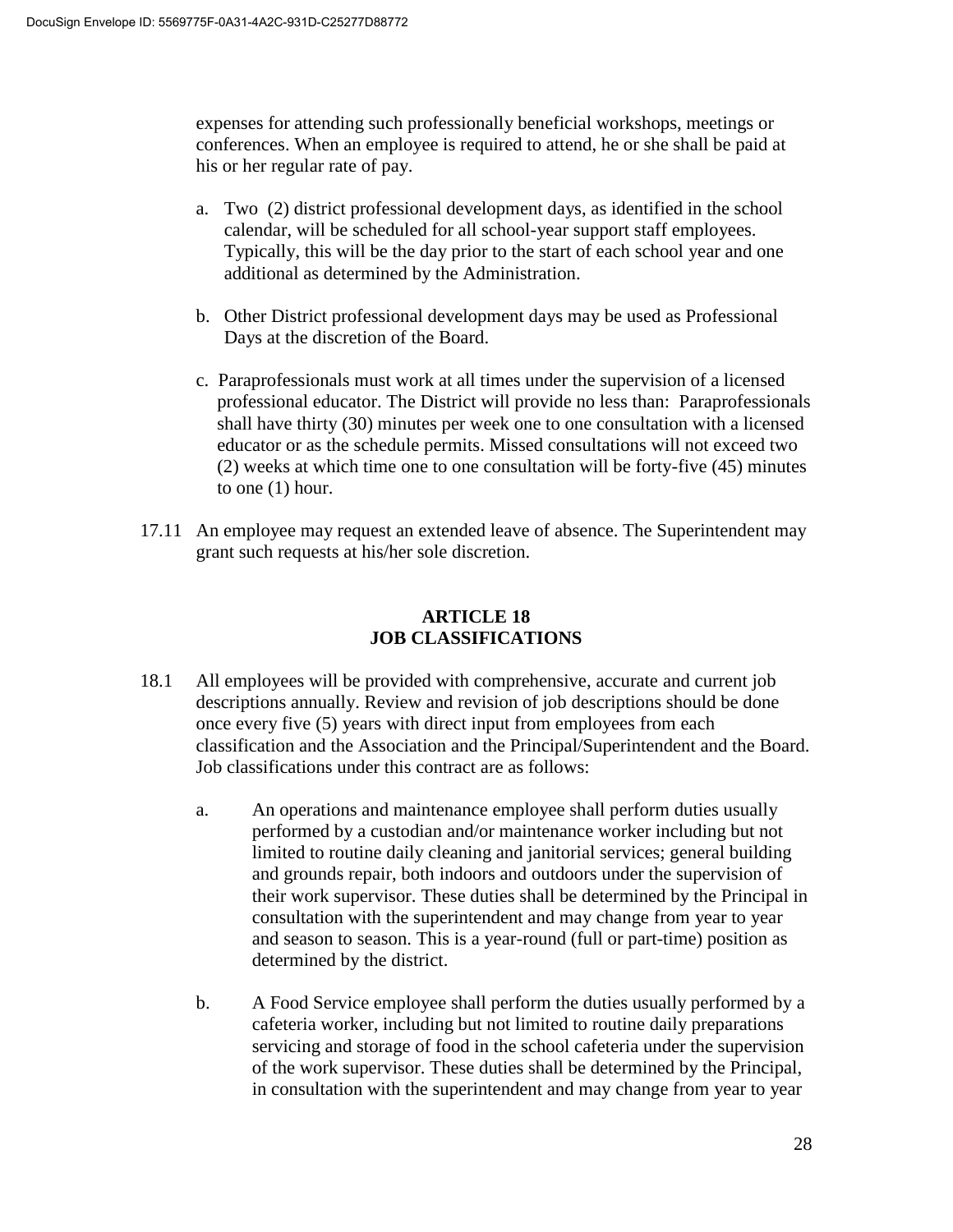and season to season. This is a seasonal position that follows the academic year schedule.

- c. An accounting coordinator, non-confidential secretary, payroll/HR Assistant, and/or receptionist employee shall perform the duties usually performed by secretaries, including but not limited to typing, filing and receptionist duties, in the school office under the supervision of their work supervisor.
- d. A paraprofessional shall perform the duties usually performed by an educational assistant as assigned, including but not limited to classroom instruction under the supervision of a teacher, preparation of instructional materials and other duties authorized by a teacher or the administration, the individual instruction of students, and supervision of students.
- e. A non-instructional assistant shall spend the majority of his/her time in the performance of duties usually performed by non-instructional assistants as assigned, including but not limited to playground and student supervision.
- f. If bus driver positions are reinstated, the classification shall be covered under the Master Agreement.

# **ARTICLE 19 DURATION**

- 19.1 This Agreement shall take effect at 12:01 a.m., July 1, 2020 and continue up to and including June 30, 2022. It shall continue in full force and effect thereafter, unless written notice of its intention to terminate or modify this Agreement is given by either party to the other by registered or certified mail on or before October 1, 2020, or in the event of its continuance thereafter on or before October 1 of any year thereafter.
- 19.2 Neither party shall be required to re-open this collective bargaining agreement during its effective life, *except* (a) as otherwise provided for in Article 19.1 (duration), or (b) if the Vermont Education Health Initiative (VEHI) ceases to market, for any reason, health insurance plans to school districts, or (c) the school district is no longer permitted under law to offer VEHI plans. In respect to (a), the parties may reopen this collective bargaining agreement in whole or part. In respect to (b) and (c), unless otherwise agreed to in writing, the scope of negotiations will be limited exclusively to the issues of health insurance benefits and health insurance costsharing, and the impact of any changes on the school budget and employee wages. Nothing in this article shall preclude the parties from re-opening this agreement for other reasons by mutual written consent.

In witness whereof, the Boards and the Association hereby approve the terms of this Agreement.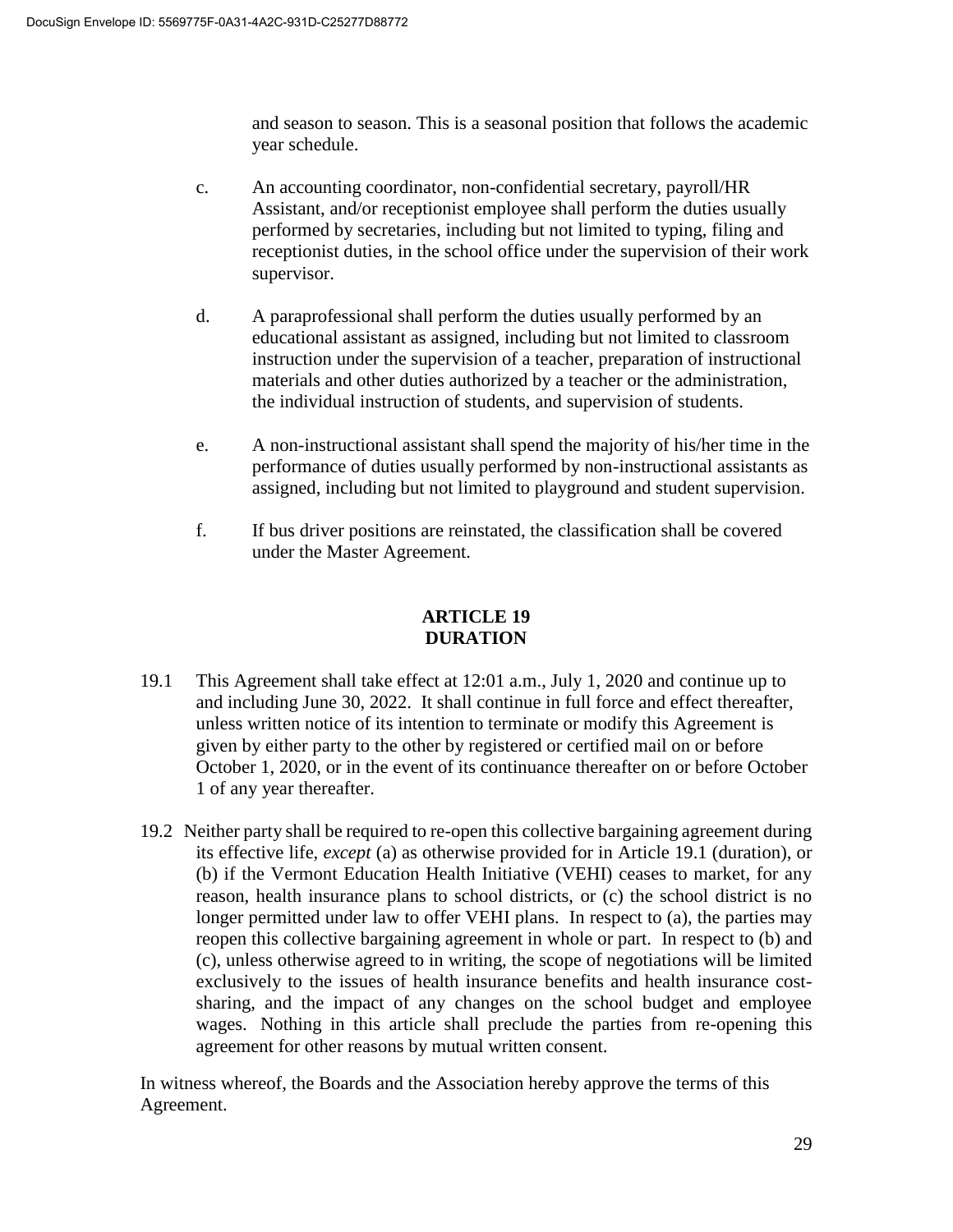| For the Boards:                                        |           | For the Association:               |           |
|--------------------------------------------------------|-----------|------------------------------------|-----------|
| DocuSigned by:<br>ichard/on                            | 5/19/2020 | DocuSigned by:                     | 5/22/2020 |
| 5252795 Serget Richardson                              | Date      | A7A2CAB79PANY Gray                 | Date      |
| Hartland                                               |           | Hartland                           |           |
|                                                        |           | <b>Education Association</b>       |           |
| DocuSigned by:<br>Sean Whalen                          | 6/3/2020  | DocuSigned by:                     | 5/19/2020 |
| 8A06A214Q&Bfh Whalen                                   | Date      | -054082CC2DOBfP& Powers            | Date      |
| Weathersfield                                          |           | Weathersfield                      |           |
|                                                        |           | <b>Education Association</b>       |           |
| DocuSigned by:<br>William M Yatis                      | 5/21/2020 | DocuSigned by:<br>Barbara Thomas   | 6/3/2020  |
| $24 \text{CO5DB}$ 244104 $\mathbb{B}111$ Yates         | Date      | BD1556 <b>PF&amp;Pbara Thomas</b>  | Date      |
| <b>Windsor Southeast</b>                               |           | <b>Windsor Southeast</b>           |           |
| <b>Supervisory Union</b>                               |           | <b>Education Association</b>       |           |
| DocuSigned by:<br>William M Yates                      | 5/21/2020 | DocuSigned by:<br>athanine Engwall | 5/19/2020 |
| $-$ 24C05DB2441 $\mathbf{R}$ sid $1$ $\mathbf{Y}$ ates | Date      | 5B9E3@ entrarine Engwall           | Date      |
| <b>Mount Ascutney School</b>                           |           | <b>Windsor School Staff</b>        |           |
| District                                               |           | Association                        |           |
|                                                        |           |                                    |           |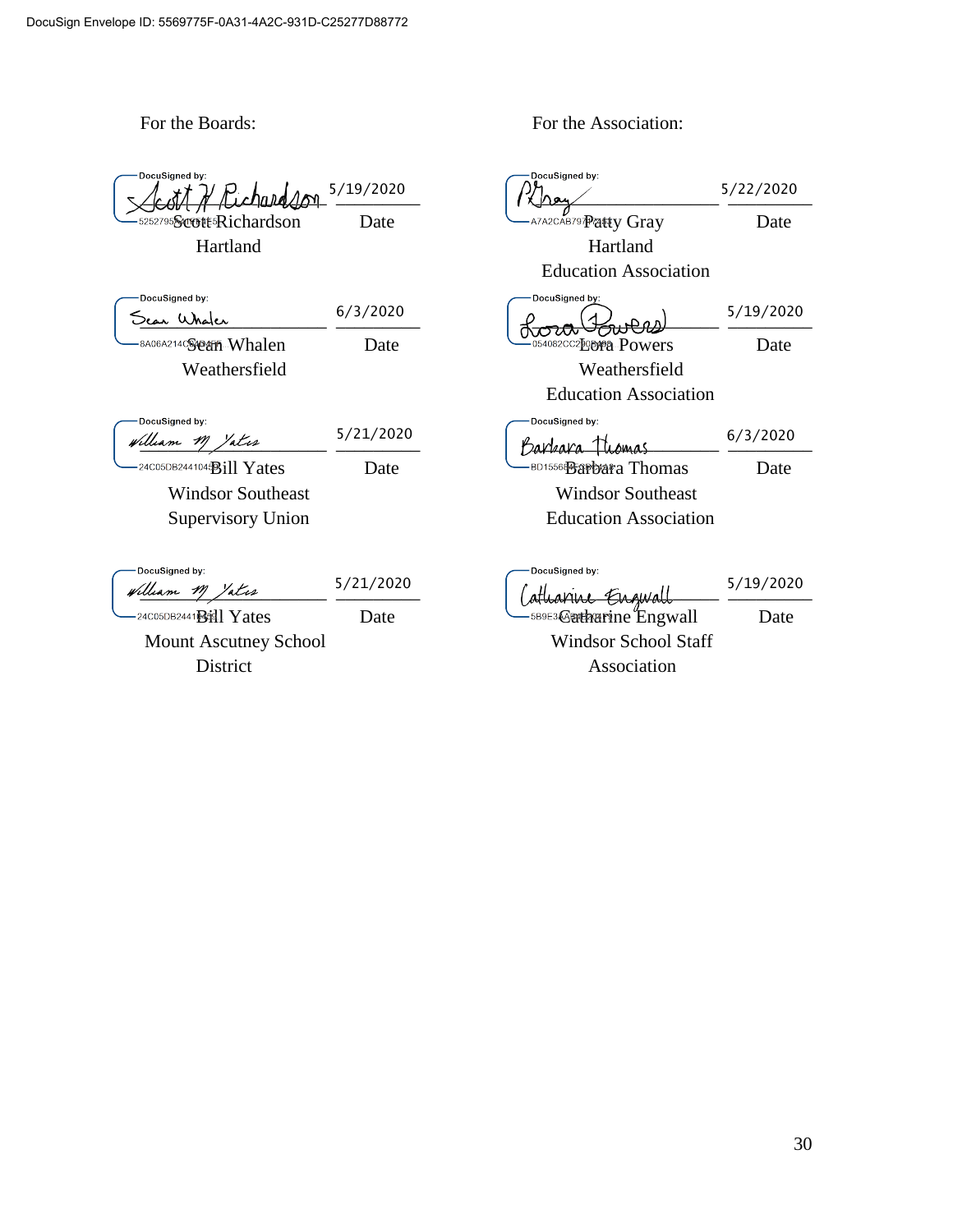| Step | Para/Secretary<br>Receptionist/<br>\$15.17<br>0018<br>$\overline{S}$ | Para HQ/Asst<br>SEI/ Secretary<br>Receptionist/<br>\$15.58<br>0018 | Assistant/H.R<br>Administrative<br>\$16.53<br>0018 | Coordinator<br>Accounting<br>\$18.41<br>\$18.04 |
|------|----------------------------------------------------------------------|--------------------------------------------------------------------|----------------------------------------------------|-------------------------------------------------|
|      |                                                                      |                                                                    |                                                    |                                                 |
|      | \$15.54<br>515.91                                                    | \$15.95<br>\$16.32                                                 | 06'91\$<br>517.27                                  |                                                 |
|      | \$16.28                                                              | 69915                                                              | \$17.64                                            |                                                 |
|      | \$16.65                                                              | 817.06                                                             | \$18.01                                            |                                                 |
|      | \$17.02                                                              | \$17.43                                                            | \$18.38                                            |                                                 |
|      | \$17.39                                                              | \$17.80                                                            | \$18.75                                            |                                                 |
|      | 817.76                                                               | 218.17                                                             | \$19.12                                            |                                                 |
| ە    | \$18.13                                                              | \$18.54                                                            | \$19.49                                            |                                                 |
| కె   | \$18.50                                                              | \$18.91                                                            | \$19.86                                            |                                                 |
|      | \$18.87                                                              | \$19.28                                                            | 22023                                              |                                                 |
| ನ    | \$19.24                                                              | \$19.65                                                            | 09023                                              |                                                 |
| ದ    | \$19.61                                                              | 20.02                                                              | 220.97                                             |                                                 |
| 궃    | 86615                                                                | 820.39                                                             | \$21.34                                            |                                                 |
| 긁    | \$20.35                                                              | 820.76                                                             | 521.71                                             |                                                 |
| ಹೆ   | 220.72                                                               | \$21.13                                                            | 822.08                                             |                                                 |
|      | 60123                                                                | 05128                                                              | \$22.45                                            |                                                 |
| ಹ    | 951.46                                                               | 221.87                                                             | \$22.82                                            |                                                 |
| ఉ    | \$21.83                                                              | \$22.24                                                            | \$23.19                                            |                                                 |
| 2    | \$22.20                                                              | \$22.61                                                            | \$23.56                                            |                                                 |
| 75   | 822.70                                                               | \$23.11                                                            | 824.06                                             |                                                 |
| Z    | 823.20                                                               | \$23.61                                                            | 824.56                                             |                                                 |
| 23   | 823.70                                                               | \$24.11                                                            | 825.06                                             |                                                 |
|      | 824.20                                                               | \$24.61                                                            | 825.56                                             |                                                 |
| 24.5 | \$24.70                                                              | \$25.11                                                            | 826.06                                             |                                                 |

និន្តទីនិងទីនាំងទីនិងទីនិងទីនិង<br>និងនិងនិងទីនិងទីនិងទីនិងទីនិង

ន្ត្រី<br>ដូច្នេះ ដូច្នេះ ដូច្នេះ ដូច្នេះ ដូច្នេះ ដូច្នេះ ដូច្នេះ ដូច្នេះ ដូច្នេះ<br>ដូច្នេះ ដូច្នេះ ដូច្នេះ ដូច្នេះ ដូច្នេះ ដូច្នេះ ដូច្នេះ ដូច្នេះ ដូច្នេះ ដូច្នេះ

ន្ត្រី<br>និងនិន្ននិងមន្ត្រីដូចនិងទំនងទំនងទំនងទំនង<br>និងនិន្ននិងទំនងទំនងទំនងទំនងទំនងទំនងទំនង

នា<br>និងនិងតាំងនិងនិងនិងនិងមាននិងនិងនិងនិងនិង<br>និងនិងទី ទី ក្នុង ក្នុងនិងនិងនិងនិងនិងនិង

FY21 WSESU Salary Schedule

Cafeteria

Maintenance Operations &

**Manager** Facilities

Computer

**BI/SEI/Intensive** 

8.00%

Para 0018

**Needs** 0018

 $0013$ 

0018

001\$

**\$16.65**<br>\$17.02

\$333<br>\$333<br>\$333<br>\$23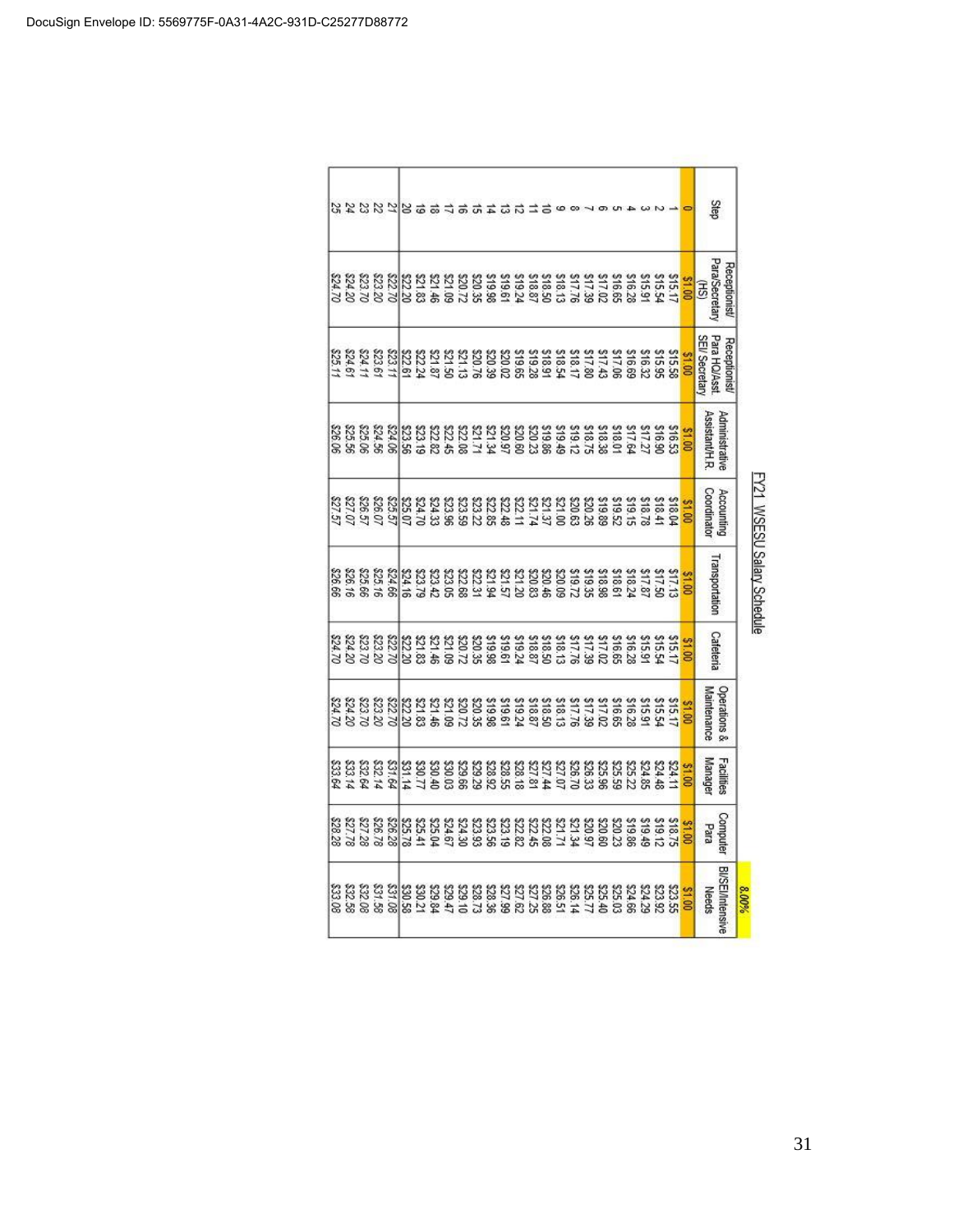|                 |                                                   |                                                                                      |                                  |                                   |                                      |                                |                                    |                              |                                                                                                                                                 | 5.00%                                   |
|-----------------|---------------------------------------------------|--------------------------------------------------------------------------------------|----------------------------------|-----------------------------------|--------------------------------------|--------------------------------|------------------------------------|------------------------------|-------------------------------------------------------------------------------------------------------------------------------------------------|-----------------------------------------|
| Step            | Para/Secretary<br>Receptionist/<br>$\overline{3}$ | Para HQ/Asst.<br><b>SEI /Secretary</b><br><b>Receptionist/</b>                       | Assistant/H.R.<br>Administrative | Coordinator<br>Accounting         | Transportation                       | Cafeteria                      | Maintenance<br>Operations &        | <b>Manager</b><br>Facilities | Computer<br>Para                                                                                                                                | <b>BI/SEI/Intensive</b><br><b>Needs</b> |
|                 | 0018                                              | 0018                                                                                 | 0018                             | 0018                              | 0018                                 | 0018                           | 0018                               | 0018                         | 0018                                                                                                                                            | 0018                                    |
|                 |                                                   |                                                                                      |                                  |                                   | 817.99                               | \$15.93                        | <b>S15.93</b>                      | \$25.31                      |                                                                                                                                                 |                                         |
|                 |                                                   | 5315<br>2115<br>2115<br>225                                                          |                                  |                                   |                                      |                                |                                    | \$25.68                      | ន្ទ្រីន្ទ្រីន្ទ្រីន្ទ្រីន្ទ្រីន្ទ្រីន្ទ្រីន្ទ្រីន្ទ្រីន្ទ្រីន្ទ្រីន្ទ្រី<br>តំណាង ដែលពីពីពីពីពីពីពីពីពីពីពីពីពីពីពីពីពីពី<br>ន្ទ្រីន្ទ្រីន្ទ្រី | <b>22</b><br>22<br>22<br>22<br>22       |
|                 |                                                   |                                                                                      |                                  |                                   | 535<br>518547<br>519547              | 516.95<br>51777.78<br>51777.78 | 31858<br>211712<br>311712<br>31872 | \$26.05                      |                                                                                                                                                 |                                         |
|                 |                                                   |                                                                                      |                                  |                                   |                                      |                                |                                    | 256.42                       |                                                                                                                                                 |                                         |
|                 |                                                   |                                                                                      |                                  |                                   |                                      |                                |                                    | 876.79                       |                                                                                                                                                 |                                         |
|                 |                                                   | \$18.21                                                                              |                                  |                                   |                                      |                                |                                    | 87.16                        |                                                                                                                                                 | S26.21<br>S26.58                        |
|                 |                                                   | \$18.58                                                                              |                                  |                                   | 12023                                |                                |                                    | \$27.53                      |                                                                                                                                                 | SS <sub>0.95</sub>                      |
|                 |                                                   |                                                                                      |                                  |                                   | 820.58                               | \$18.52                        | \$18.52<br>\$18.89                 | 06' 22\$                     |                                                                                                                                                 | 27.32                                   |
|                 |                                                   | ន្លន្ត និង មាន មាន មាន មាន មាន<br>និង មាន មាន មាន មាន មាន មាន<br>និង មាន មាន មាន មាន |                                  | ឌុក្ខដែលនិងជិតនិង<br>និងមានជិតនិង | \$20.95                              |                                |                                    | 228.27                       |                                                                                                                                                 | 69'72\$                                 |
|                 |                                                   |                                                                                      |                                  |                                   | 821.32                               |                                |                                    | \$28.64                      |                                                                                                                                                 |                                         |
|                 |                                                   |                                                                                      |                                  |                                   |                                      |                                |                                    | 10'62\$                      |                                                                                                                                                 |                                         |
|                 |                                                   |                                                                                      |                                  |                                   | \$22.06                              |                                |                                    | \$29.38                      |                                                                                                                                                 |                                         |
|                 |                                                   |                                                                                      |                                  |                                   | \$22.80<br>\$22.80                   |                                | 338883<br>28888<br>2773            | 529.75                       |                                                                                                                                                 |                                         |
|                 |                                                   |                                                                                      |                                  |                                   |                                      |                                |                                    | 230.12                       |                                                                                                                                                 |                                         |
|                 |                                                   |                                                                                      |                                  |                                   |                                      | 1112\$                         |                                    | 830.49                       |                                                                                                                                                 |                                         |
|                 |                                                   |                                                                                      |                                  |                                   |                                      | 821.48                         |                                    | 30.86                        |                                                                                                                                                 |                                         |
|                 |                                                   |                                                                                      |                                  |                                   |                                      | \$21.85                        | \$21.48<br>\$21.85                 |                              |                                                                                                                                                 |                                         |
|                 |                                                   |                                                                                      |                                  |                                   | ន្ទន្ទន្ទន្ទ្ទ<br>ដូច្នេន្ទ<br>ន្ទ្រ |                                | \$22.22                            | \$31.23<br>\$31.60           |                                                                                                                                                 |                                         |
|                 |                                                   |                                                                                      |                                  |                                   |                                      | 822.59                         | 822.59                             | 531.97                       |                                                                                                                                                 |                                         |
| $\frac{25}{20}$ |                                                   |                                                                                      |                                  | 25.97                             | 225.02                               | 822.96                         | 822.96                             | S32.34<br>S32.84             |                                                                                                                                                 |                                         |
|                 |                                                   | 823.89                                                                               |                                  | \$26.47                           | \$25.52                              | 823.46                         | 823.46                             |                              |                                                                                                                                                 |                                         |
|                 |                                                   | 824.39                                                                               | 825.39                           |                                   | \$26.02                              | 823.96                         | 223.96                             | \$33.34                      |                                                                                                                                                 |                                         |
| 22322           |                                                   | 68763                                                                                | 825.89                           | 28.97<br>827.97<br>82.97          | 26.52                                | 324.46                         | 974.46                             | \$33.84                      |                                                                                                                                                 |                                         |
|                 |                                                   | \$25.39<br>\$25.89                                                                   | 826.39<br>826.89                 |                                   |                                      | 36 773                         | 824.96                             | \$34.34                      |                                                                                                                                                 |                                         |
|                 |                                                   |                                                                                      |                                  |                                   | 827.52                               | \$25.46                        |                                    | \$34.84                      |                                                                                                                                                 | 834.26                                  |

| NSU<br>ŕ<br>Ĩ<br>ċ<br>ņ<br>al<br>P<br><b>Castle 1</b> |
|-------------------------------------------------------|
|                                                       |
|                                                       |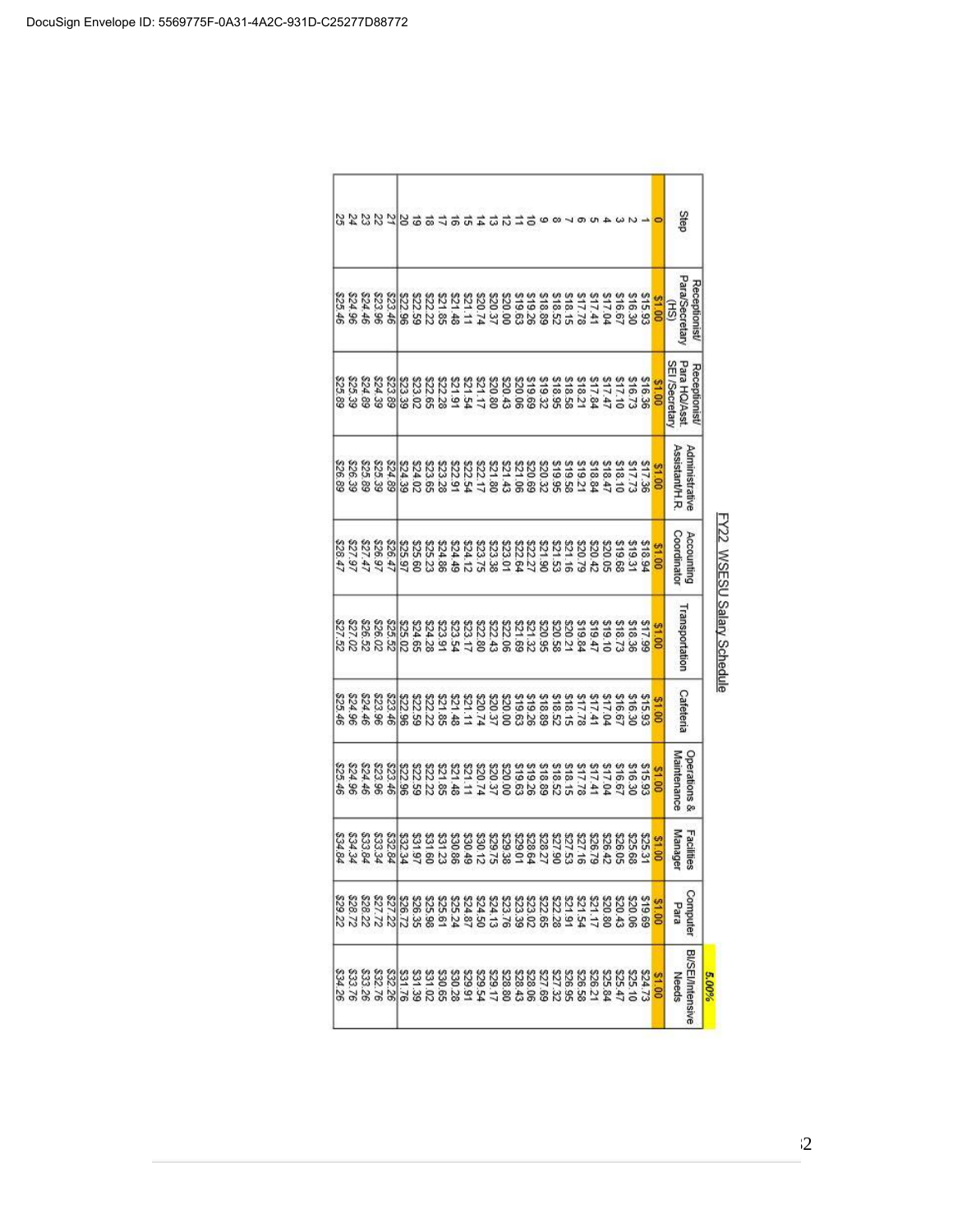### **Appendix A**

### **Terms and Conditions as Required by the Arbitration Award and Resolution of Negotiations Between the Commission of Public School Employee Health Benefits Pursuant to the Provisions of 16 V.S.A. Chapter 61**

### **Article I. Recognition:**

1.1 In accordance with 16 V.S.A. Chapter 61 (Act 11 of the 2018 Special Session of the Vermont General Assembly) (hereafter Act 11), the five (5) representatives of participating employees on the Commission on Public School Employee Health Benefits (Employee Commissioners) are recognized as the exclusive bargaining representative of eligible employees for all aspects of representation within the jurisdiction created by Act 11. The five publicly elected school board member Commissioners appointed by the Vermont State School Boards' Association (Employer Commissioners) are recognized as representing the interests of the employing and governing school districts and supervisory unions throughout the State of Vermont within the jurisdiction created by Act 11. Together, the Employee Commissioners and the Employer Commissioners constitute the Commission on Public School Employee Health Benefits (Commission).

### **Article II. Definitions:**

2.1 The following definitions shall be applicable to this document of the Commission (Document):

a) Licensed Teachers: Employees of Vermont school districts and supervisory districts providing employment services requiring a professional teaching license from the Vermont Agency of Education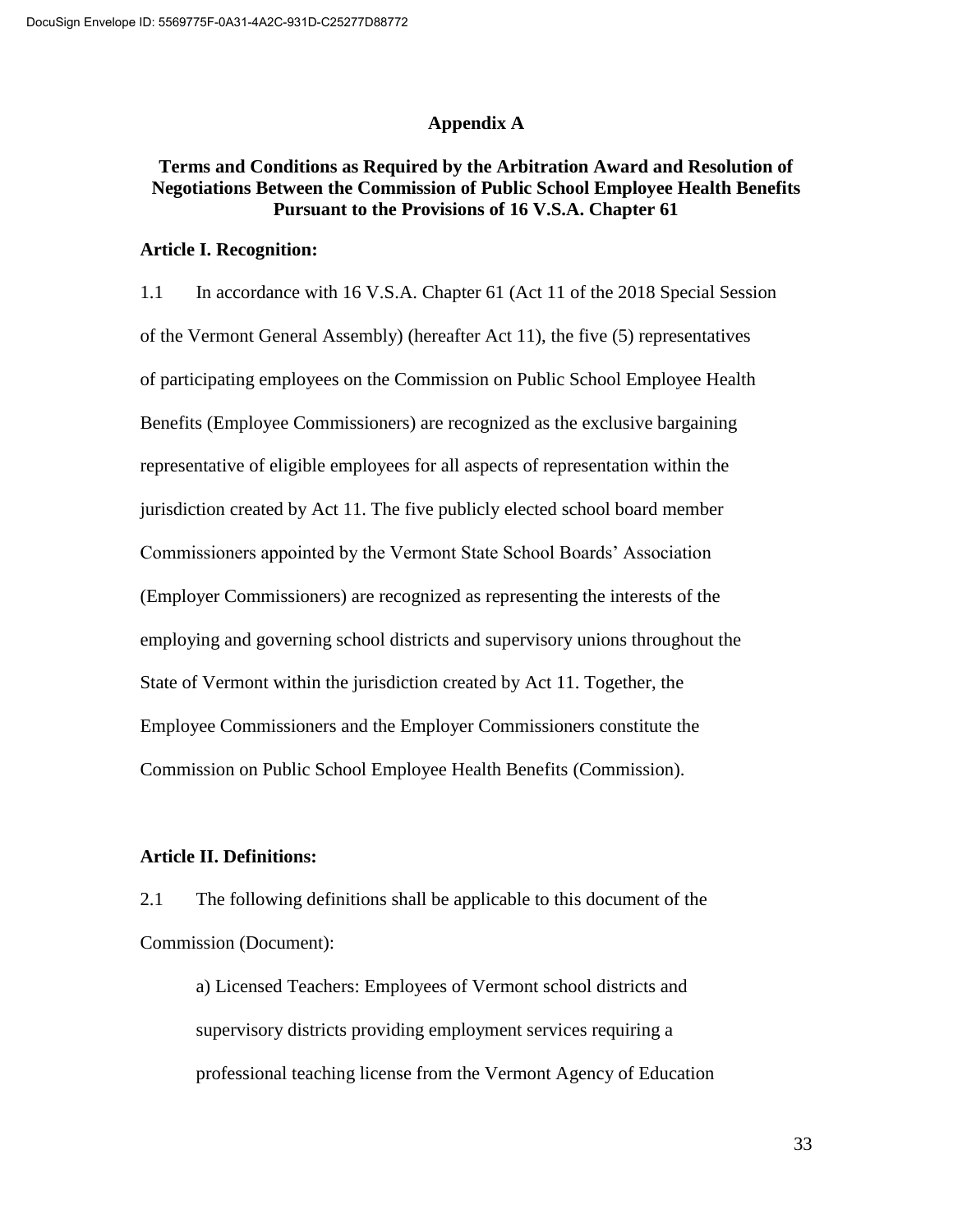### (AOE).

b) Licensed Administrators: Employees of Vermont school districts and supervisory districts (District Employees) providing employment services requiring a professional administrator's license from the AOE.

c) Support Staff: A municipal employee as defined in 21 V.S.A. Section 1722.

### **Article III. Scope of Bargaining:**

3.1

a) Determining eligibility for health benefit plans and tiers of coverage for school employees;

b) Standardizing the duration of health insurance coverage during a term of employment;

c) Negotiating per the standards set forth in 21 V.S.A. Section 2103 as the same may be amended from time to time.

d) Researching, vetting and establishing a system of third-party administration that is efficient and competent, technologically sophisticated and manageable, and accountable to employers and employees;

3.2 The parties agree that nothing herein is intended to preempt or regulate an aspect of educational system employment that is outside of the statutory jurisdiction conferred upon the Commission.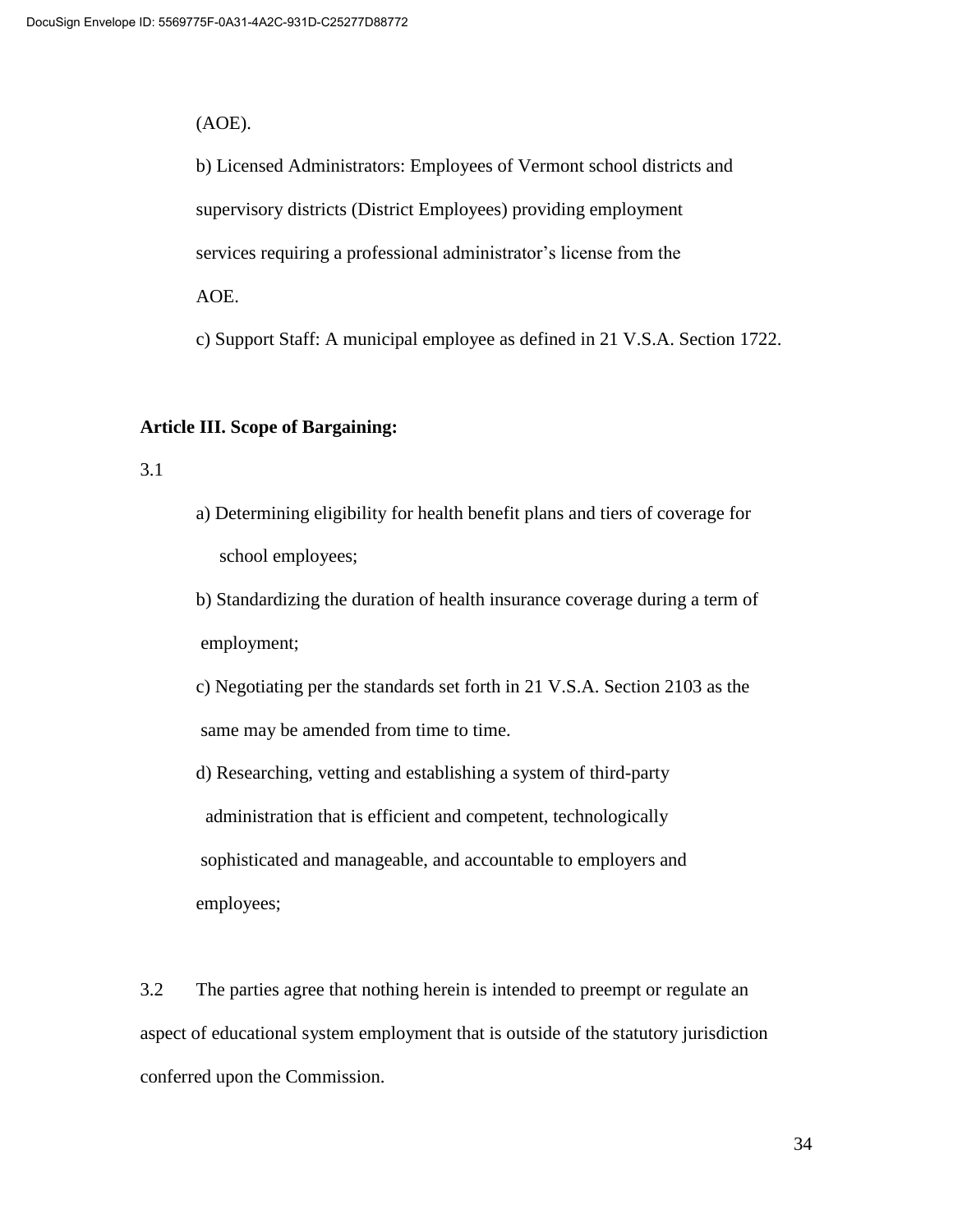### **Article IV. Plan Offerings:**

4.1 All participating employees who are eligible for coverage will be able to select one of the four plans offered by the Vermont Education Health Initiative (VEHI): Platinum, Gold, Gold Consumer-Driven Health Plan (CDHP) or Silver CDHP.

### **Article V. Eligibility for Health Benefit Coverage:**

5.1 Beginning on January 1, 2021, all public-school employees who work on average a minimum of 17.5 hours per week during the school year or calendar year shall have the right to enroll in a health benefit plan with an employer subsidy to pay for premium and out-of-pocket (OOP) costs. Employees may elect coverage for themselves, their spouses, domestic partners and other qualified dependents from any of the four (4) tiers (e.g., single, two-person, parent/child[ren] and family) in any of the four (4) plans (e.g., Platinum, Gold, Gold CDHP or Silver CDHP) offered by VEHI. Spouses of employees shall include those by marriage, domestic partnerships, or civil unions.

5.2 Full-time status for determining the amount of employer-subsidized coverage for premium costs will be based on full time or full time equivalent (FTE) definitions as locally negotiated or determined.

5.3 Employees who work less than full time but a minimum of 17.5 hours per week during the school year or calendar year shall be entitled to pro-rata health

35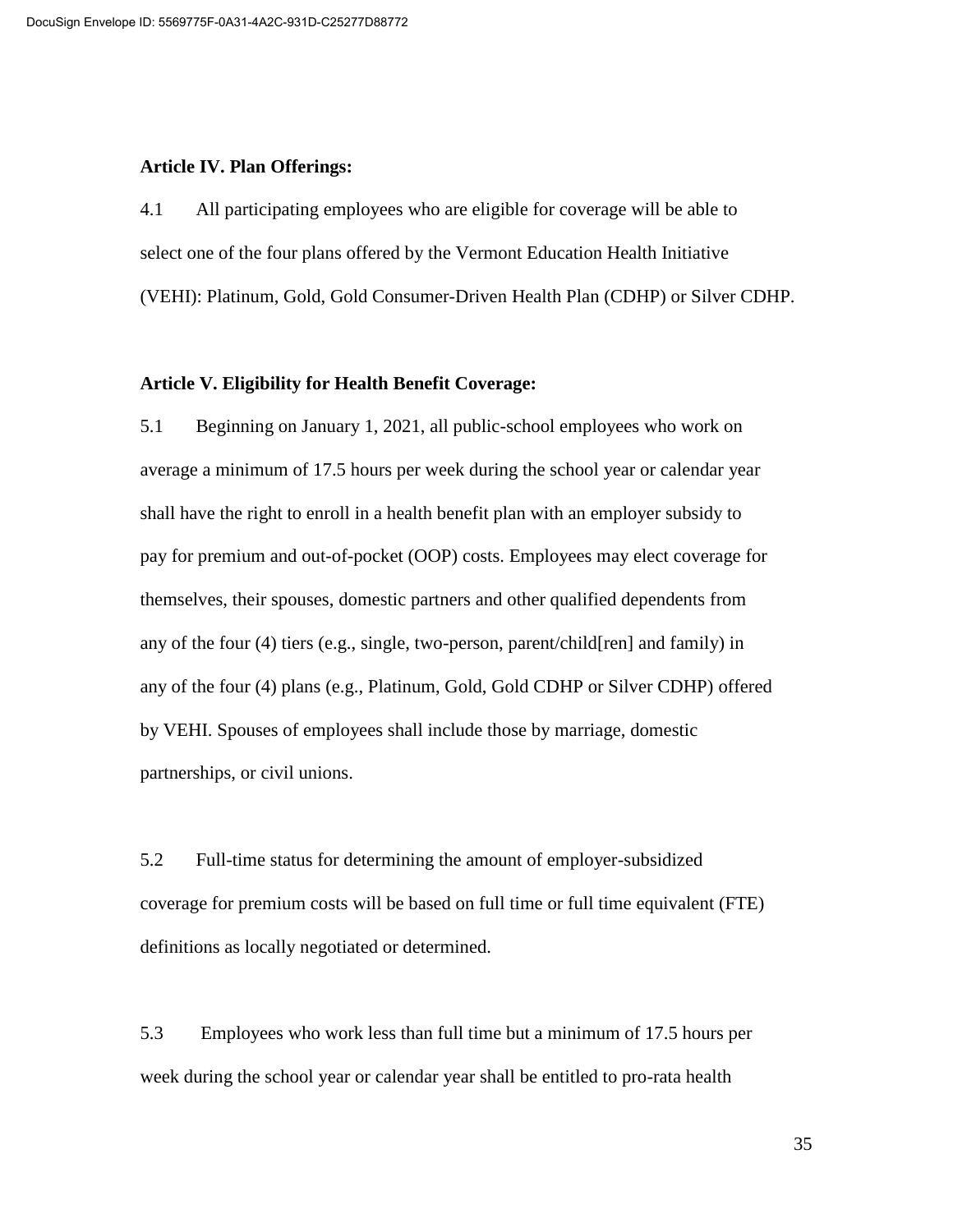benefit contributions toward premiums. Employer contributions to a health reimbursement arrangement (HRA) or health savings account (HSA) will be made in full and not pro-rated.

5.4 Employees will not be subject to a probationary period before being permitted access to health insurance coverage for which they are eligible.

5.5 Health insurance coverage for new employees or employees newly eligible for health insurance coverage will start at the earliest possible date consistent with current VEHI/Blue Cross Blue Shield of Vermont (BCBSVT) enrollment rules.

5.6 An employee seeking to obtain benefit coverage for the employee's domestic partner and the child(ren) of that domestic partner must satisfy the following criteria and submit the attached affidavit to the district business office.

### **Domestic Partner/Child(ren) of Domestic Partner**

The employee and the domestic partner are each other's sole domestic partner and have been in an exclusive and enduring domestic relationship sharing a residence for not less than six consecutive months before enrolling in their school district's health benefit plan; and

The employee and the domestic partner are 18-years old or older; and Neither the employee nor the domestic partner is married to anyone; and The employee and the domestic partner are not related by blood closer than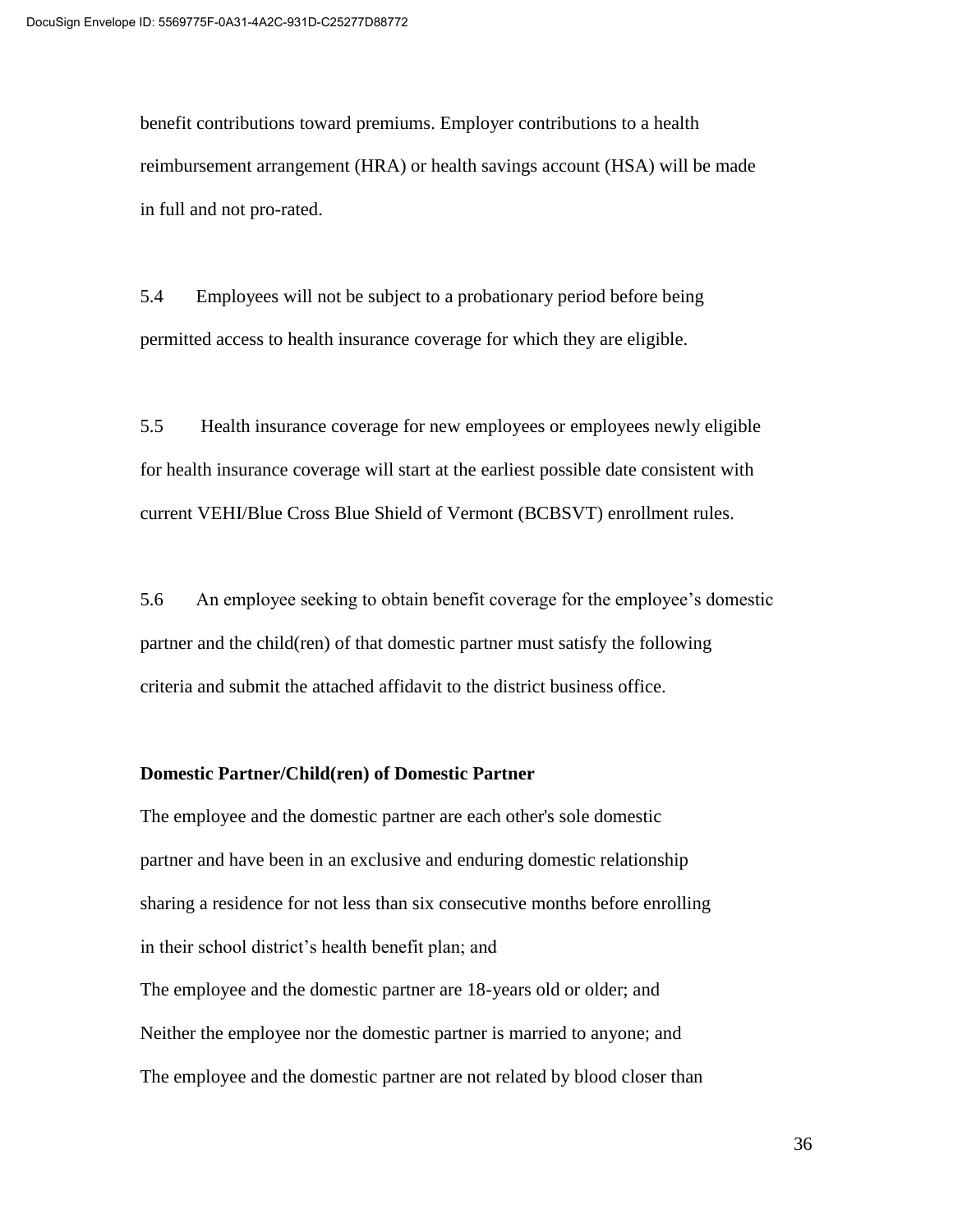would bar marriage under Vermont law; and

The employee and the domestic partner are competent to enter into a legally binding contract; and

The employee and the domestic partner have agreed between themselves to be responsible for each other's welfare.

The employee may be required to produce documentary evidence in support of a Domestic Partnership affidavit and is required to notify their employer within thirty (30) days after the termination of a Domestic Partnership.

### **Child[ren] of Domestic Partner:**

The child[ren] otherwise meets the eligibility criteria for dependent child[ren] under the eligibility provisions for school health benefit coverage; and The child[ren] can be, and is, claimed as a dependent by the employee and/or the domestic partner for federal income tax deduction purposes; and The child[ren] resides with the employee and the domestic partner; and The employee and the domestic partner have agreed between themselves to be jointly responsible for the child's welfare.

5.7 **Duration of Insurance Availability:** the health insurance offered under this Document shall be co-terminus with a covered employee's status as an eligible educational employee and will terminate when such status terminates. Nothing herein, however, is intended to affect a former employee's rights under COBRA or to adversely affect a district or the applicable bargaining unit from negotiating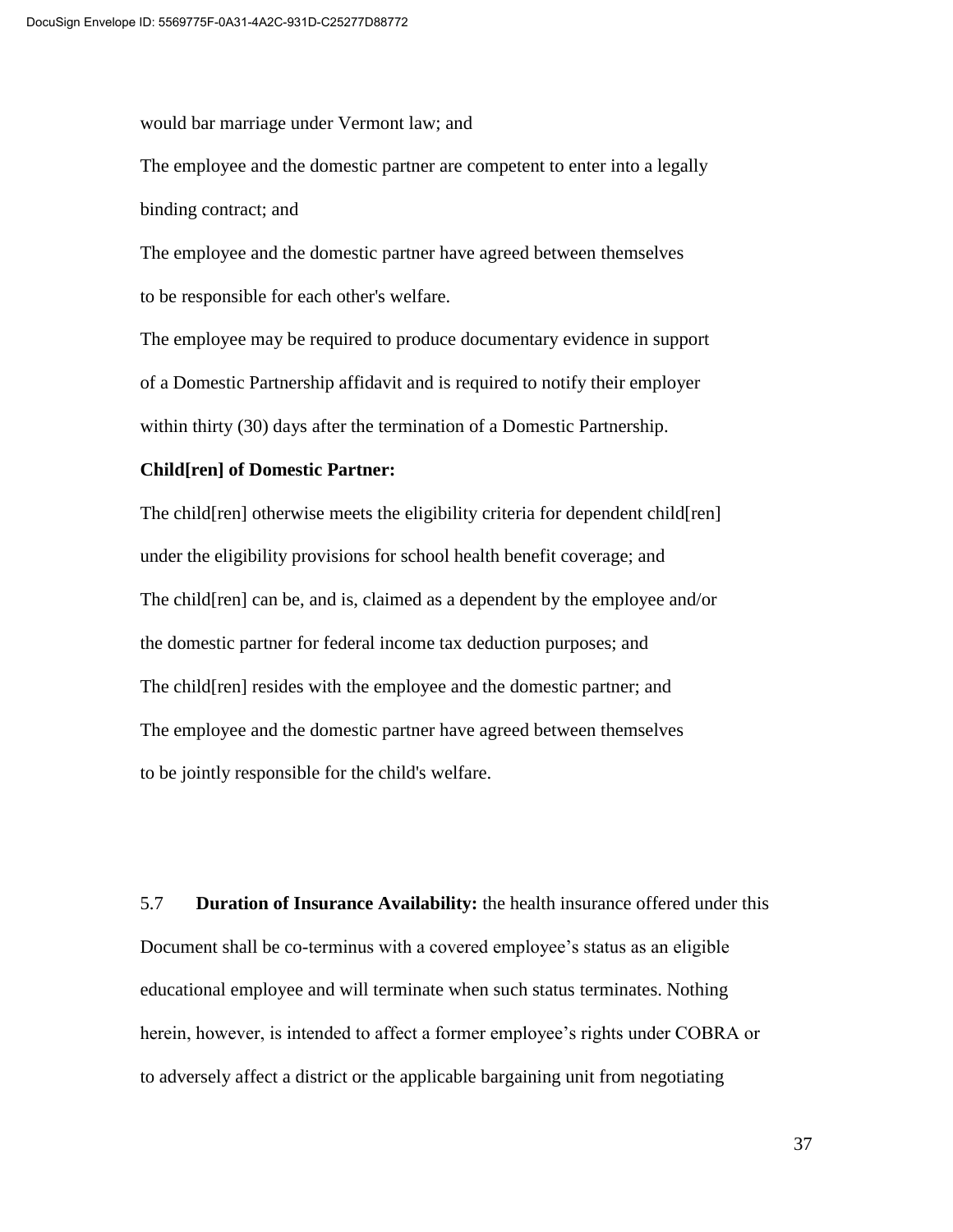continuing responsibility for COBRA payments in connection with any separation from employment.

### **Article VI. Premium Cost-sharing: Employers and Employees:**

6.1 **For Teachers, Licensed School Administrators:** Each employer will contribute eighty (80%) percent of the Gold CDHP or eighty (80%) percent of the Silver CDHP for any tier of coverage. The amount of money available for Gold CDHP can be credited at the employee's discretion toward the premium costs for a tier of coverage in the Platinum or Gold (non-CDHP) VEHI plans.

6.2 **For all Other School Employees:** The premium split for support staff will be status quo in the separate districts through December 31, 2021, but in no case shall exceed twenty (20%) percent of Gold CDHP or Silver CDHP plan for any tier of coverage. Beginning on January 1, 2022 all support staff who are not at the 20% premium contribution level will increase the employee contribution by not more than two (2%) percentage points, not to exceed twenty (20%) percent for any tier of coverage. The amount of money available for Gold CDHP can be credited at the employee's discretion toward the premium costs for a tier of coverage in the Platinum or Gold (non-CDHP) VEHI plans.

### **Article VII. Out-of-Pocket Cost Sharing: Employers and Employees**

7.1 For employees and their dependents enrolled in the VEHI Gold CDHP, employers will pay medical and pharmacy out-of- pocket (OOP) costs with first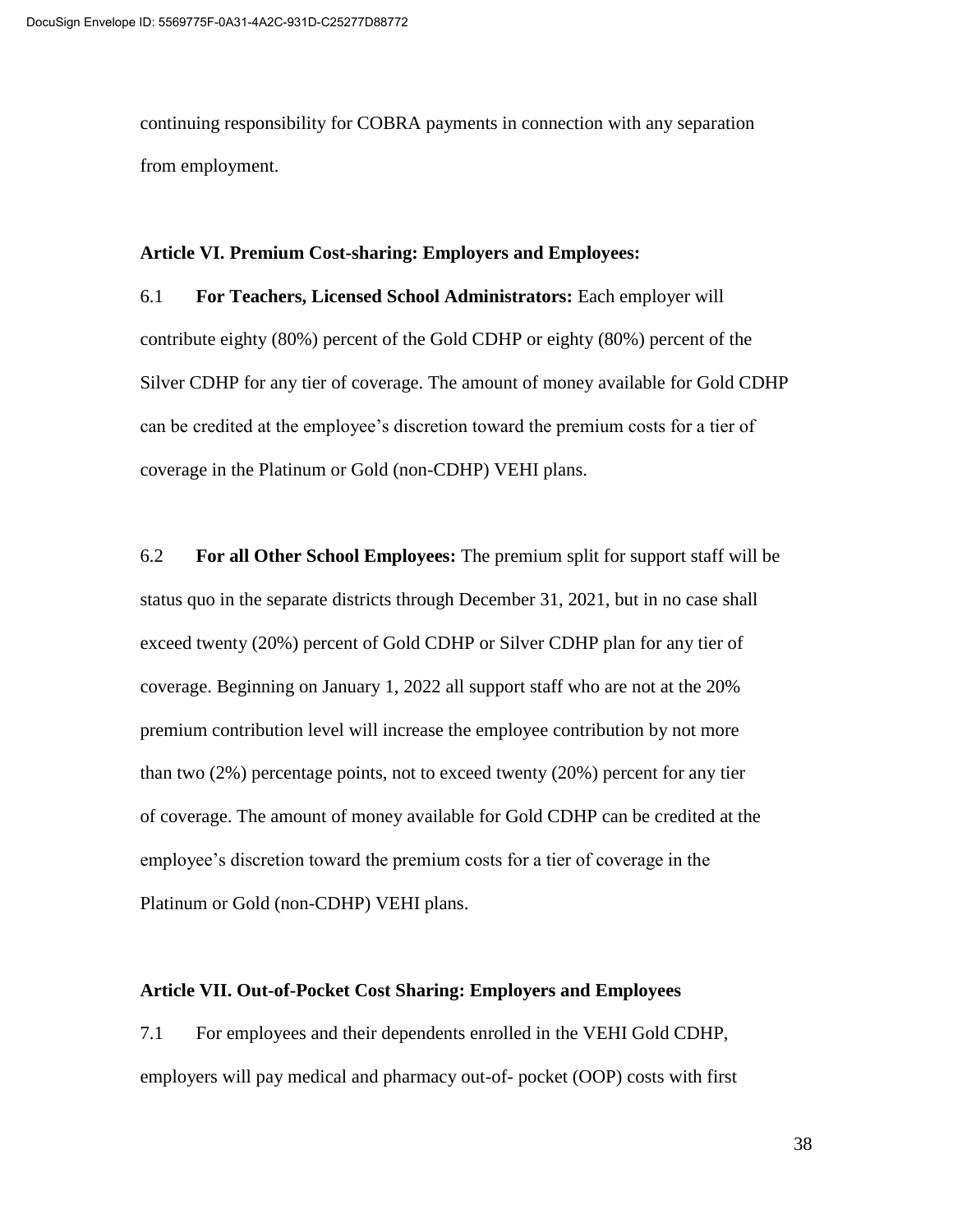dollar contributions through a HRA in the following amounts: for licensed administrators and teachers: \$2100 for single-tier coverage and \$4200 for all other tiers of coverage; for support staff \$2200 for single-tier coverage and \$4400 for all other tiers of coverage. This amount of money can be credited at the employee's discretion toward the OOP any other VEHI plan. For employees enrolled in the VEHI Silver CDHP, employers will pay medical and pharmacy OOP costs with first dollar contributions through an HRA or HSA, at the individual employee's discretion, in the following amounts: For licensed teachers and administrators: \$2100 for a single tier and \$4200 for all other tiers; for support staff \$2200 for a single tier and \$4400 for all other tiers.

# **Article VIII. Employees Under Part-time Contract in Two or More Districts/Supervisory Unions:**

8.1 **Cost Sharing:** Employees who have part-time contracts with multiple school district employers, but who meet the minimum eligibility standards hereof on the basis of all such contracted for work, shall be eligible for health insurance coverage according to this Document ("Eligible Employee with Multiple Employers") as follows: Each district will bear a proportional premium, OOP and administrative fees sharing responsibility equal to the part time percentage of the employee's contract. For example, if district "A" has a 60% employment contract/relationship with the school employee, District "A" will be responsible for 60% of the total district costs sharing responsibility set forth herein.

39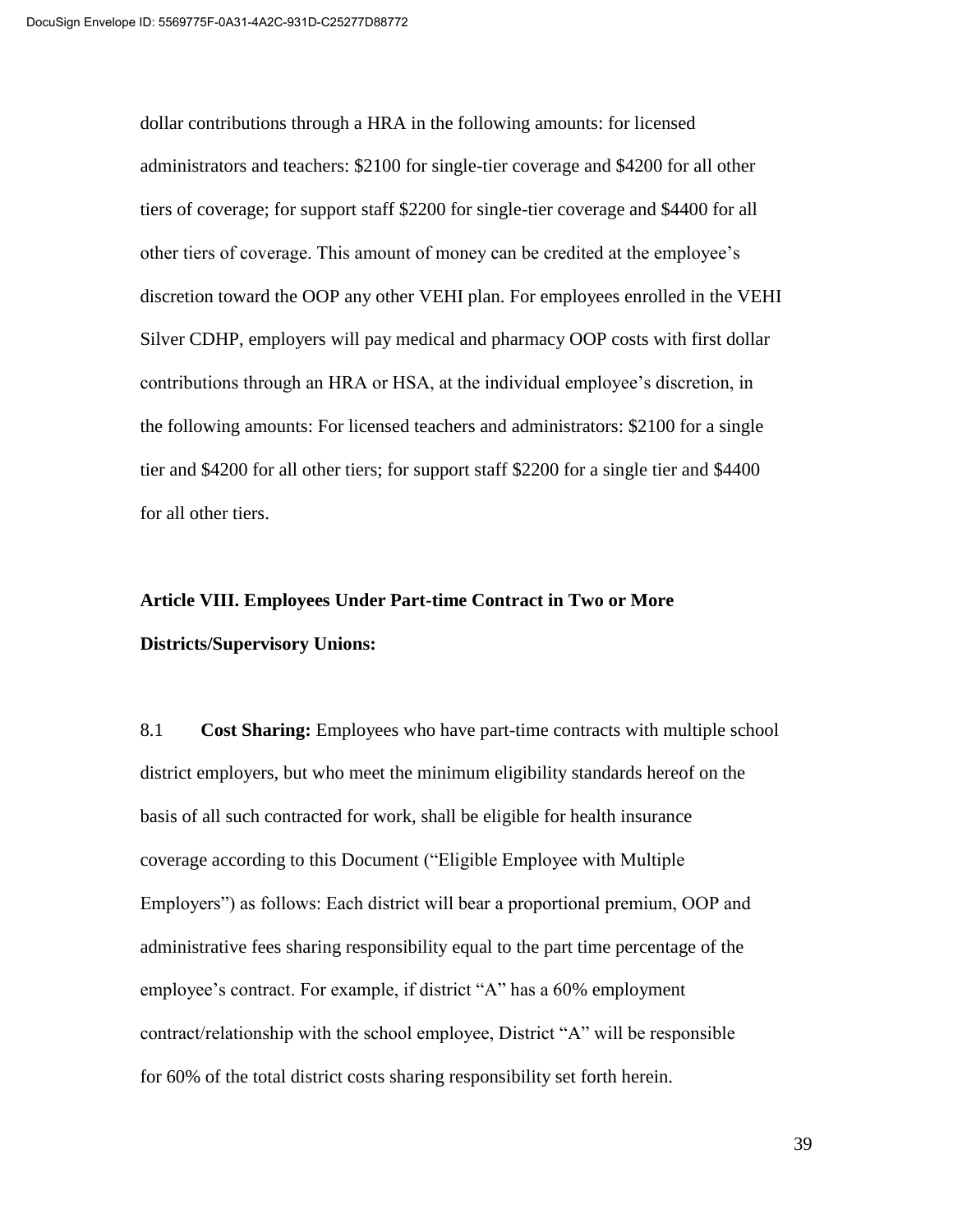8.2 **Plan Administration for Multiple District Employee:** For an Eligible Employee with Multiple Employers, administration of the employee's health insurance benefits will be the primary responsibility of the district with the largest contractional relationship. In the event two of more districts have identical contractional relationships with the employee, the district that first employed the employee will have responsibility of administering the employee's insurance benefits.

8.3 **Transfers Between Educational Employers:** If an Eligible Employee with Multiple Employers transfers between two employers bound by this Document during the course of any one calendar year the employee's coverage under the plan shall remain unchanged. However, the employer obligations under this Document shall be appropriately pro-rated between the two employers and the new employer shall take on applicable administrative responsibilities.

### **Article IX. General:**

9.1 All terms and conditions of this Document will be incorporated by reference into existing collective bargaining agreements in accordance with applicable laws.

9.2 All terms and conditions of this Document will be incorporated by reference into school policies or individual employment contracts that govern health benefits for school employees not in recognized bargaining units in accordance with applicable laws.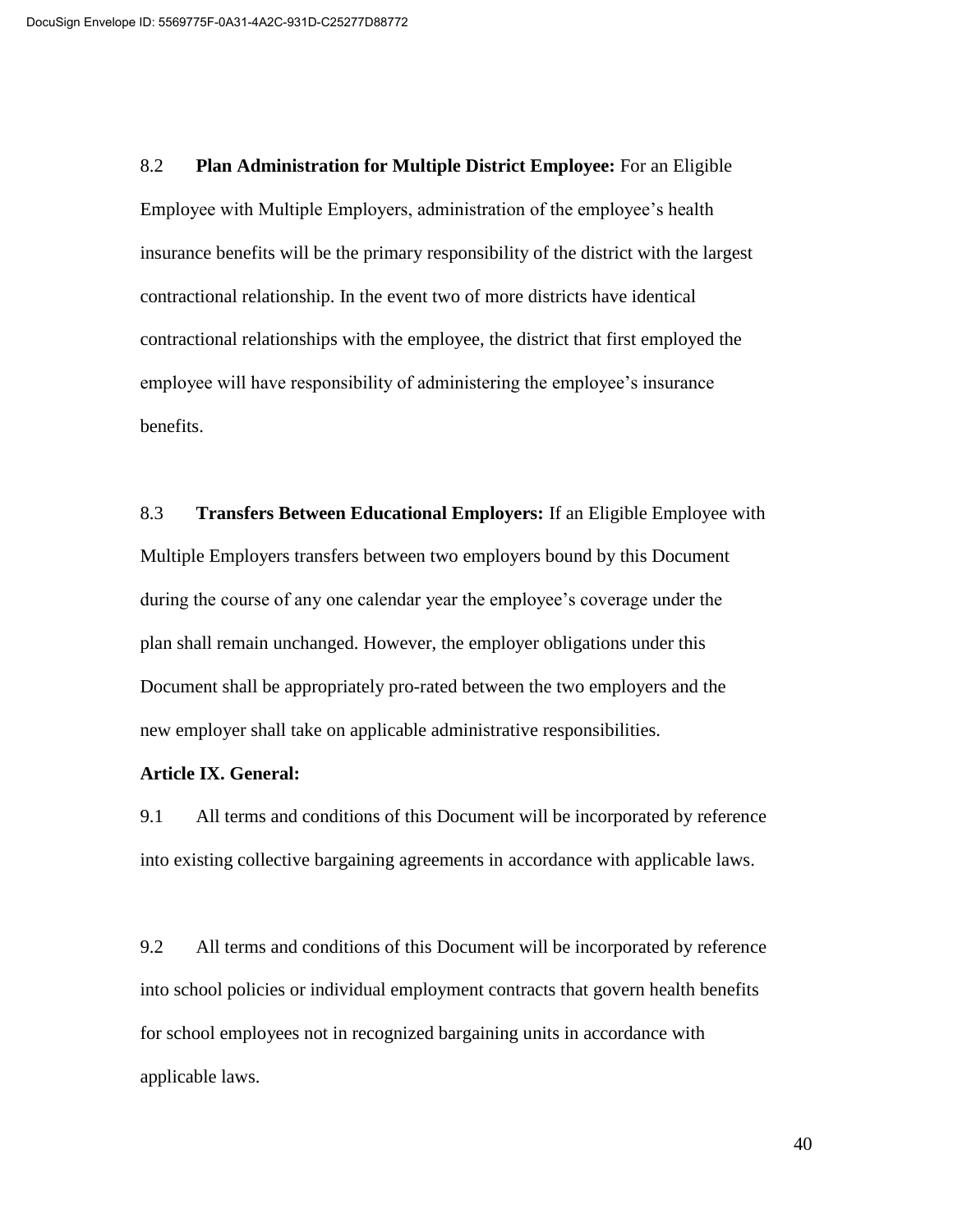9.3 Nothing in this Document shall be construed to deny, restrict or add in any way the right to health insurance coverage through an employer's health care plan that employees and their dependents are entitled to under federal COBRA rules, the federal Family Medical and Leave Act (FMLA), Vermont's Family and Medical Leave Laws, or other state and federal statutes.

### **Article X. Duration of Statewide Document:**

10.1 Two and one-half years commencing July 1, 2020 (per statute) with the stipulation that the status quo prevailing in the various districts with respect to health care will remain in effect between July 1, 2020 and December 31, 2020 and to then implement the new state-wide changes on January 1, 2021 in order to correspond to the health care plan's calendar year status and IRS regulations regarding HRA/HSA funding.

**Article XI. Transitioning to a Statewide Third Party Administrator Services in the Interim:**

11.1 Employers shall pay the administrative expenses charged by the Third Party Administrator (TPA).

11.2 Autopayment to providers will be the default payment method unless requested otherwise by the bargaining unit.